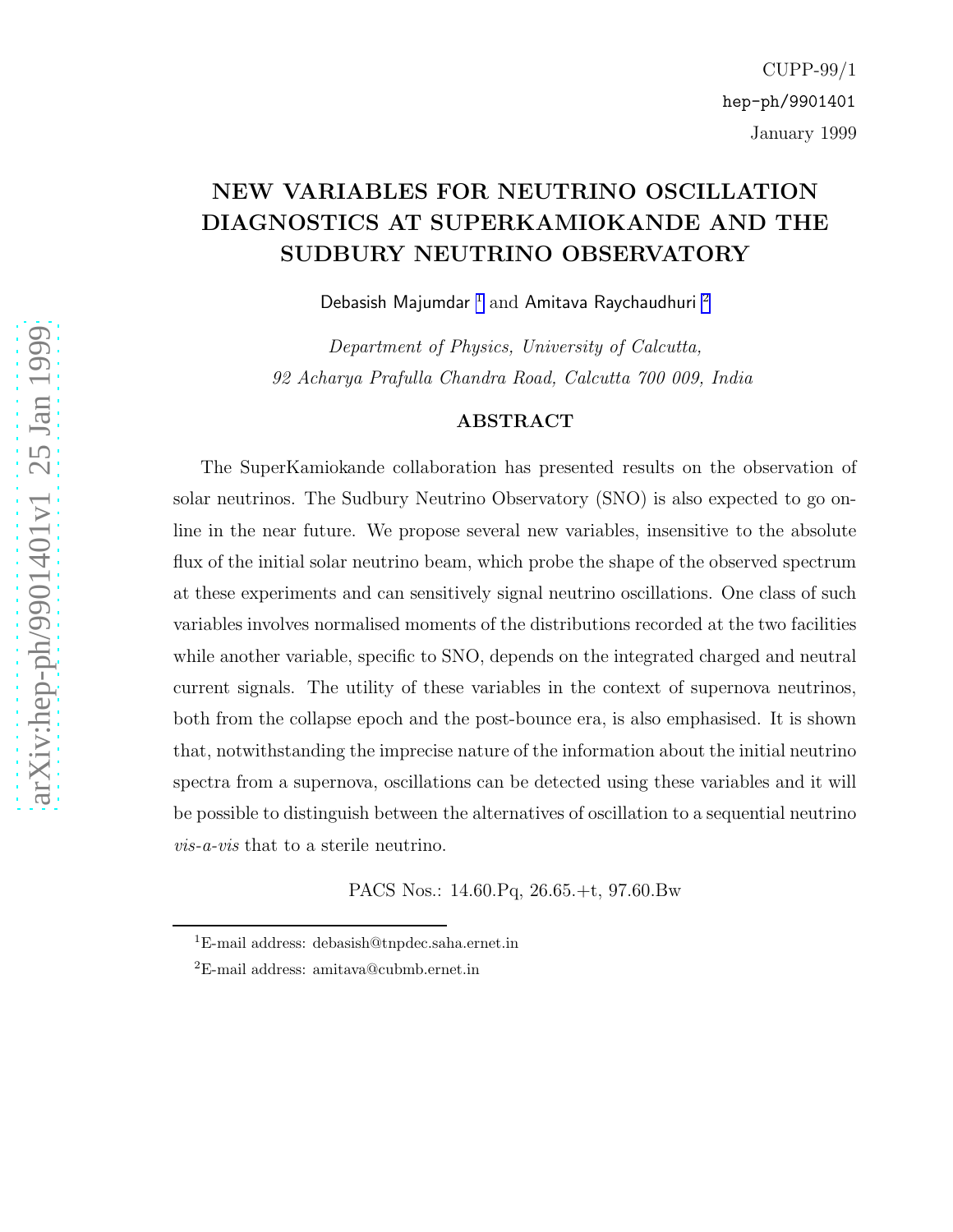### 1 Introduction

Neutrino physics has moved centrestage after the recent SuperKamiokande (SK) evidence in support of a non-zero neutrino mass and oscillation in their atmospheric  $\nu$ data [\[1](#page-20-0)]. A massive neutrino has vast implications in astrophysics and cosmology and also signals physics outside the Standard Model (SM)[[2\]](#page-20-0). Further indications of neutrino mass and the determination of the complete mass spectrum are therefore awaited with much interest.

Historically, the long-standing solar neutrino problem[[3\]](#page-20-0) had offered the first glimpse of the oscillation of a  $\nu_e$  to a different neutrino. This oscillation partner state could be one of the sequential neutrinos,  $\nu_{\mu}$  or  $\nu_{\tau}$ . It could just as well be a sterile neutrino,  $\nu_s$ , which has no weak interactions. If produced by neutrino oscillations, the latter will completely escape the detectors. The inclusion of a fourth neutrino – sterile, in view of the LEP and SLC results – is suggested from the several evidences indicative of neutrino oscillations, namely, the solar neutrino puzzle, the atmospheric neutrino anomaly and the results of the LSND experiment[[4\]](#page-20-0), all of which cannot be accommodated together in a three neutrino framework [\[5](#page-20-0)].

New, high statistics results on solar neutrinos are just becoming available. The huge fiducial volume of the SuperKamiokande detector [\[6\]](#page-20-0) has already enabled the accumulation of data at unprecedented rates[[7\]](#page-20-0), improving, and to a large extent, corroborating the earlier results on solar neutrinos. Another detector of comparable size, the Sudbury Neutrino Observatory (SNO)[[8](#page-20-0)] is shortly expected to be operational. The latter experiment, because of its capability to detect neutrinos *via* both charged current (CC) as well as neutral current (NC) detection channels, will shed light on the nature of the other neutrino – sequential or sterile – involved in the oscillation explanation of the reduction of the solar neutrino flux from its "standard" value. The large data sample from these two experiments will provide an opportunity to examine signals for neutrino oscillation in novel manners.

An uncertainty in drawing conclusions from the solar neutrino data creeps in through the imperfect knowledge of the initial neutrino flux. Though the shape of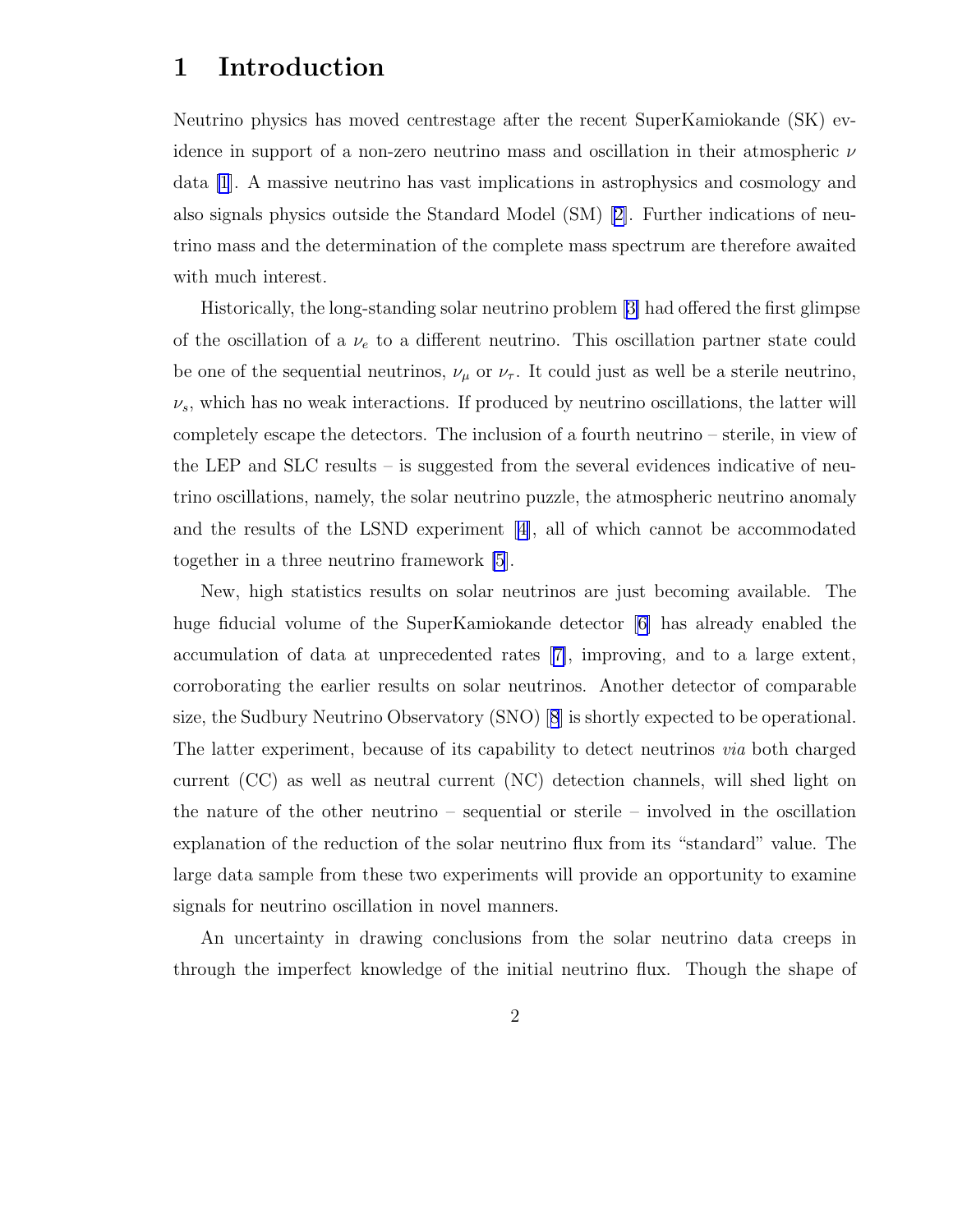the neutrino spectra from the different reactions occuring in the sun (the  $p-p$  chain, CNO cycle, etc.) are known precisely from weak interactions and nuclear physics, their relative and absolute normalisations depend on the physics and astrophysics within the sun and vary from one solar model to another  $[9, 10]$ . The Boron neutrinos – only which are seen at SK and SNO – are particularly sensitive with the absolute normalisation varying, for example, as  $T_c^{18}$ <sup>18</sup>, where  $T_c$  is the solar core temperature. It is therefore of interest to formulate methods to decipher signatures of oscillation in the observed data which are independent of this imperfect knowledge of the normalisation of the initial flux.

In this work we examine in detail several variables which depend on (a) the normalised moments of distributions seen at SK and SNO and (b) on the ratios of the charged and neutral current signals at SNO [\[11\]](#page-20-0). Though these variables are sensitive to the precisely understood shape of the Boron-neutrino spectrum, they are independent of its absolute normalisation. The high statistics data from the new detectors make such a study feasible. We illustrate how the magnitudes of the above-mentioned variables (and their ratios) extracted from the data yield direct information on the neutrino mixing angles and mass splittings. We further show how the variables can be used to distinguish whether the  $\nu_e$  oscillates to a sequential neutrino or to a sterile one. Some similar ideas have also been advocated in ref.[[12, 13](#page-21-0)] where the focus has been on the energy spectrum of the scattered electron neutrino at SNO, the MSW mechanism etc. In this work, we restrict ourselves to vacuum oscillations. At the present time the existing evidences for solar netrino oscillations cannot clearly distinguish between the vacuum oscillation and MSW resonant flavour conversion alternatives. In the latter case, the expressions for neutrino oscillation probabilities that we use in this work will have to be appropriately modified [\[14\]](#page-21-0).

The proposed variables can also serve as useful tools to examine neutrino signals from a supernova. Though, in this case, the shape of the initial neutrino flux is known less precisely, nonetheless, we show that in the event of oscillations the variables can assume values which are beyond the range that can be expected from this uncertainty.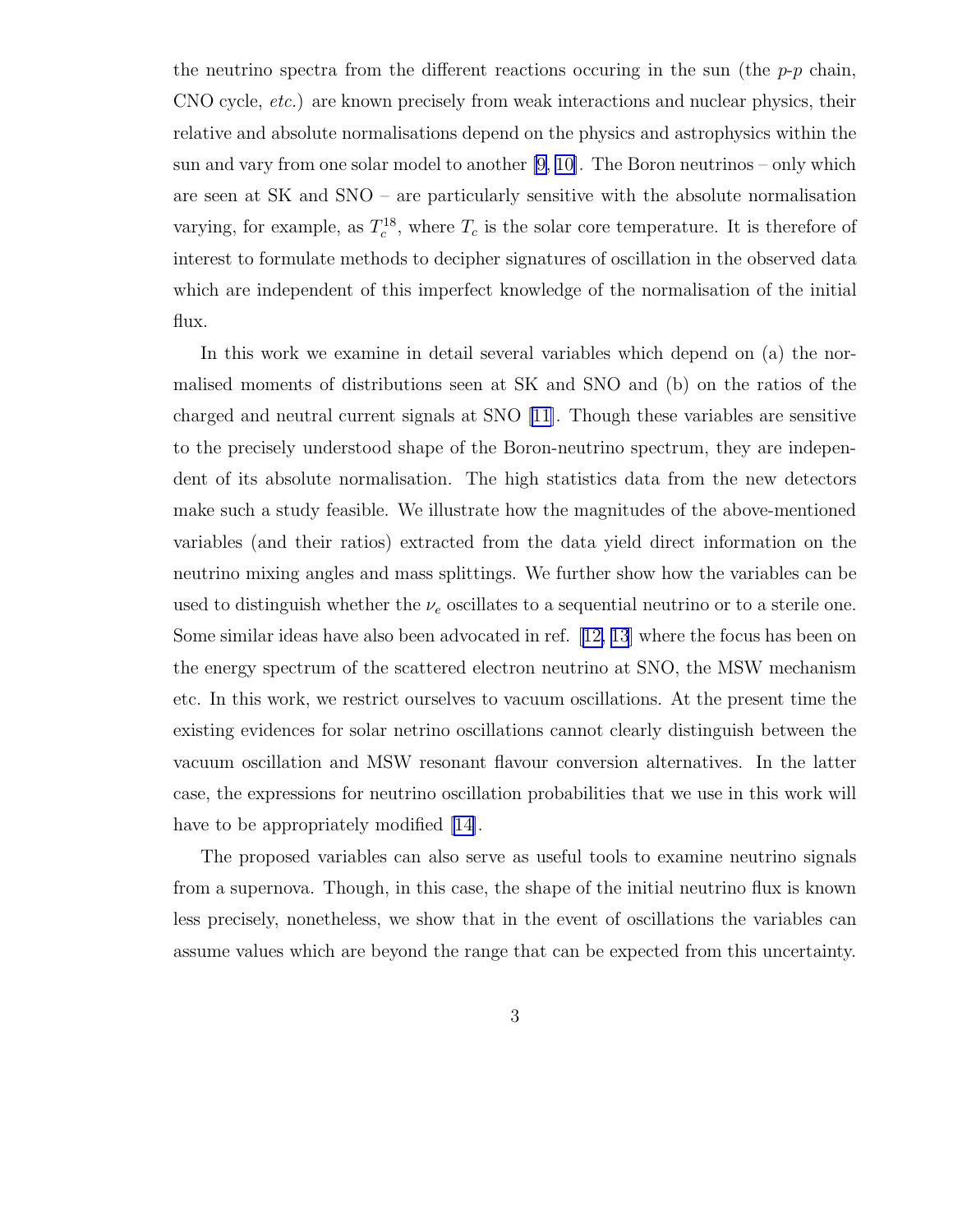Neutrinos are emitted from two distinct epochs of a supernova explosion. In the collapse phase, which occurs first, only  $\nu_e$  produced from electron capture are emitted while in the post-bounce era neutrinos of all three flavours are produced. The pure  $\nu_e$  nature of the collapse phase beam – like the solar neutrino case – holds some advantages but this is partially offset by the much smaller number compared to the neutrinos emitted in the post-bounce period. While the detection of the latter for a supernova within a 10 kpc distance is very likely, those from the former will be observable provided the explosion occurs within a distance of about 1 kpc. Some initial results on these issues have been reported earlier [\[15\]](#page-21-0).

In the next section we introduce the variables which we propose and show how they can signal solar  $\nu$ -oscillations to a sequential or a sterile neutrino. In section 3 we consider supernova neutrinos and illustrate how the variables can be useful in that context. We end in section 4 with some discussions.

## 2 The new variables and solar neutrinos

In this section we introduce variables insensitive to the absolute normalisation of the initial flux which may be used as diagnostic tools for solar neutrino oscillations at SuperKamiokande and SNO. We consider the effect of  $\nu$ -oscillations on the solar neutrino spectrum as seen at these detectors and elaborate on the sensitivity of the new variables. We restrict ourselves to the two-flavour oscillation case. Mixing of more than two kinds of neutrinos will change the expressions for the oscillation probability in a well-known fashion. This can be readily incorporated but will introduce more parameters in the form of additional mixing angles and mass splittings.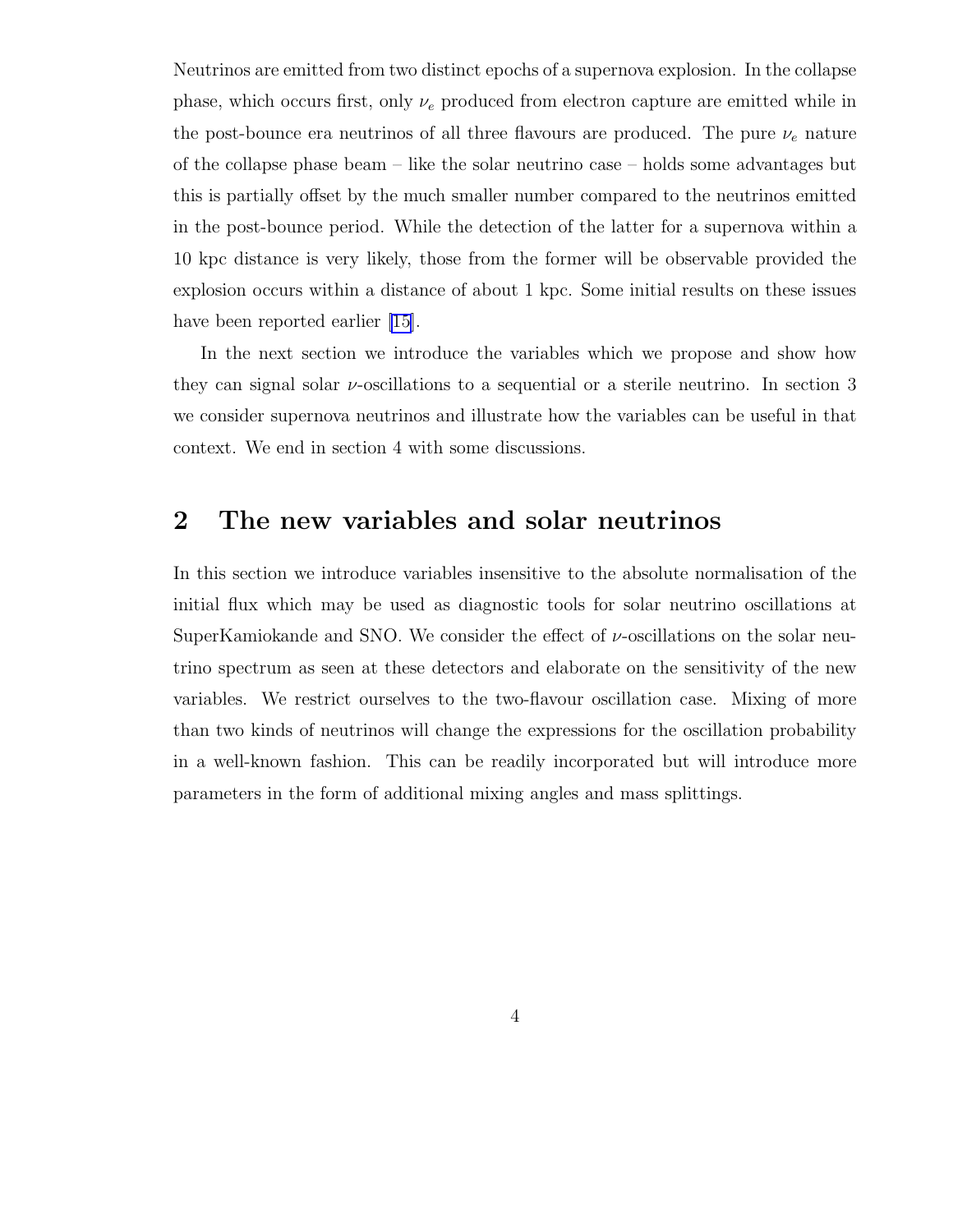### <span id="page-4-0"></span>2.1 Solar Neutrino Oscillations at SuperKamiokande and SNO

In the two-flavour case, the probability of an electron neutrino of energy  $E$  to oscillate to a neutrino of a different type,  $\nu_x$ , after the traversal of a distance L is:

$$
P_{\nu_e \to \nu_x} = \sin^2(2\vartheta) \sin^2\left(\frac{\pi L}{\lambda}\right) \tag{1}
$$

where  $\vartheta$  is the mixing angle.  $\lambda$  is the oscillation length given, in terms of the masssquared difference  $\Delta$ , by:

$$
\lambda = 2.47 \left(\frac{E}{\text{MeV}}\right) \left(\frac{eV^2}{\Delta}\right) \text{ metre} \tag{2}
$$

From probability conservation:  $P_{\nu_e \to \nu_e} = 1 - P_{\nu_e \to \nu_x}$ .

In the above,  $\nu_x$  can be either a sequential neutrino,  $\nu_\mu$  or  $\nu_\tau$ , or a sterile neutrino,  $\nu_s$ . The difference between these two cases will manifest itself at the detectors as follows. At SuperKamiokande the neutrinos are detected *via*  $\nu - e$  scattering. For the  $\nu_e$  there are contributions through both CC and NC weak interactions. If neutrino oscillations are operative then in case a sequential neutrino is produced it will contribute to the signal only through the NC interactions (roughly one sixth of the  $\nu_e$  case) while a sterile neutrino will be entirely missed by the detector. At SNO the electron neutrinos will be detected through (a) CC as well as (b) NC interactions. If oscillations to sequential neutrinos occur then the signal in (a) will be appropriately reduced while that in (b) will be unaffected. On the other hand if  $\nu_e$  oscillates to a sterile state then both the CC and NC signals will suffer depletions.

### 2.2 The variables  $M_n$  and  $r_n$

One set of variables, immune to the absolute normalisation of the initial flux, that we propose for the extraction of oscillation signals consists of  $M_n$ , the normalised n-th moments of the neutrino distributions observed at SK and SNO. Specifically,

$$
M_n = \frac{\int N_i(E)E^n dE}{\int N_i(E) dE} \tag{3}
$$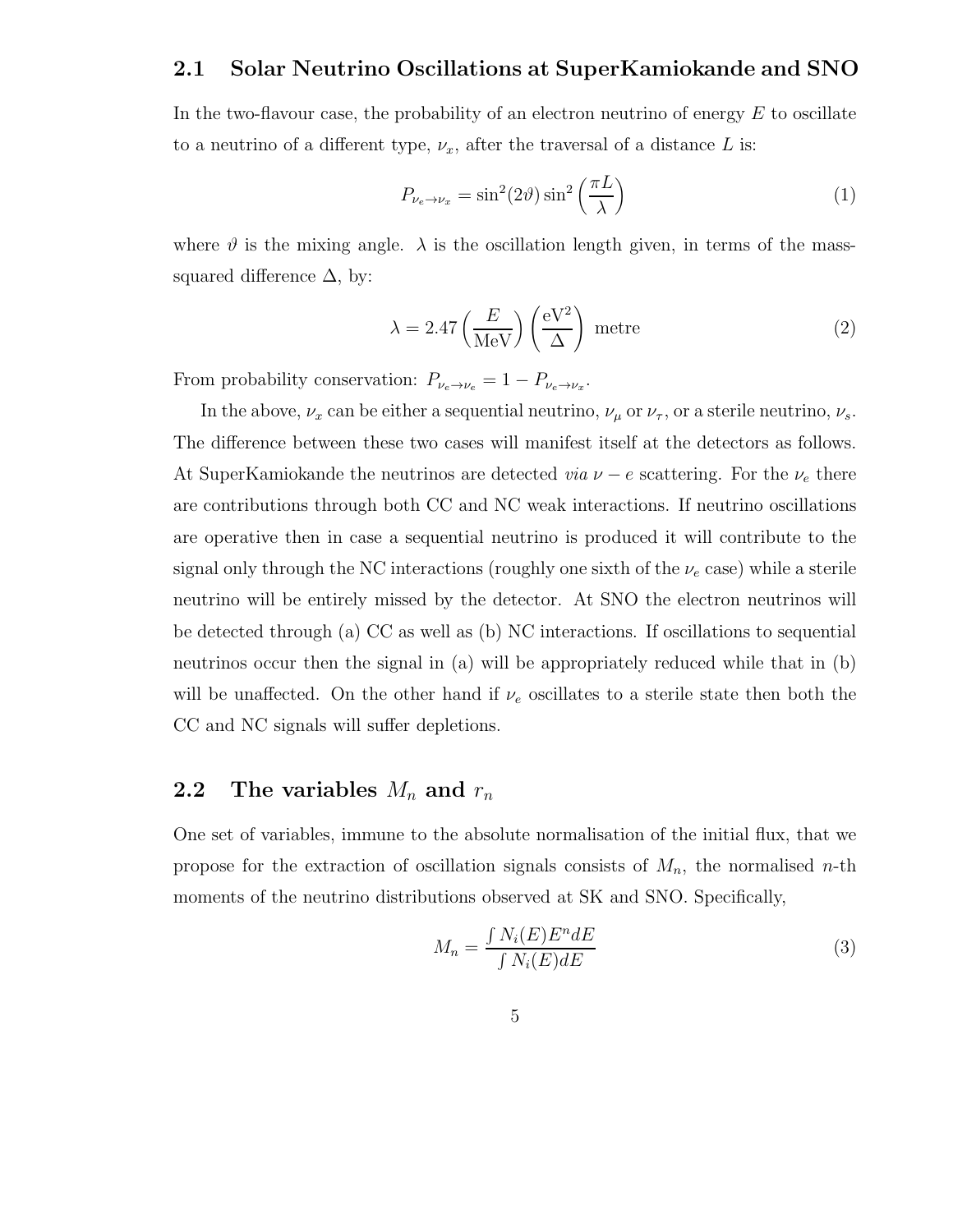<span id="page-5-0"></span>where i stands for SK or SNO. It is seen from the definition that the uncertainty in the overall normalisation of the initial neutrino flux cancels out from  $M_n$ .

If neutrino oscillations are operative then we have

$$
N_{SK}(E) = f(E) \left\{ P_{\nu_e \to \nu_e}(E, \Delta, \vartheta) \sigma_{SK}^e(E) + P_{\nu_e \to \nu_\mu}(E, \Delta, \vartheta) \sigma_{SK}^\mu(E) \right\} \epsilon_{SK} N_{SK}^0 \tag{4}
$$

for oscillation to any sequential neutrino, chosen to be  $\nu_{\mu}$  in the above. Here,  $f(E)$ stands for the initial Boron-neutrino fluence,  $\epsilon_{SK}$  for the detection efficiency which, for the sake of simplicity, is assumed to be energy independent, and  $N_{SK}^0$  for the number of electrons in the SK detector off which the neutrinos may scatter.  $\sigma_{SK}^e(E)$  is the  $\nu_e$ scattering cross-section with both NC and CC contributions whereas  $\sigma_{SK}^{\mu}(E)$  is the  $\nu_{\mu}$ cross-section obtained from the NC interaction alone.

If the solar neutrinos oscillate to a sterile neutrino then eq. (4) will be replaced by

$$
N_{SK}(E) = f(E)P_{\nu_e \to \nu_e}(E, \Delta, \vartheta)\sigma_{SK}^e(E)\epsilon_{SK}N_{SK}^0
$$
\n
$$
(5)
$$

The SuperKamiokande detector uses 32 ktons of light water in which electrons scattered by  $\nu_e$  – through both charged and neutral current interactions – are detected *via* Čerenkov radiation. The  $\nu_e - e^-$  scattering cross-section is  $\sigma_{SK}^e = 9.4 \times$  $10^{-44}$ cm<sup>2</sup> (E/10 MeV) [\[16\]](#page-21-0). Electrons interact with the  $\nu_\mu$  only through neutral currents with a cross-section  $\sigma_{SK}^{\mu} = 1.6 \times 10^{-44} \text{cm}^2 (E/10 \text{ MeV})$  [\[16](#page-21-0)].

Only the CC contributions are relevant at SNO for the determination of the spectrum and we get:

$$
N_{SNO}^{c.c}(E) = f(E)P_{\nu_e \to \nu_e}(E, \Delta, \vartheta)\sigma_{SNO}^{c.c.}(E)\epsilon_{SNO}^{c.c.}N_{SNO}^0
$$
\n(6)

 $N_{SNO}^{0}$  is the number of deuteron nuclei in the SNO detector and  $\epsilon_{SNO}^{c.c}$  represents the CC detection efficiency assumed to be independent of the energy. The above result is valid for oscillation to sequential as well as sterile neutrinos since neither of them can interact via the charged current.

The SNO detector has 1 kton of  $D_2O$  and neutrinos are primarily detected through the charged and neutral current disintegration of the deuteron:  $\nu_e + d \to e^- + p + p$ ,  $\nu +$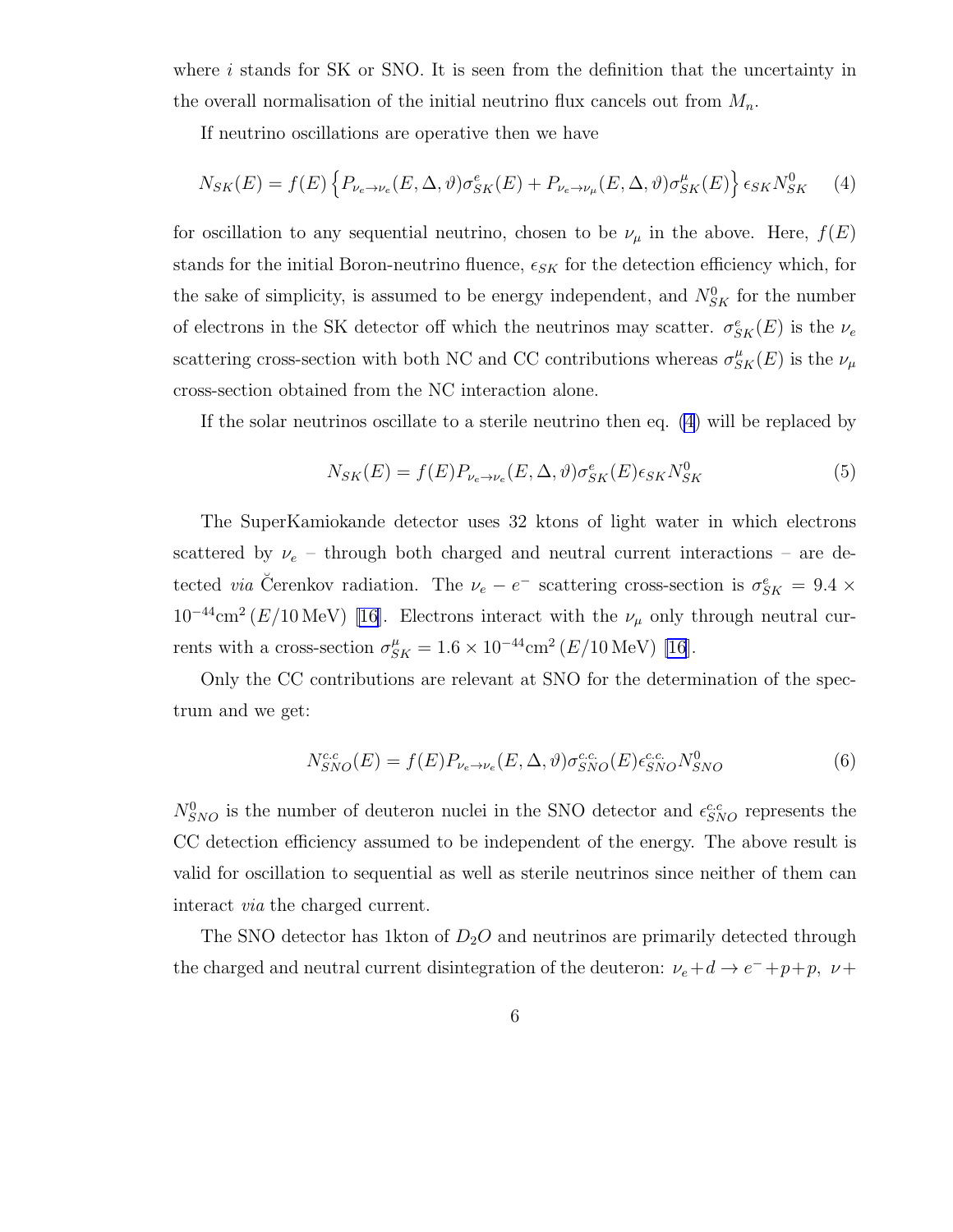$d \to \nu + p + n$ , respectively. The  $e^-$  in the CC reaction is identified through its Cerenkov radiation. The neutral current process is signalled by the detection of the neutron for which several methods are under consideration. Since the neutral current detection is calorimetric, only the integrated signal is measured through this channel. The shape of the signal is measured using the charged current process. For this cross-section we use  $\sigma_{SNO}^{c.c.} = 1.7 \times 10^{-44} \text{cm}^2 (E - 1.44)^{2.3}$  where E is in MeV [\[17\]](#page-21-0).

Some results for  $M_1$  and  $M_2$  are presented in Table 1 for different values of the mass splitting  $\Delta$  and the mixing angle  $\vartheta$ . Notice that at SNO, these variables cannot distinguish between the sequential and sterile neutrino alternatives (for a variable suited to this purpose,  $R_{SNO}$ , see the following sub-section). It is seen from Table 1 that at SuperKamiokande for the smaller mixing angle  $(\vartheta = 30^{\circ})$ , for any  $\Delta$  the difference between the values of  $M_1$  (as well as  $M_2$ ) for the sequential and sterile neutrino cases does not exceed 5% but the variation from the no oscillation ( $\Delta = 0$ ) limit can be as large as 10%. Present data tend to favour a vacuum oscillation mixing angle close to maximal and in the  $\vartheta = 45^{\circ}$  case the ranges of variation of  $M_1$  and  $M_2$  are significantly larger and a distinction between the sequential and sterile alternatives ought to be possible. At SNO,  $M_1$  and  $M_2$  vary over larger ranges and, in particular, at  $\Delta =$  $0.6 \times 10^{-10}$  eV<sup>2</sup> and  $\vartheta = 45^{\circ}$ , which are the currently indicated values, it is as much as 15% for  $M_1$  and 20% for  $M_2$ .

In order to assess the merits of these variables, it needs to be noted first that for both the SNO CC and SK signals, what is experimentally measured using the Cerenkov technique is the energy of the outgoing electron. In the case of SNO, the large mass of the deuteron forces the electron to move in the direction of the incident neutrino. Further, since the recoiling hadrons are heavy, the electron's energy equals the incident neutrino energy less the threshold energy for the CC reaction, 1.44 MeV. For SK there is a unique correlation between the electron's energy and scattering angle with the neutrino energy. Thus the neutrino spectrum can be readily reconstructed from the measured electron energy for both experiments using the well-known cross-sections for the appropriate scattering process. The huge sizes of both detectors ensure that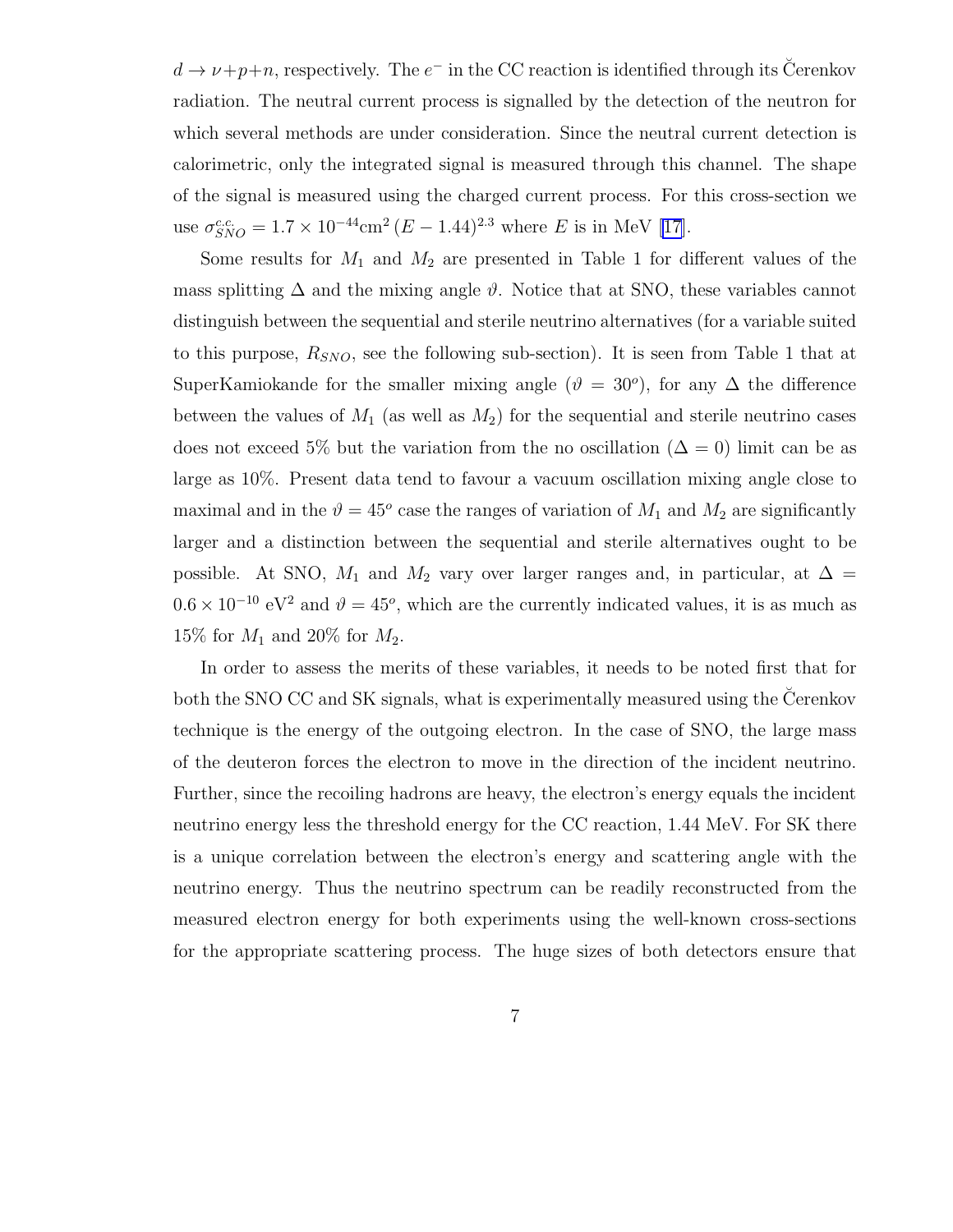<span id="page-7-0"></span>the error in the final results will be dominated by systematic uncertainties. A careful analysis of the level of precision expected at these experiments has been done in ref. [[12](#page-21-0)] and a few per cent can be considered as a safe estimate.

In Fig. 1 we present the contours of constant  $M_1$  in the  $\Delta - \vartheta$  plane for the SK sequential (1a), SK sterile (1b), and SNO (1c) cases. The symmetry of these contours withrespect to the  $\vartheta = 45^{\circ}$  line is a consequence of eq. ([1\)](#page-4-0). Using these contours, a precise measurement of  $M_1$  will immediately constrain the parameters of the neutrino sector. It can also be seen that the choice  $\Delta = 0.6 \times 10^{-10}$  eV<sup>2</sup> and  $\vartheta = 45^{\circ}$  which is preferred by the current data lies in a region where  $M_1$  changes rather sharply. Thus  $M_1$  may allow a more precise determination of the oscillation parameters.

We have also examined the ratios

$$
r_n = \frac{(M_n)_{SK}}{(M_n)_{SNO}}\tag{7}
$$

Before discussing these variables we must make a cautionary remark that the inherent risks of drawing conclusions by combining the results from two different experiments with very different systematics should not be underestimated. Nonetheless, with high statistics data from both experiments, the variables  $r_n$  may be taken as indicative of the oscillation parameters.

In Fig. 2  $r_1$ ,  $r_2$ , and  $r_3$  are presented as a function of  $\Delta$  for two values of the mixing angle,  $\vartheta = 45^{\circ}$  and 15<sup>o</sup>. Note that around the preferred  $\Delta = 0.6 \times 10^{-10}$  eV<sup>2</sup> the distinction between the sequential and sterile neutrino cases is especially pronounced for the mixing angle of  $45^{\circ}$  and the variation of  $r_1$ ,  $r_2$ , and  $r_3$  from the no-oscillation reference value can be larger than 25%.

In Fig. 3 we present the contours of constant  $r_2$  in the  $\Delta - \vartheta$  plane for both the sequential and sterile neutrino cases while in Fig. 4 similar contours for  $r_3$  are shown. For both  $r_2$  and  $r_3$ , we have presented contours for two values of the variable larger than the no-oscillation limit while two are smaller. Notice that these contours alternate as a function of  $\Delta$  which is a reflection of the oscillating behaviour of  $r_{2,3}$  seen in Fig. 2. The sterile and sequential cases are especially different for the smallest values of  $\Delta$ .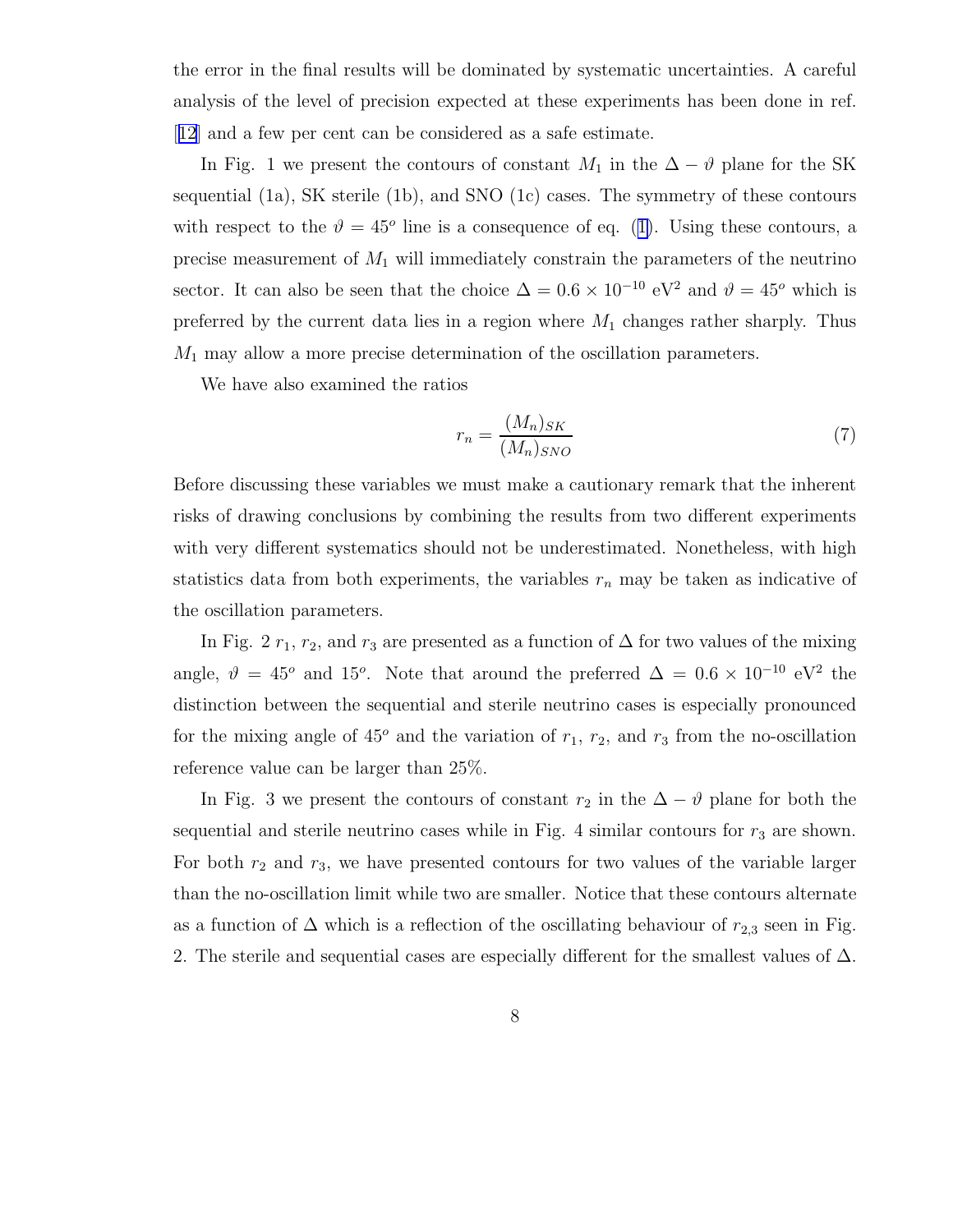### <span id="page-8-0"></span>2.3 The variable  $R_{SNO}$

The SNO experiment will enable separate detection of the solar neutrinos through charged current and neutral current reactions of which the latter will only be a calorimetric measurement. As already noted,  $\nu_{\mu}$  or  $\nu_{\tau}$  produced as a result of oscillation will register at SNO via NC interactions with full strength but their energy will not permit charged current interactions. Therefore the ratio,  $R_{SNO}$ , of the total signal in the NC channel,  $\int N_{SNO}^{n.c.}$ , to the total (energy integrated) signal in the CC channel,  $\int N_{SNO}^{c.c.}$ , is a good probe for oscillations. Thus

$$
R_{SNO} = \frac{\int N_{SNO}^{n.c.}}{\int N_{SNO}^{c.c.}}\tag{8}
$$

where, for oscillation to a sequential neutrino,

$$
\int N_{SNO}^{n.c.} = \int f(E)\sigma_{SNO}^{n.c.}(E)\epsilon_{SNO}^{n.c.}N_{SNO}^{0}dE
$$
\n(9)

in which  $\epsilon_{SNO}^{n.c.}$  is the detection efficiency for the NC channel and

$$
\int N_{SNO}^{c.c.} = \int f(E) P_{\nu_e \to \nu_e}(E, \Delta, \vartheta) \sigma_{SNO}^{c.c.}(E) \epsilon_{SNO}^{c.c.} N_{SNO}^{0} dE \tag{10}
$$

It is obvious that  $R_{SNO}$  is independent of the absolute normalisation of the initial neutrino flux  $f(E)$  and depends only on its shape.

If oscillations to sterile neutrinos take place then eq. (9) is replaced by:

$$
\int N_{SNO}^{n.c.} = \int f(E) P_{\nu_e \to \nu_e}(E, \Delta, \vartheta) \sigma_{SNO}^{n.c.}(E) \epsilon_{SNO}^{n.c.} N_{SNO}^0 dE \tag{11}
$$

and eq. (10) is unchanged.

For the NC cross-section  $\sigma_{SNO}^{n.c.}$  we use  $0.85 \times 10^{-44}$ cm<sup>2</sup> ( $E - 2.2$ )<sup>2.3</sup> where E is in MeV [\[17\]](#page-21-0). For simplicity, we have assumed  $\epsilon_{SNO}^{n.c.}$  to be independent of the energy and further equal to the efficiency of the CC reaction  $\epsilon_{SNO}^{c.c.}$ . If instead,  $\epsilon_{SNO}^{n.c.}/\epsilon_{SNO}^{c.c.} = r_{\epsilon}$ and it can be taken to be independent of the energy to a good approximation, then our results for  $R_{SNO}$  will be multiplied by this factor. The predictions can be improved by using more refined expressions for the NC and CC cross-sections and more realistic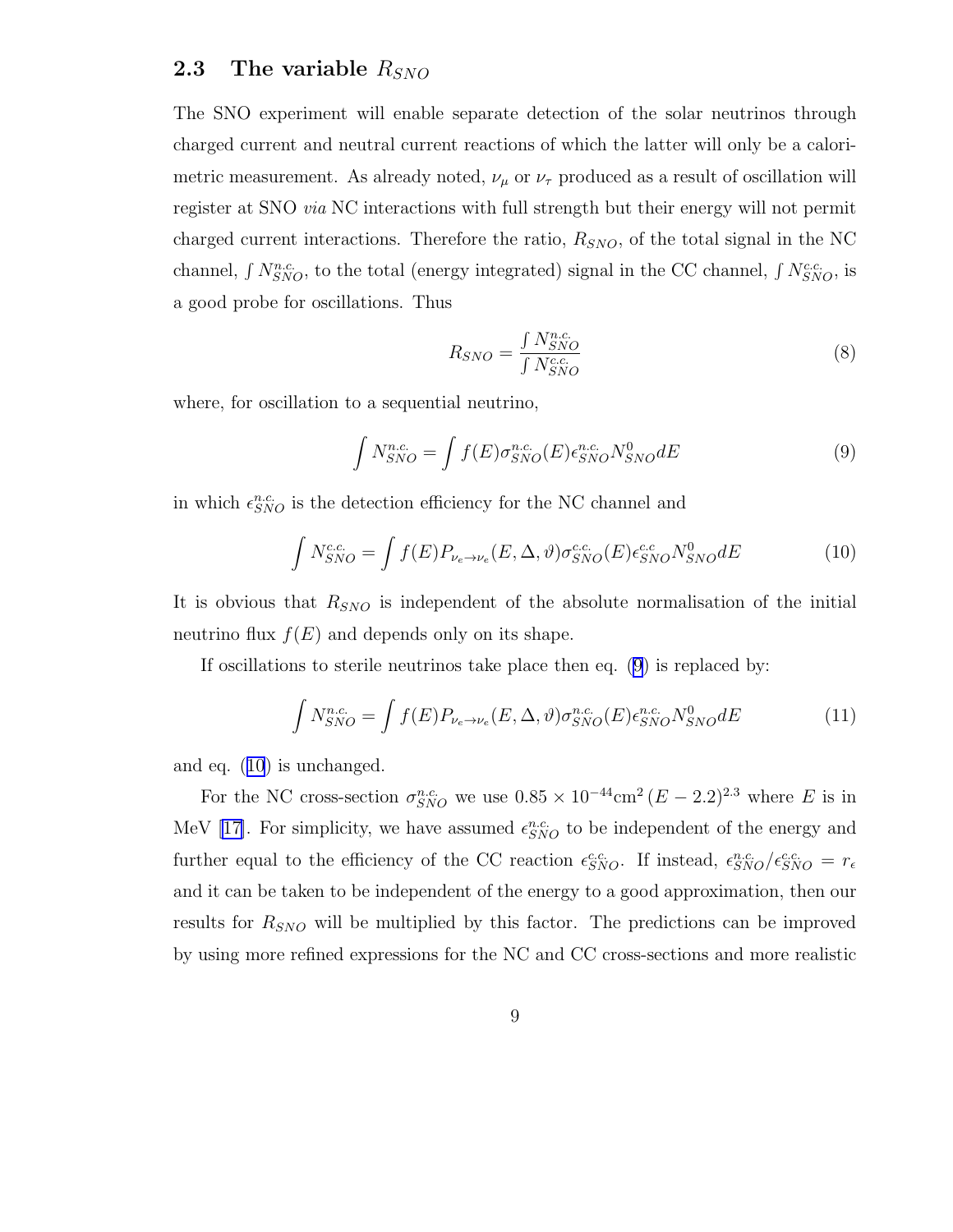inputs for detection efficiencies. Our purpose is to illustrate the utility of the proposed variables and we refrain from this exercise here.

Results for  $R_{SNO}$  for different values of the mass splitting  $\Delta$  are presented in Table 2 for three choices of the mixing angle  $\vartheta = 15^{\circ}$ , 30° and 45°. In the absence of oscillations we find  $R_{SNO} = 0.382$ . Oscillation to sequential neutrinos decreases the denominatorof eq.  $(8)$  $(8)$  while the numerator is unaffected. Thus  $R_{SNO}$  increases, very prominently for larger mixing angles, in this scenario. For sterile neutrinos both the NC and CC contributions are affected and we find little change in  $R_{SNO}$ . Thus,  $R_{SNO}$ will not be able to yield much information if oscillation to a sterile state is operative. A significantly different  $R_{SNO}$  from its no-oscillation limit will be a clear indication of oscillation to a sequential neutrino. In particular, for  $\Delta = 0.6 \times 10^{-10}$  eV<sup>2</sup> and  $\vartheta = 45^{\circ}$ ,  $R_{SNO}$  will be as high as 2.1 for oscillation to sequential neutrinos.

In Fig. 5, we present contours of constant  $R_{SNO}$  in the  $\Delta \vartheta$  plane for oscillation to sequential neutrinos. The symmetry of the contours about  $\vartheta = 45^{\circ}$  is expected. At  $\Delta = 0$  or  $\vartheta = 0^{\circ}$  or  $90^{\circ}$  the limit of no oscillations will be obtained. Values of  $R_{SNO}$  as high as 0.99 can only be achieved for smaller values of  $\Delta$ .

### 3 Supernova neutrinos and the new variables

SuperKamiokande and SNO will also serve as telescopes for neutrinos from supernova explosions. The detection of the SN1987A neutrinos gives us confidence that in the event of a supernova explosion both facilities will observe signals which will be pointing in the same direction and arrive at the same time. Here again, as for solar neutrinos, the proposed variables may be used to look for neutrino oscillations. The characteristic energy of the neutrinos being of the order of 10 MeV and the huge distance scales involved (several kpc) put the supernova in a unique position as a probe for oscillations governed by mass scales as small as  $10^{-18} - 10^{-19}$  eV<sup>2</sup>. We consider collapse phase and post-bounce era neutrinos in turn.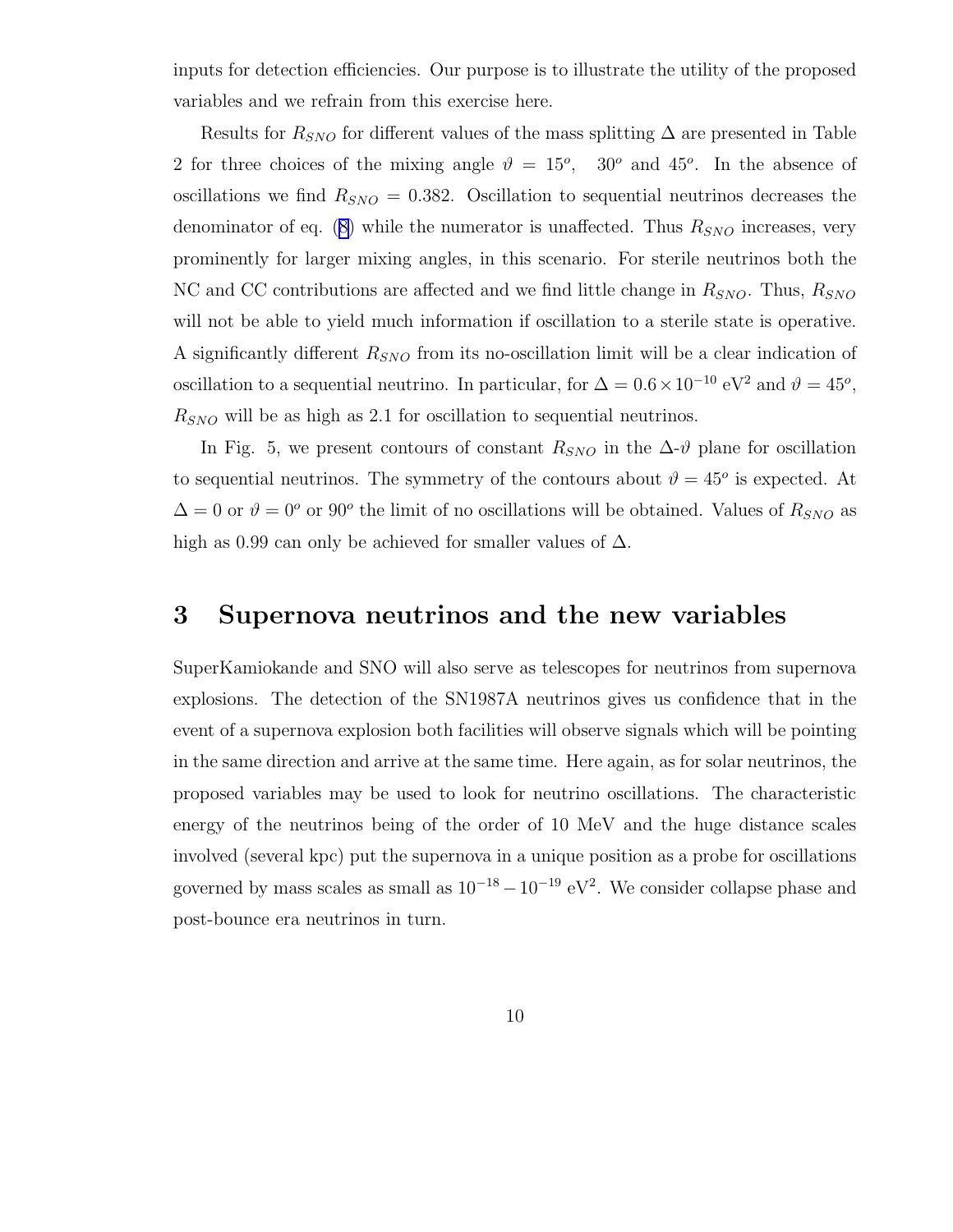#### 3.1 Collapse phase neutrinos

In the precursor to a supernova explosion the core of a massive star collapses under its own gravity once the nuclear burning stops and the pressure support from degenerate electrons is reduced due to electron capture. In this collapse phase, a burst of  $\nu_e$ , produced due to electron capture, is emitted in a timescale of about ten milliseconds. The burst stops when the density of the star becomes so large that neutrinos get trapped within. Though the number of neutrinos emitted in this phase is much less than that in the post-bounce era (see later), it has the advantage of being a pure electron neutrino beam. In this subsection we examine these neutrinos in the light of the new variables. The shape of the supernova neutrino spectra cannot be predicted with the precision of the solar case. We wish to establish that, nonetheless, the variables under discussion turn out to be useful in the search for neutrino oscillations.

In the event of a supernova explosion occuring sufficiently nearby (typically 1 kpc away) SK and SNO should detect a substantial number of neutrinos from the stellar core collapse phase[[18](#page-21-0), [19\]](#page-21-0). The collapse phase neutrino spectra from a realistic range of nuclear physics inputs as well as several stellar masses on the main sequence are presented in refs.[[18, 19](#page-21-0)] and in the rest of our discussion in this subsection we use the neutrino spectrum presented there for a  $15M_{\odot}$  star at a distance of 1 kpc. If the supernova is much further away then the flux of neutrinos will be too weak to be detected with significant statistics.

We can readily adapt eqs.  $(3-6)$  $(3-6)$  to calculate the variables  $M_n$  for neutrinos from the collapse phase. It needs to be mentioned that supernova neutrinos have higher energy than in the solar case and small additional contributions to the SK and SNO signals will come from the CC and NC processes  $\nu_e + ^{16}O \rightarrow e^- + ^{16}F$  and  $\nu_x + ^{16}O \rightarrow \nu_x + \gamma + X$ respectively which have thresholds of 15.4 MeV and 15.0 MeV. We have ignored these contributions and estimate that in this case their effect will not exceed about 10% of the signal.

 $M_1$  and  $M_2$  for different values of  $\Delta$  are presented in Table 3 for maximal mixing  $(\vartheta = 45^{\circ})$ . Results for oscillation to sequential and sterile neutrinos are separately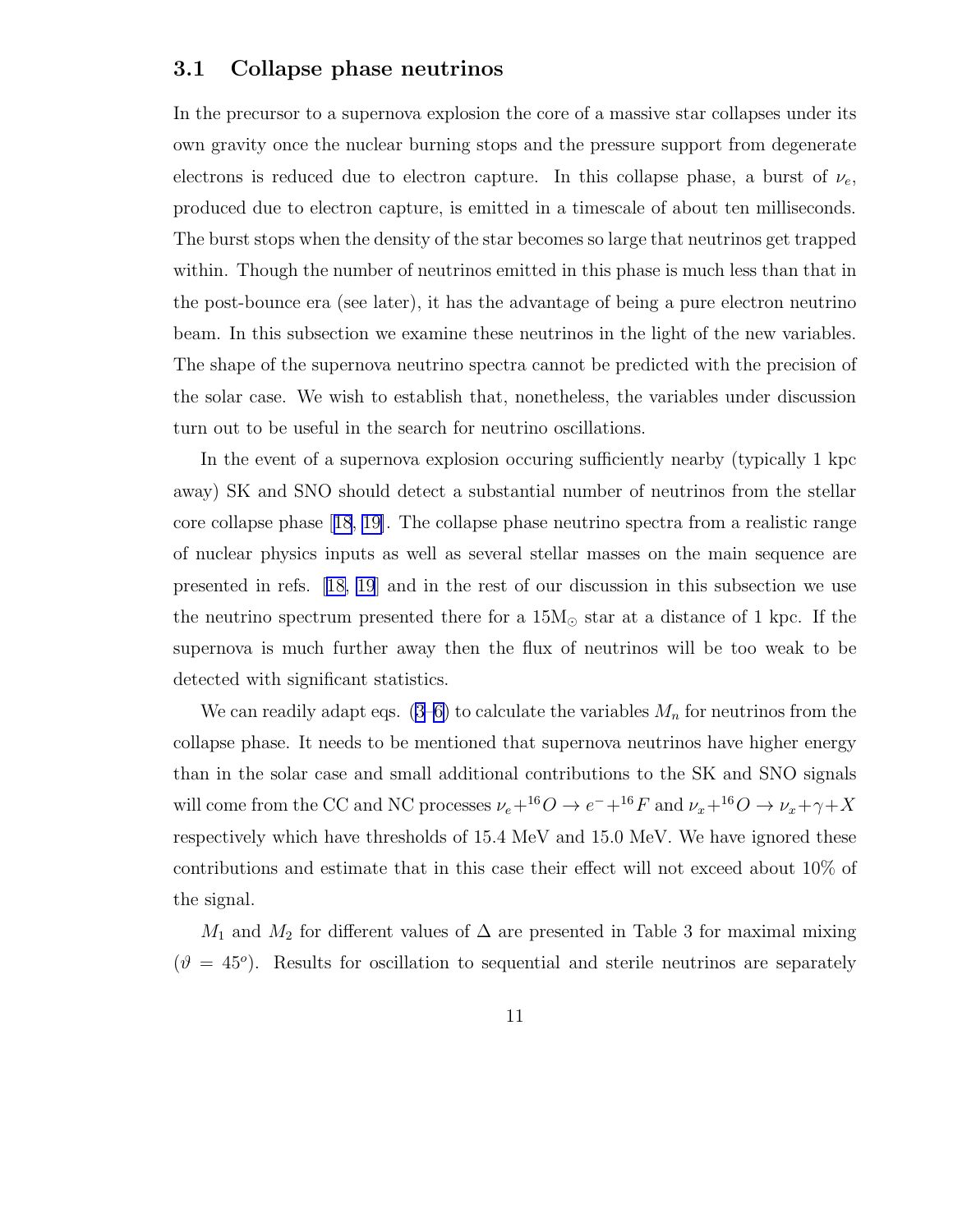presented for SK. As noted for solar neutrinos, the SNO CC signal does not distinguish betweenthese alternatives. The ratios  $r_1$  and  $r_2$  (see eq. ([7\)](#page-7-0)) are also presented in Table 3. It is seen from this Table that the variation in  $M_1$  can be 15% at both SK and SNO for some values of the oscillation parameters while for  $M_2$  it can be as large as 40% (25%) at SNO (SK). At SK, the variation is larger in the sterile neutrino scenario.

As mentioned earlier, unlike the solar neutrino case, the shape of the initial collapse phase neutrino spectrum is not precisely known and the above variation has to be set against the uncertainty in these variables which may arise, even in the absence of oscillations, from the imperfect knowledge of the initial neutrino flux. The neutrino energy spectrum receives contributions from electron capture on both free protons and heavynuclei (in the  $fp$  shell). In ref. [[18](#page-21-0), [19](#page-21-0)] the abundance distribution of these are self-consistently determined with the evolution of thermodynamic conditions as collapse proceeds. As extreme conservative limits of the uncertainty in the neutrino spectrum we consider the situations where in one case the electron capture is only on free protons while in the other it is exclusively on heavy nuclei. Further, we estimate the uncertainties due to the unknown mass of the progenitor by considering a  $15M_{\odot}$ as well as a  $25M_{\odot}$  star. The results for  $M_1$ ,  $M_2$  as also  $r_1$ , and  $r_2$  for the above possibilities are presented in Table 4. It is seen from this Table that, in fact, the considered variation of the initial neutrino spectrum can lead to uncertainties in  $M_1$ and  $M_2$  larger than that due to oscillations which were presented in Table 3. Thus, for the collapse phase neutrinos,  $M_1$  and  $M_2$  cannot be used to unequivocally signal neutrino oscillations. The situation is somewhat better with the variables  $r_1$  and  $r_2$ in the sense that variation due to uncertainties in the initial spectrum can be at most 0.83 - 0.91 and 0.72 - 0.84 respectively and cannot mask an effect due to oscillations at least for some ranges of the mixing parameters. In Fig. 6, we present  $r_1$ ,  $r_2$ , and  $r_3$  as a function of  $\Delta$  for two values of the mixing angle  $\vartheta$ . Notice that around  $\Delta = 1 \times 10^{-18}$ eV<sup>2</sup> these variables can clearly distinguish between oscillation to a sequential or to a sterile neutrino for  $\vartheta = 45^o$ .

Thevariable  $R_{SNO}$  – eq. ([8\)](#page-8-0) – turns out to be very efficient to look for oscillations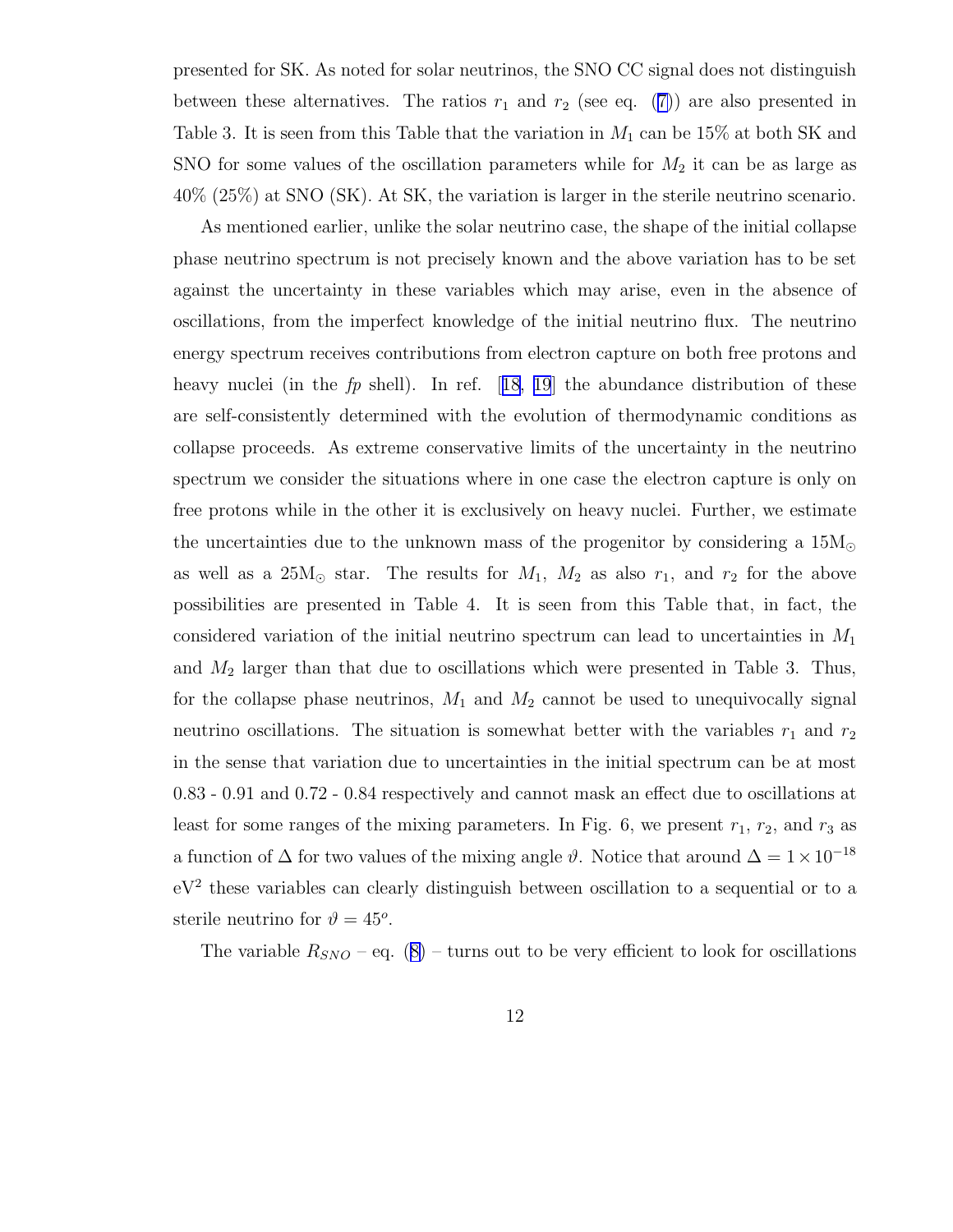in the collapse phase neutrino data. The variation of  $R_{SNO}$  with the mass splitting  $\Delta$ is shown in Table 5 where the mixing angle has been chosen to be  $\vartheta = 45^{\circ}$ . From these results it is seen that  $R_{SNO}$  can be increased several times if oscillation to sequential neutrinos occur and can achieve values as high as 1.7. It should be borne in mind that these results are for maximal mixing and there will be a suppression for other mixing angles. The sterile neutrino alternative affects the variable only marginally. The significance of the results presented in Table 5 can only be gauged once a comparison is made with the uncertainty in  $R_{SNO}$  due to the imprecise knowledge of the initial neutrino flux. In Table 6 results are presented for  $R_{SNO}$  in the absence of oscillations for both  $15M_{\odot}$  and  $25M_{\odot}$  stars. It is seen from this Table that the value of  $R_{SNO}$ is not sensitive to the typical examples of stellar collapse considered, which include combinations of initial conditions as reflected in the zero age main sequence mass of the pre-supernova star, matrix elements of the electron capture on heavy nuclei etc., and varies within the range  $0.382 - 0.445$ . Therefore, if  $R_{SNO}$  is found to be very different from the predicted no-oscillation value then this difference cannot be attributed to the range of variations expected from astrophysical and nuclear physics grounds and will point towards oscillation to a sequential neutrino. In Fig. 7, we present contours of constant  $R_{SNO}$  in the  $\Delta - \vartheta$  plane for collapse phase neutrinos for oscillation to a sequential state. Notice that the highest values of  $R_{SNO}$  can be achieved only for smaller choices of  $\Delta$ .

#### 3.2 Post-bounce epoch neutrinos

In the post-bounce epoch, thermal neutrinos and also anti-neutrinos of all three flavours are emitted on a time scale of a few seconds. The flux of these neutrinos is higher than those from the collapse phase and, indeed, is intense enough that neutrinos from this era of a supernova event at a distance of 10 kpc will register a statistically significant signal at SK and SNO. For example, the SN1987A explosion registered 11 and 8 events respectively at the smaller Kamiokande and IMB detectors. The sequence of arrivaltimes of these neutrinos can yield information on neutrino masses [\[20](#page-21-0)]. In contrast,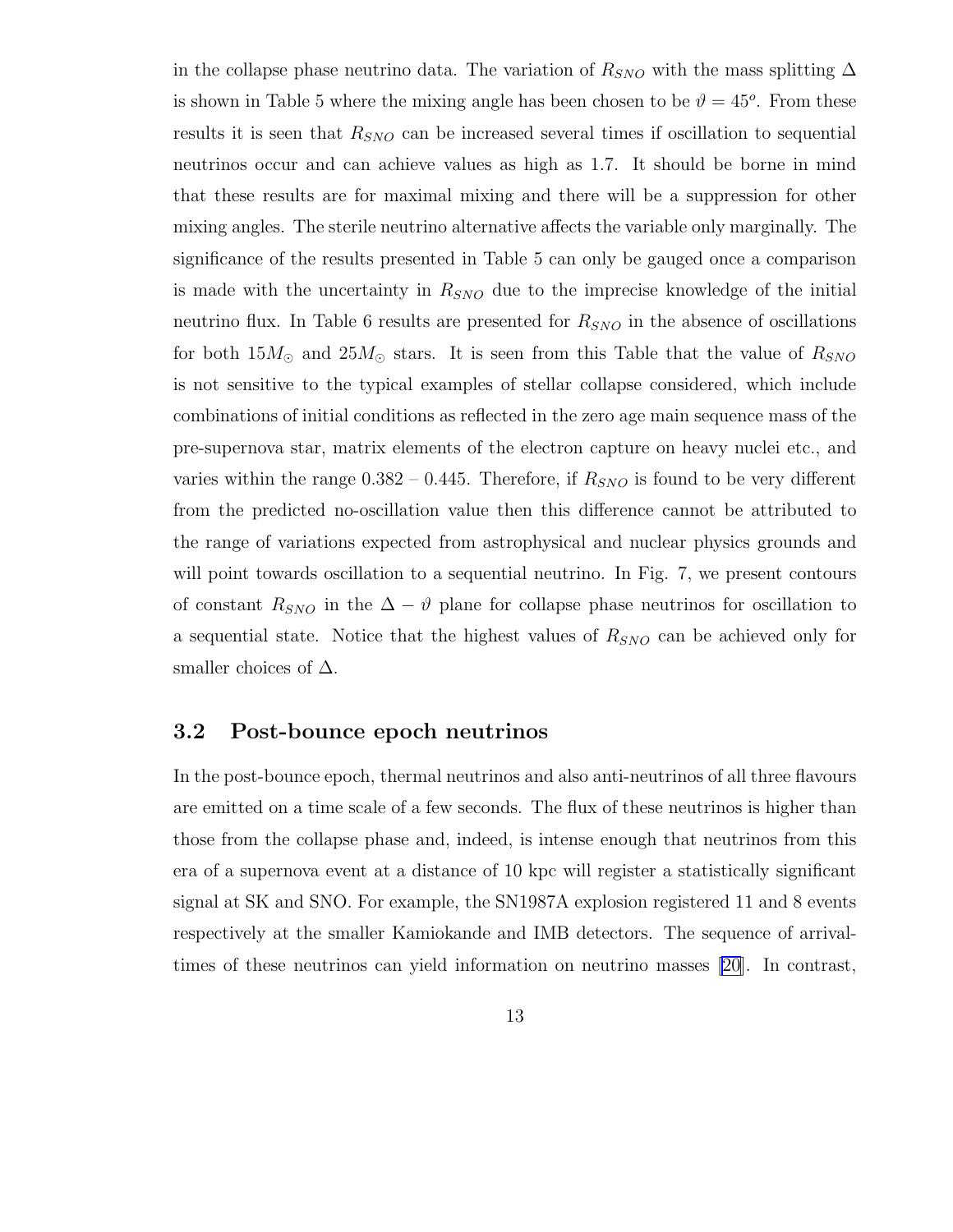the discussion here, based on neutrino oscillations, will shed light on neutrino mass splittings.

The  $\tau$ - and  $\mu$ -type neutrinos and anti-neutrinos emitted during this era are pairproduced in the supernova and, in the absence of degeneracies, are predicted to have the same energy spectrum. The  $\nu_e$  and  $\bar{\nu}_e$  have different spectra and due to their additional charged current interactions inside the star have lower energy than the  $\nu_{\mu}$  and  $\nu_{\tau}$ . Neutrino oscillations between these states will therefore induce a complicated energy distributionof  $\nu$  and  $\bar{\nu}$  of different flavours [[21\]](#page-21-0). In this sub-section we examine how the spectral shape variables, introduced earlier, can be utilised to discern oscillations in such a signal.

In the following analysis three different post-bounce neutrino spectra are at play; namely, those for the  $\nu_e$ , the  $\bar{\nu}_e$  and the  $\nu_x$  where the latter stands for neutrinos as well as anti-neutrinos of the  $\mu$  and  $\tau$  types. Here, for the purposes of illustration, we use the spectra extracted from the results presented in[[22\]](#page-21-0). We restrict ourselves, as earlier, to two flavour vacuum neutrino oscillations. Since the  $\tau$ - and  $\mu$ -flavours are on an equal footing as far as the spectra and the detectors are concerned, we can consider mixing with any one of these as characteristic of oscillation to a sequential neutrino. Thus, for example, if we consider  $\nu_e \leftrightarrow \nu_\mu$  oscillations, then the  $\nu_\tau$  neutrinos and anti-neutrinos will be entirely unaffected while both neutrinos and anti-neutrinos of the electron and muon type undergo oscillations. Had we considered MSW resonant flavour conversion instead, then, depending on the sign of the mass squared difference, either the neutrinos or the anti-neutrinos would have undergone conversion.

Unlike the previously discussed solar and collapse phase neutrinos, here, for the first time, we have both neutrinos and anti-neutrinos of all three flavours in the initial beam. This adds several new features to the analysis. For example, while oscillations to sequential or sterile neutrinos affected the CC signal in the same manner in the earlier cases, this is no longer the case. Thus, for post-bounce neutrinos, oscillation to  $\nu_{\mu}$  results in some of the  $\nu_e$  changing to muon neutrinos but at the same time some electron neutrinos are produced from the  $\nu_{\mu}$  in the original beam. Since there are no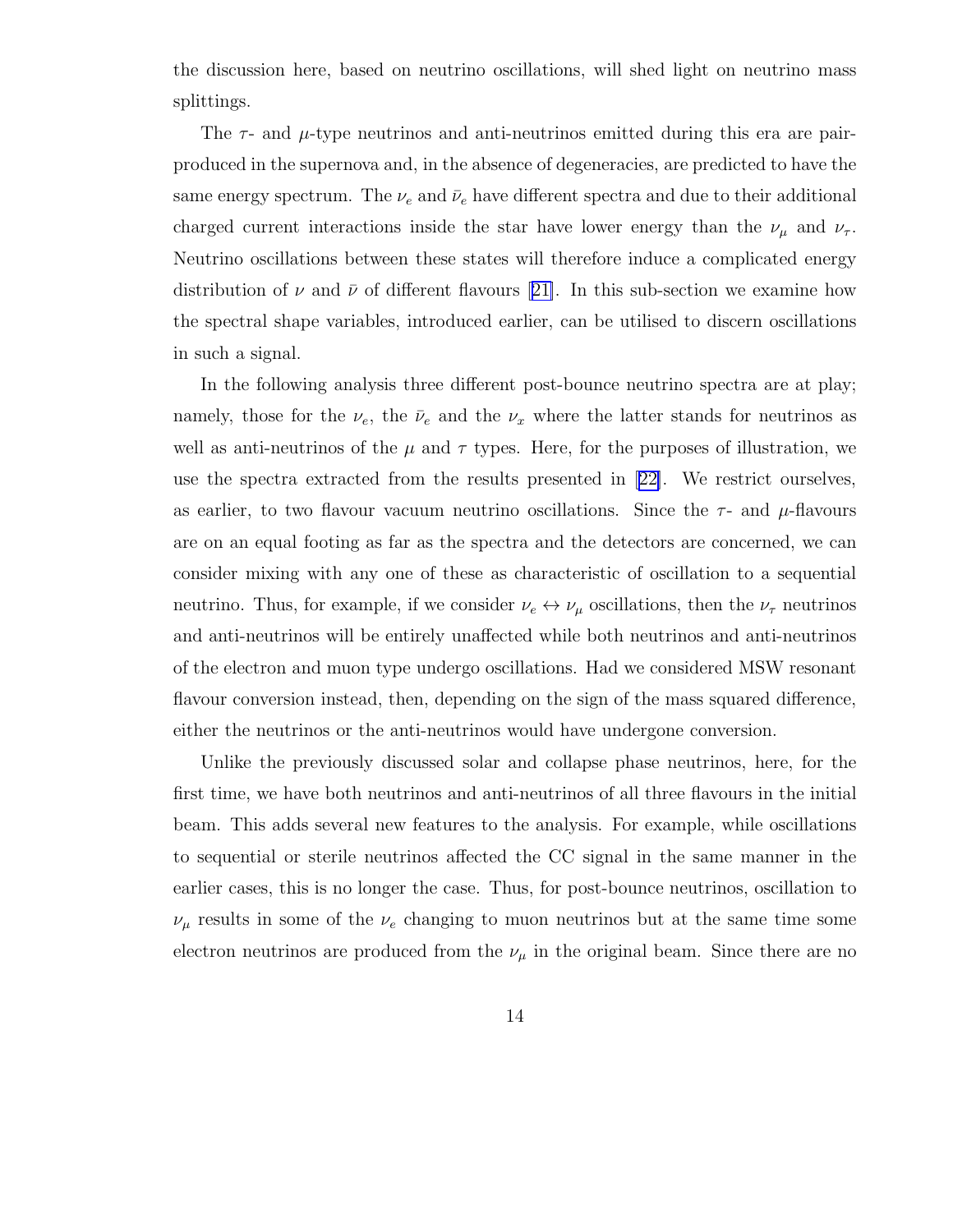sterile neutrinos initially, the situation will be different if the  $\nu_e$  oscillates to a sterile state. Thus even via the CC interactions the two cases can be distinguished. Further at SNO, in addition to the NC interactions, the  $\bar{\nu}_e$  will register via the CC reaction  $\bar{\nu}_e + d \rightarrow e^+ + n + n$  which has a threshold of 4.03 MeV [\[17\]](#page-21-0). We have not included a small contribution from the process  $\bar{\nu}_e + ^{16}O \rightarrow e^+ + ^{16}N$ .

If we indicate the time integrated energy spectra of  $\nu_e$ ,  $\bar{\nu}_e$  and the neutrinos (and anti-neutrinos) of the  $\mu$  and  $\tau$  flavours by  $f^e(E)$ ,  $\bar{f}^e(E)$  and  $f^x(E)$  respectively then the observed signal at SK can be written as:

$$
N_{SK}(E) = \left[ \left\{ f^{e}(E)P_{\nu_{e}\to\nu_{e}}(E,\Delta,\vartheta) + f^{x}(E)P_{\nu_{\mu}\to\nu_{e}}(E,\Delta,\vartheta) \right\} \sigma_{SK}^{e}(E) + \right. \\ \left\{ f^{e}(E)P_{\nu_{e}\to\nu_{\mu}}(E,\Delta,\vartheta) + f^{x}(E)P_{\nu_{\mu}\to\nu_{\mu}}(E,\Delta,\vartheta) + f^{x}(E) \right\} \sigma_{SK}^{\mu}(E) + \left\{ \bar{f}^{e}(E)P_{\nu_{e}\to\nu_{e}}(E,\Delta,\vartheta) + f^{x}(E)P_{\nu_{\mu}\to\nu_{e}}(E,\Delta,\vartheta) \right\} \bar{\sigma}_{SK}^{e}(E) + \left\{ \bar{f}^{e}(E)P_{\nu_{e}\to\nu_{\mu}}(E,\Delta,\vartheta) + f^{x}(E)P_{\nu_{\mu}\to\nu_{\mu}}(E,\Delta,\vartheta) + f^{x}(E) \right\} \bar{\sigma}_{SK}^{\mu}(E) \right] \epsilon_{SK} N_{SK}^{0}
$$
\n(12)

for oscillation to any sequential neutrino, chosen to be  $\nu_{\mu}$  in the above. Here  $\bar{\sigma}_{SK}^{x}(E)$  is the  $\bar{\nu}_{\mu}$  or  $\bar{\nu}_{\tau}$  scattering cross-section off electrons which proceeds *via* the neutral current and is  $1.3 \times 10^{-44}$  cm<sup>2</sup> E/(10 MeV). For the  $\bar{\nu}_e$ , there is a a charged current contribution so that the total  $\bar{\nu}_e - e$  scattering cross-section is  $3.9 \times 10^{-44}$ cm<sup>2</sup>  $E/(10 \text{ MeV})$ .  $\bar{\sigma}_{SK}^e(E)$ receives an additional (dominant) contribution from the process  $\bar{\nu}_e + p \to e^+ + n$  which is  $9.4 \times 10^{-42}$ cm<sup>2</sup>  $p_eE_e/(10 \text{ MeV})^2$  where  $p_e$  is the electron momentum and  $E_e = E - 1.3$ MeV its energy[[16\]](#page-21-0).

If instead, oscillations to a sterile neutrino are operative, then eq. (12) will be replaced by

$$
N_{SK}(E) = [f^{e}(E)P_{\nu_{e}\to\nu_{e}}(E,\Delta,\vartheta)\sigma_{SK}^{e}(E) + 2f^{x}(E)\sigma_{SK}^{\mu}(E) + \bar{f}^{e}(E)P_{\nu_{e}\to\nu_{e}}(E,\Delta,\vartheta)\bar{\sigma}_{SK}^{e}(E) + 2f^{x}(E)\bar{\sigma}_{SK}^{x}(E)] \epsilon_{SK}N_{SK}^{0}
$$
(13)

As discussed earlier, only the CC contributions are relevant at SNO for the extraction of the spectral shape and in this case the relevant formula valid for oscillation to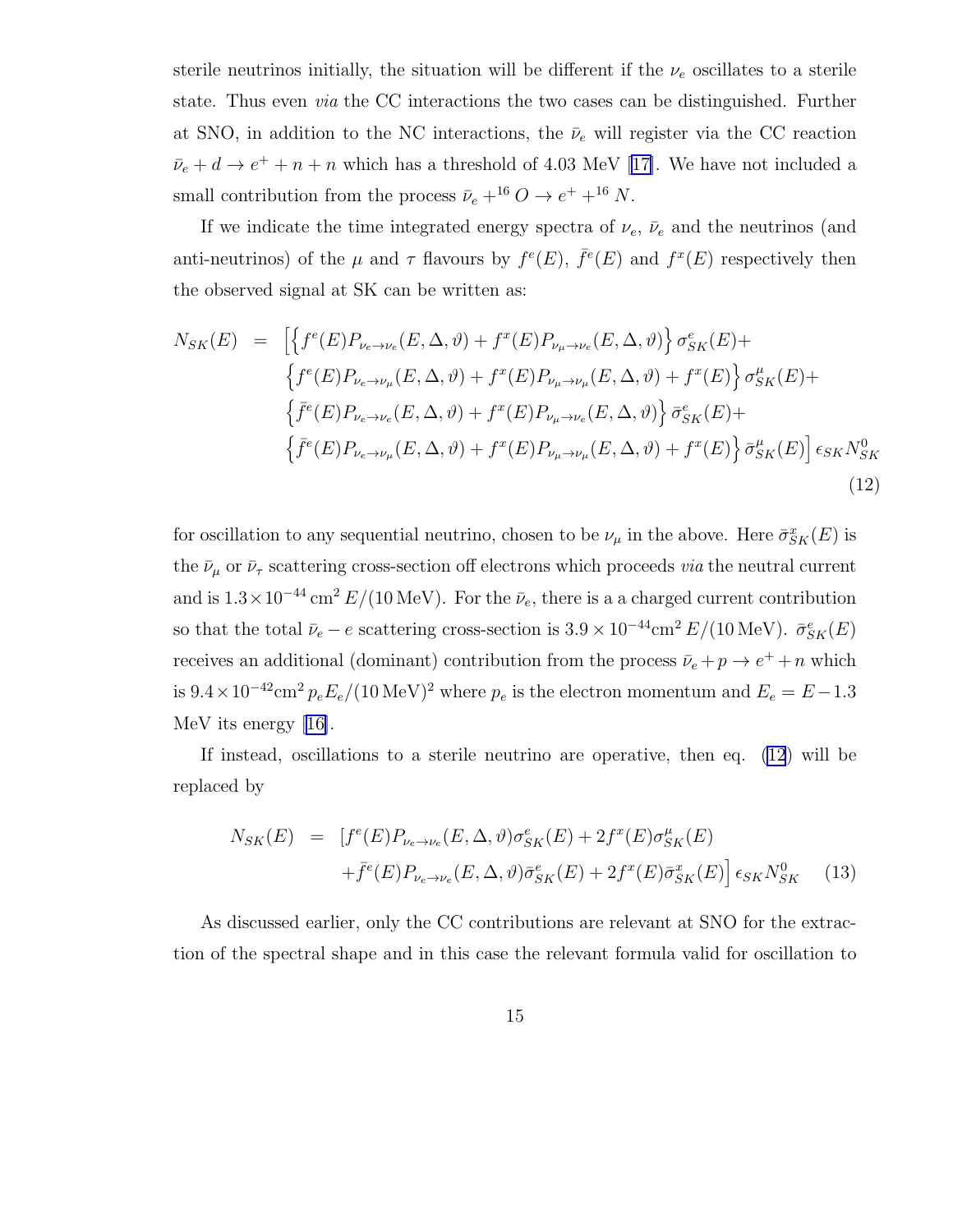<span id="page-15-0"></span>a sequential state is:

$$
N_{SNO}^{c.c}(E) = \left[ \left\{ f^{e}(E) P_{\nu_{e} \to \nu_{e}}(E, \Delta, \vartheta) + f^{x}(E) P_{\nu_{\mu} \to \nu_{e}}(E, \Delta, \vartheta) \right\} \sigma_{SNO}^{c.c.}(E) + \left\{ \bar{f}^{e}(E) P_{\nu_{e} \to \nu_{e}}(E, \Delta, \vartheta) + f^{x}(E) P_{\nu_{\mu} \to \nu_{e}}(E, \Delta, \vartheta) \right\} \bar{\sigma}_{SNO}^{c.c.}(E) \right] \epsilon_{SNO}^{c.c.} N_{SNO}^{0}
$$
\n(14)

while for oscillation to sterile neutrinos it is:

$$
N_{SNO}^{c.c}(E) = [f^{e}(E)P_{\nu_e \to \nu_e}(E, \Delta, \vartheta)\sigma_{SNO}^{c.c.}(E) +
$$
  

$$
\bar{f}^{e}(E)P_{\nu_e \to \nu_e}(E, \Delta, \vartheta)\bar{\sigma}_{SNO}^{c.c.}(E)] \epsilon_{SNO}^{c.c.}N_{SNO}^{0}
$$
(15)

In the above, we have only considered two flavour neutrino oscillations that involve the electron neutrino. This is because the SNO and SK detectors are primarily geared to look for the  $\nu_e$ . If two flavour oscillation occurs between the  $\nu_\mu \leftrightarrow \nu_\tau$  states then neither the SNO nor the SK signal will be affected at all. If  $\nu_{\mu}$  or  $\nu_{\tau}$  oscillates to a sterile state then though the SNO signal remains unchanged, there will, indeed, be a small depletion in the SK signal since the latter lacks the NC interaction of the sequential neutrino. We have not discussed this case since the effect will be small.

Some results for  $M_1$  and  $M_2$  for post-bounce epoch neutrinos are presented in Table 7 for different values of the mass splitting  $\Delta$  for the mixing angle  $\vartheta = 45^{\circ}$ . One major difference in this Table from those of the situations discussed earlier is that for postbounce neutrinos SNO can distinguish between oscillation to sequential and sterile neutrinos. As noted earlier, this is because the post-bounce epoch beam has  $\nu_\mu$  and  $\nu_\tau$ components in addition to electron neutrinos. Since the spectra of the electron- and muon-type neutrinos are different, the net effect of oscillations is to change the CC signal by an amount different from that for the case of oscillation to sterile neutrinos. Due to the higher energy of the  $\nu_{\mu}$  and  $\nu_{\tau}$ , oscillation to sequential neutrinos always increases the signal at both SK and SNO while for the sterile case both larger and smaller values are possible depending on  $\Delta$ . It is seen from Table 7 that the effect of oscillations is most pronounced around  $\Delta = 1.2 \times 10^{-19}$  eV<sup>2</sup>. For example, for the sterile alternative, for  $M_1$  the deviation from the no-oscillation value is about 25%  $(20\%)$  at SK (SNO) for  $M_2$  it is 45% (39%).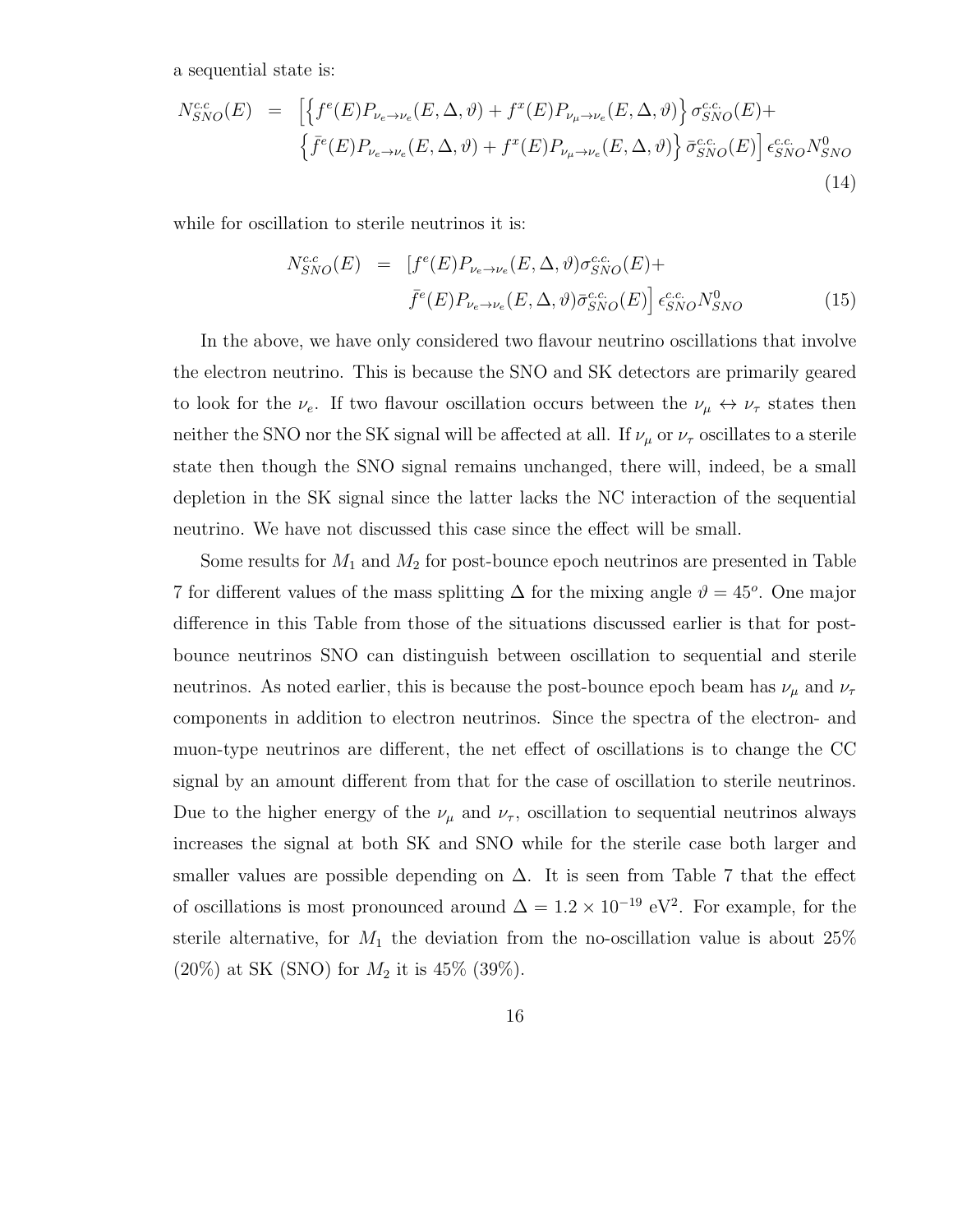In order to gauge the utility of these variables, it needs to be first ascertained to what extent they are sensitive to changes in the input spectra of the neutrinos. These spectra are extracted from results on the evolution of supernova explosions and it is not easy to assess the range of uncertainty, ab initio. We consider as a conservative upper limit a variation of  $\pm 30\%$  in the absolute normalisation of each of  $f^e(E)$ ,  $\bar{f}^e(E)$ , and  $f^x(E)$ . In Table 8 are presented results for  $M_{1,2}$  and  $r_{1,2}$ , in the absence of oscillations, where independent variation of each spectrum in this range takes place. Notice that the variables are remarkably stable. Hence for neutrinos from the post-bounce epoch, the variables  $M_1$ ,  $M_2$ ,  $r_1$ , and  $r_2$  can be powerful tools to probe for oscillations.

In Fig. 8  $r_1$ ,  $r_2$ , and  $r_3$  are presented as a function of  $\Delta$  for two values of the mixing angle,  $\vartheta = 45^{\circ}$  and 15<sup>o</sup>. Notice that for oscillation to sequential neutrinos the variables are always smaller than the no oscillation limit while in the sterile case both larger and smaller values are possible. This difference can be attributed to the presence of the other sequential neutrinos in the parent beam.

In Fig. 9 we present the contours of constant  $r_2$  in the  $\Delta-\vartheta$  plane. For oscillation to sequential neutrinos, we have presented contours for four values of  $r_2$  which are all less than the no-oscillation limit as dictated by Fig. 8. In the sterile case, however, we have presented contours for two values of the variable larger than the no-oscillation limit while two are smaller. The vastly different nature of the contours for the sequential and sterile alternatives underscore the utility of these variables to pin-point the kind of oscillation at work.

For post-bounce epoch neutrinos the ratio,  $R_{SNO}$ , is also an effective probe for oscillations. In contrast, to the case of solar neutrinos, here it turns out to be sensitive to oscillations of an electron neutrino to a sterile state. As before,

$$
R_{SNO} = \frac{\int N_{SNO}^{n.c}}{\int N_{SNO}^{c.c}} \tag{16}
$$

where for oscillation to a sequential neutrino

$$
\int N_{SNO}^{n.c.} = \int \left[ \left\{ f^{e}(E) + 2f^{x}(E) \right\} \sigma_{SNO}^{n.c.}(E) + \left\{ \bar{f}^{e}(E) + 2f^{x}(E) \right\} \bar{\sigma}_{SNO}^{n.c.}(E) \right] \epsilon_{SNO}^{n.c.} N_{SNO}^{0} dE \tag{17}
$$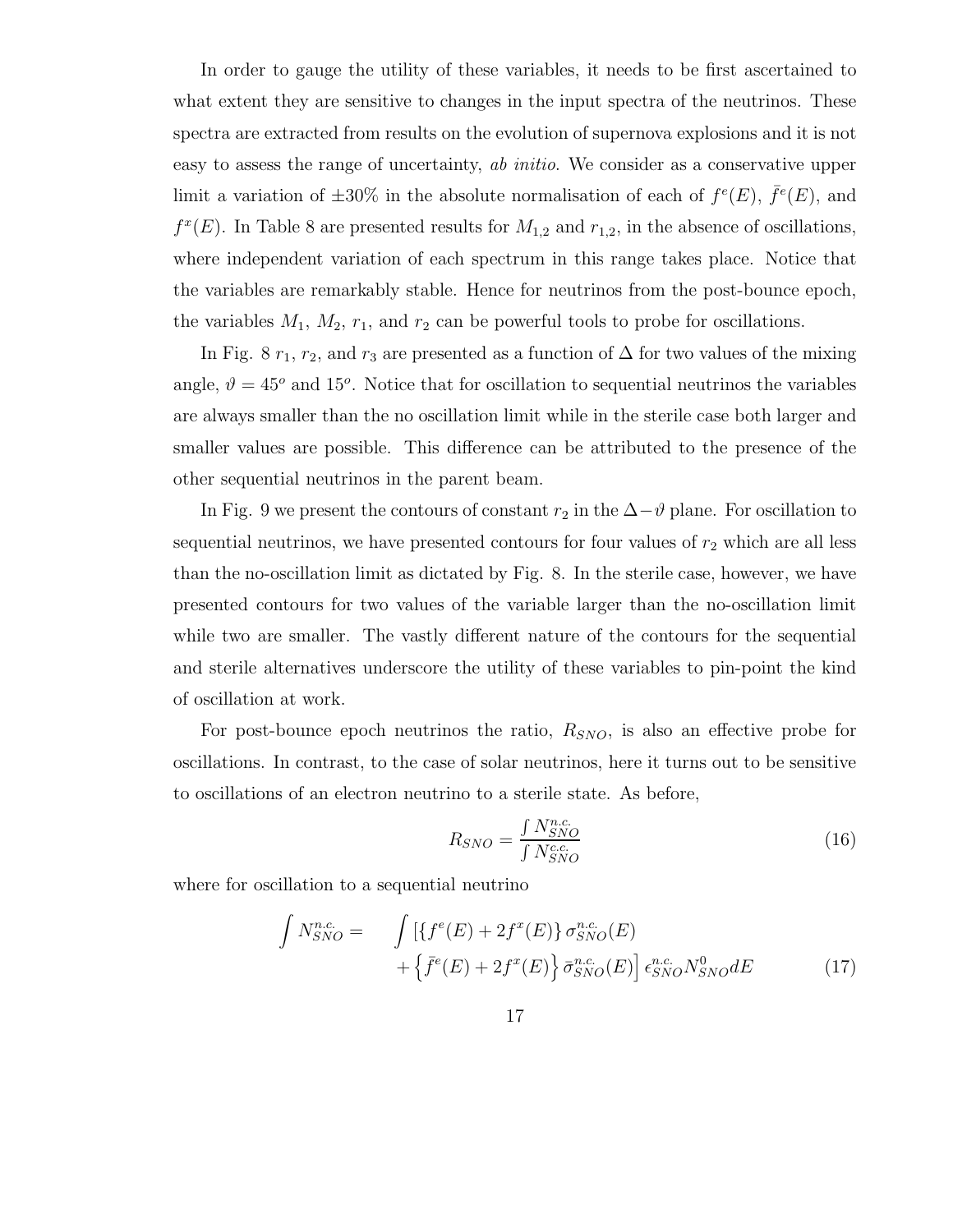where to a good approximation the NC cross-section for anti-neutrinos of all flavours  $\bar{\sigma}_{SNO}^{n.c.}(E) = \sigma_{SNO}^{n.c.}(E)$  [\[17\]](#page-21-0). For the sterile neutrino alternative

$$
\int N_{SNO}^{n.c.} = \int \left[ \{ f^{e}(E) P_{\nu_e \to \nu_e}(E, \Delta, \vartheta) + 2f^{x}(E) \} \sigma_{SNO}^{n.c.}(E) + \left\{ \bar{f}^{e}(E) P_{\nu_e \to \nu_e}(E, \Delta, \vartheta) + 2f^{x}(E) \right\} \bar{\sigma}_{SNO}^{n.c.}(E) \right] \epsilon_{SNO}^{n.c.} N_{SNO}^{0} dE
$$
 (18)

and

$$
\int N_{SNO}^{c.c.} = \int N_{SNO}^{c.c}(E) dE \tag{19}
$$

where $N_{SNO}^{c.c}(E)$  is given by eq. [\(14](#page-15-0)) or eq. ([15](#page-15-0)) depending on whether oscillation of electron neutrinos takes place to sequential or sterile neutrinos, respectively. In Table 9, we present  $R_{SNO}$  as a function of  $\Delta$  for  $\vartheta = 15^{\circ}$  and 45<sup>o</sup>. It is evident from this Table that  $R_{SNO}$  varies over a wide range (more than 100% of the reference no-oscillation value) in the sterile neutrino alternative while for oscillation to sequential neutrinos it is much less. Further, in the former case the effect of neutrino oscillations is always to increase  $R_{SNO}$  while for the latter the effect is in the opposite direction (barring for very small  $\Delta$ ).

To judge to what extent  $R_{SNO}$  is sensitive, in the absence of oscillations, to the initial neutrino spectra we have conservatively let these vary by  $\pm 30\%$ . These results, along with those where the variation is restricted to  $\pm 10\%$ , are presented in Table 10. Notice that a  $\pm$  10% variation in the initial flux can lead to values of  $R_{SNO}$  which can be achieved by oscillation to sequential neutrinos. On the other hand the range of variation obtained in the sterile neutrino alternative cannot be covered by even a  $\pm$ 30% change in the intial flux. Therefore, we conclude that for the post-bounce epoch neutrinos  $R_{SNO}$  is a useful diagnostic tool only for oscillation to a sterile neutrino. In Fig. 10 are presented the contours of constant  $R_{SNO}$  in the  $\Delta - \vartheta$  plane for oscillation of the  $\nu_e$  to a sterile state. Note that the largest values of  $R_{SNO}$  can be achieved only for the small  $\Delta$  region.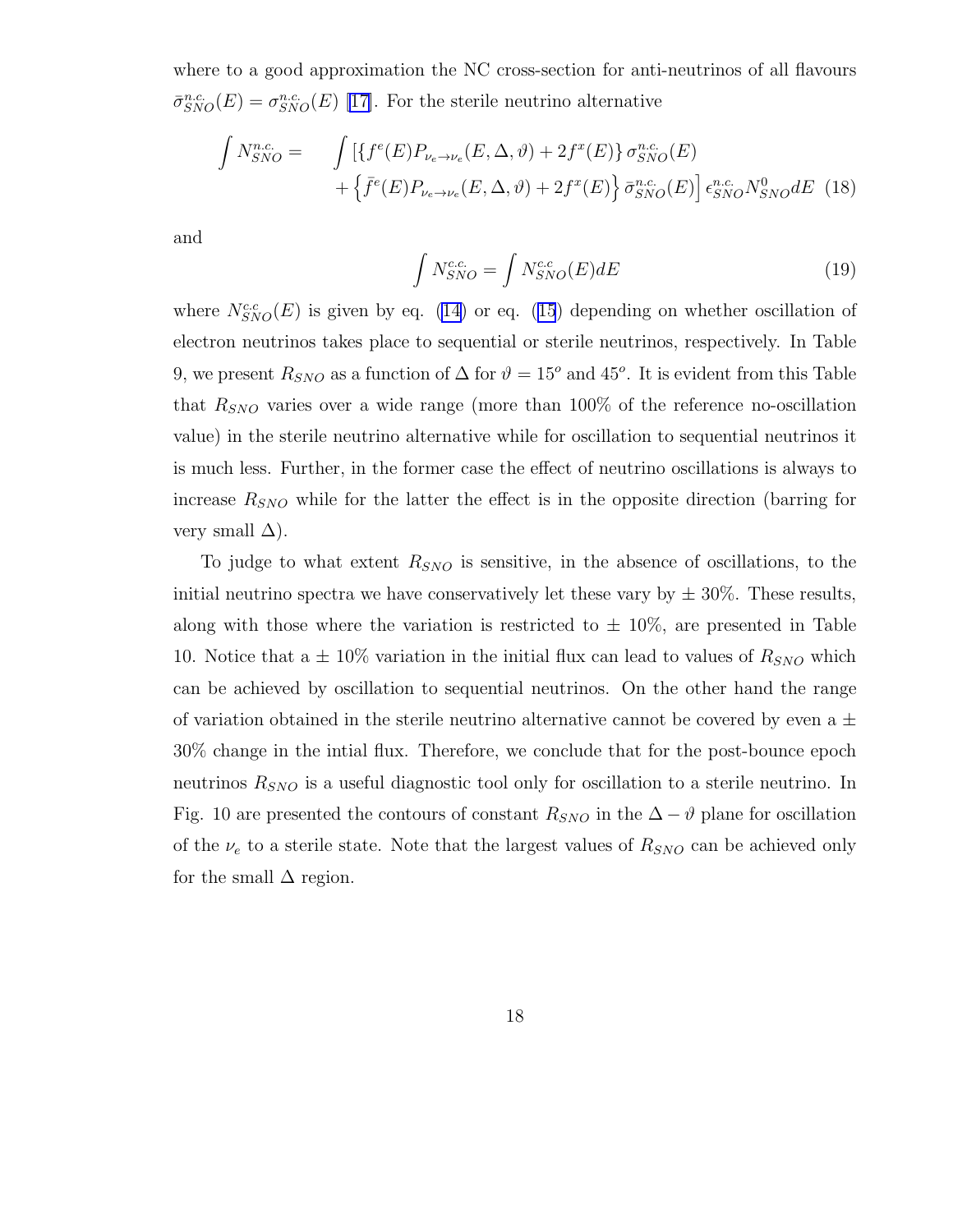### 4 Discussions and Conclusions

In this work we have elaborated on several variables that probe the shape of neutrino spectra seen at SK and SNO in a manner independent of the absolute normalisation of the neutrino fluence. The variables can be fruitfully used since the data from these experiments will be of unprecedented high statistics. As such they are useful to detect the modification of a neutrino spectrum by any process. Though, in this paper, we have illustrated their utility to signal two flavour vacuum neutrino oscillations only, similar analyses can be readily carried out for MSW resonant flavour conversion, multigenerational mixing, spin precession in a magnetic field, neutrino decay, etc.. We hope to return to these issues in subsequent work.

One class of variables that was proposed in this work,  $M_n$ , are the normalised nth moments of the observed neutrino spectra at SK and SNO and their ratios,  $r_n =$  $(M_n)_{SK}/(M_n)_{SNO}$ . Another variable discussed in this paper,  $R_{SNO}$ , specific to SNO, is the ratio of the energy integrated NC signal to the energy integrated CC signal.

These variables are most appropriate for solar neutrinos. SuperKamiokande and SNO will be sensitive only to the so-called  ${}^{8}B$  neutrinos from the sun, the shape of whose energy spectrum is known precisely but the absolute normalisation is comparatively much less certain. (We have ignored a small contribution from hep neutrinos.) All the variables discussed in this work are independent of this absolute normalisation. We have found that  $M_1$  and  $M_2$  for the solar neutrinos will allow a distinction between the alternatives of oscillation of the  $\nu_e$  to sequential and sterile neutrinos. The related variables  $r_1$ ,  $r_2$ , and  $r_3$  can also be conveniently used to signal oscillations and distinguish between sequential and sterile neutrinos. Since oscillation to sterile neutrinos affect both the NC and CC signals at SNO in similar manners,  $R_{SNO}$  is rather insensitive in this case. It will be useful to detect oscillation to sequential neutrinos.

In addition to solar neutrinos, SK and SNO will also serve as neutrino telescopes for supernova explosions. The mass splitting  $\Delta$  that can be explored *via* supernova neutrinos  $\sim 10^{-18}$  or  $10^{-19}$  eV<sup>2</sup>, is, indeed, very tiny. The energy and length scales associated with supernova neutrinos provide a unique window for very small mass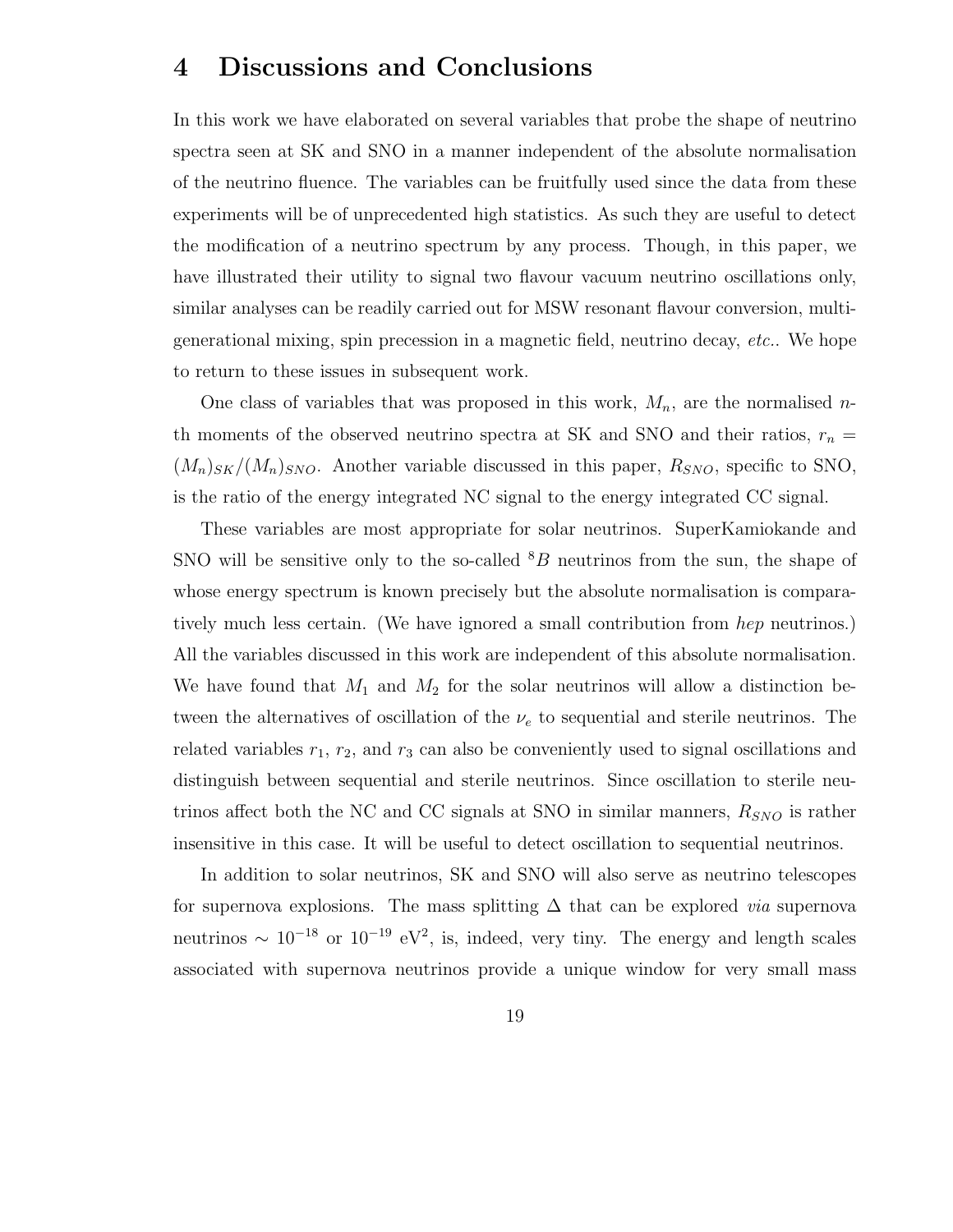splittings– a point noted earlier in ref.  $[23]$  $[23]$  $[23]$ . It has been speculated that oscillation of neutrinos from Active Galactic Nuclei or Gamma Ray Bursts will also be sensitive to such small  $\Delta$  |24|.

Neutrinos are emitted at two stages of a supernova explosion. Though the earlier collapse phase neutrinos have the advantage of being a pure  $\nu_e$  beam, their flux is weaker and such an event will be detectable only if it occurs within a distance of 1 kpc. Unlike the solar case, there is also some uncertainty in the spectrum of the emitted neutrinos. We have found that due to these uncertainties it is not possible to unequivocally signal neutrino oscillations *via*  $M_1$  and  $M_2$ . However,  $R_{SNO}$  turns out to be a useful tool even in this case.

For the later post-bounce epoch, neutrinos and anti-neutrinos of all three flavours are emitted. In this case, we find that the variables  $M_1$ ,  $M_2$ ,  $r_1$ , and  $r_2$  are all suitable for probing neutrino oscillations. In the absence of oscillations, a variation of the initial spectra by as much as  $\pm 30\%$  is reflected by only a few per cent change in these parameters. In the post-bounce neutrino case,  $R_{SNO}$  turns out to be useful only for signalling oscillation to sterile neutrinos.

We conclude that the variables discussed in this work can be powerful diagnostic tools to search for neutrino oscillations in solar and supernova neutrino data obtained at SK and SNO. The results presented here can be further sharpened by simulating the detector geometries, acceptances, and detection efficiencies. These variables can also be used for other detectors – e.g. ICARUS which is sensitive only to  ${}^{8}B$  neutrinos from the sun – which are in the development stage.

#### Acknowledgements

The authors are grateful to Sandhya Choubey for her help. This work is partially supported by the Eastern Centre for Research in Astrophysics, India. A.R. also acknowledges a research grant from the Council of Scientific and Industrial Research, India.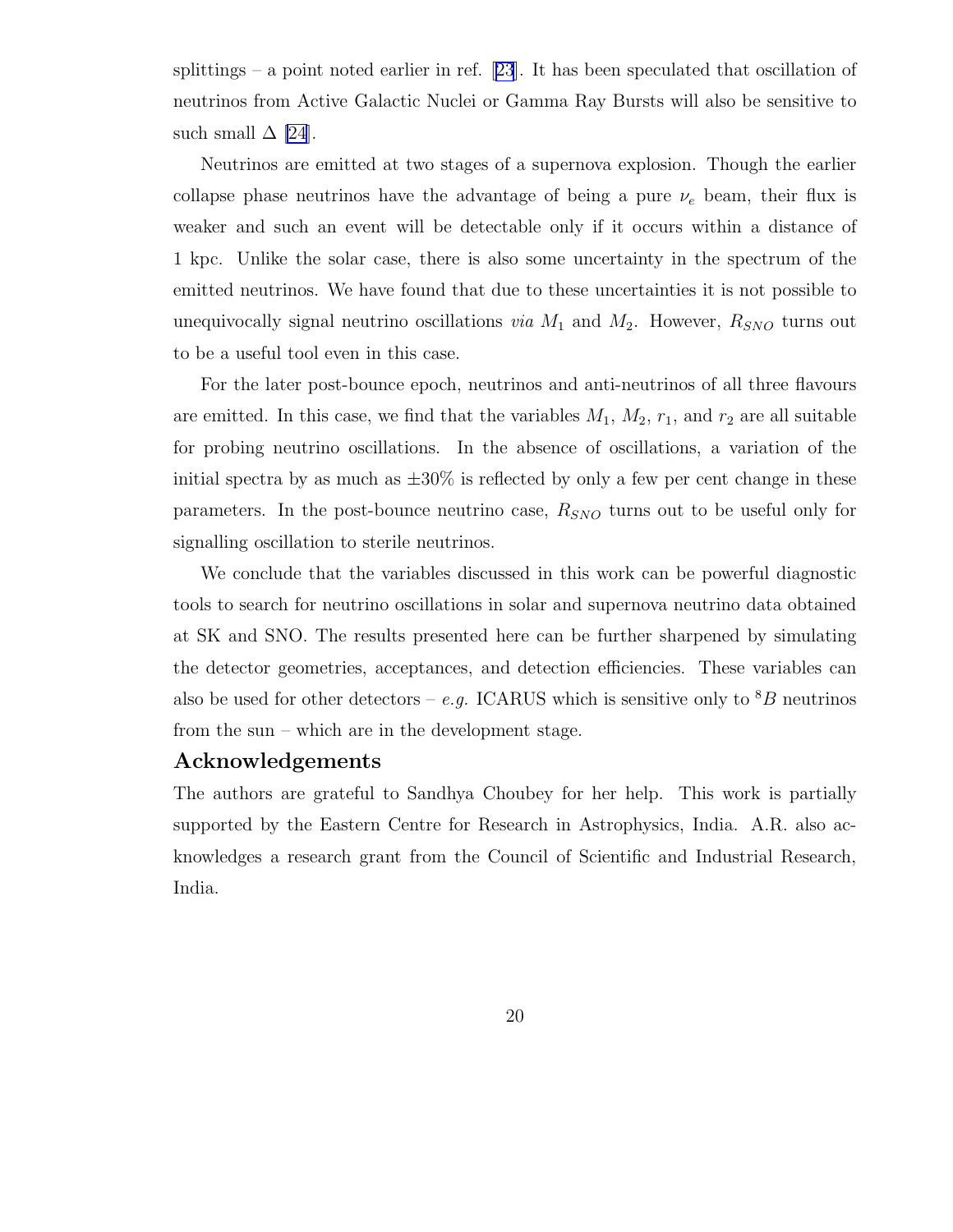## <span id="page-20-0"></span>References

- [1] Y. Fukuda et al., (The Super-Kamiokande collaboration), Phys. Rev. Lett. 81, 1562 (1998); T. Kajita, Talk at 'Neutrino '98', Takayama, Japan (1998).
- [2] Rabindra N. Mohapatra and Palash B. Pal, Massive Neutrinos in Physics and Astrophysics, 2nd Ed., World Scientific, Singapore (1998).
- [3] B.T. Cleveland et al., Nucl. Phys. B(Proc. Suppl.) 38, 47 (1995); Kamiokande Collaboration, Y. Fukuda et al., Phys. Rev. Lett. 77, 1683 (1996); GALLEX Collaboration, W. Hampel et al., Phys. Lett. B388, 384 (1996); SAGE Collaboration, J.N. Abdurashitov et al., Phys. Rev. Lett. 77, 4708 (1996); J.N. Bahcall and M.H. Pinsonneault, Rev. Mod. Phys. 67, 781 (1995).
- [4] LSND Collaboration, C. Athanassopoulos et al., Phys. Rev. Lett. **75**, 2650 (1995); ibid. 77, 3082 (1996); e-print [nucl-ex/9706006](http://arxiv.org/abs/nucl-ex/9706006).
- [5] S. Goswami, Phys. Rev. D55 (1997) 2931; S. M. Bilenky, C. Giunti and W. Grimus, Eur. Phys. J. C1 (1998) 247; e-print [hep-ph/9711311.](http://arxiv.org/abs/hep-ph/9711311)
- [6] Y. Totsuka, SuperKamiokande, Univ. of Tokyo Report No. ICRR-227-90-20 (1990).
- [7] Super-Kamiokande Collaboration, Phys. Rev. Lett. 81, 1158 (1998); e-print [hep](http://arxiv.org/abs/hep-ex/9812011)[ex/9812011.](http://arxiv.org/abs/hep-ex/9812011)
- [8] Sudbury Neutrino Observatory Proposal, Report No. SNO-87-12, (1987).
- [9] J.N. Bahcall, Neutrino Astrophysics, Cambridge Univ. Press (1989).
- [10] S. Turck-Chieze and I. Lopes, Astrophys. J., 408, 347 (1993); S. Turck-Chieze, S. Cahen, M. Casse and C. Doom, ibid., 335, 415 (1988).
- [11] A preliminary account has been presented in Debasish Majumdar and Amitava Raychaudhuri, e-print [hep-ph/9812249](http://arxiv.org/abs/hep-ph/9812249) (submitted for publication).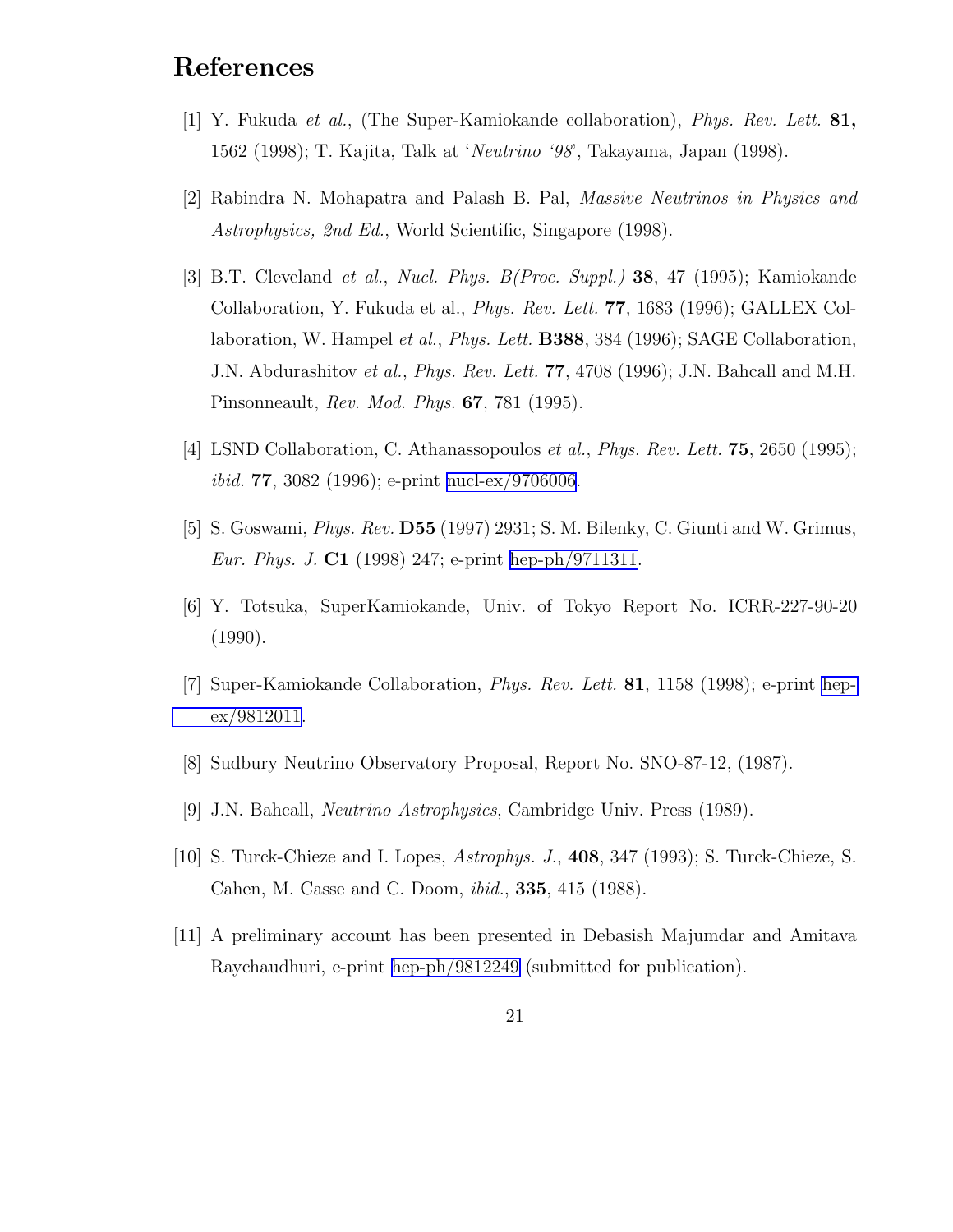- <span id="page-21-0"></span>[12] J.N. Bahcall and E. Lisi, *Phys. Rev.* **D54**, 5417 (1996).
- [13] S.M. Bilenky and C. Giunti, Phys. Lett. B311, 179 (1993); ibid. B320, 323 (1994); G. Fiorentini, M. Lissia, G. Mezzorani, M. Moretti, and D. Vignaud, Phys. Rev. D49, 6298 (1994); W. Kwong and S.P. Rosen, ibid. D51, 6159 (1995).
- [14] Srubabati Goswami, Debasish Majumdar, and Amitava Raychaudhuri (work in progress).
- [15] Debasish Majumdar, Kamales Kar, Alak Ray, Amitava Raychaudhuri and Firoza K. Sutaria, e-print [astro-ph/9807100](http://arxiv.org/abs/astro-ph/9807100) (submitted for publication).
- [16] Georg G. Raffelt, Stars as Laboratories for Fundamental Physics, The Univ. of Chicago Press (1996).
- [17] A.S. Burrows, in Supernova, A.G. Petschek (ed.) Springer-Verlag (1990). A more detailed exposition of neutrino-deuteron interactions can be found in J.N. Bahcall, K. Kubodera, and S. Nozawa, Phys. Rev. D38, 1030 (1988)
- [18] F.K. Sutaria and A. Ray, Phys. Rev. Lett. 79, 1599 (1997).
- [19] F.K. Sutaria, Ph.D. dissertation, Univ. of Mumbai, Mumbai, India (1997).
- [20] See, for example, T. Totani, Phys. Rev. Lett. 80, 2039 (1998); J.F. Beacom and P. Vogel, Phys. Rev. D58, 053010 (1998); ibid. D58, 093012 (1998).
- [21] For a discussion of the effect of oscillations on the signal at SK and SNO see, for example, Sandhya Choubey, Debasish Majumdar, and Kamales Kar, e-print [hep-ph/9809424](http://arxiv.org/abs/hep-ph/9809424).
- [22] T.Totani, K. Sato, H.E. Dalhead and J.R. Wilson, Astophys. J. 496, 216 (1998).
- [23] P. Reinartz and L. Stodolsky, Z. Phys. 27, 507 (1985).
- [24] F. Halzen and D. Saltzberg, Phys. Rev. Lett. 81, 4305 (1998).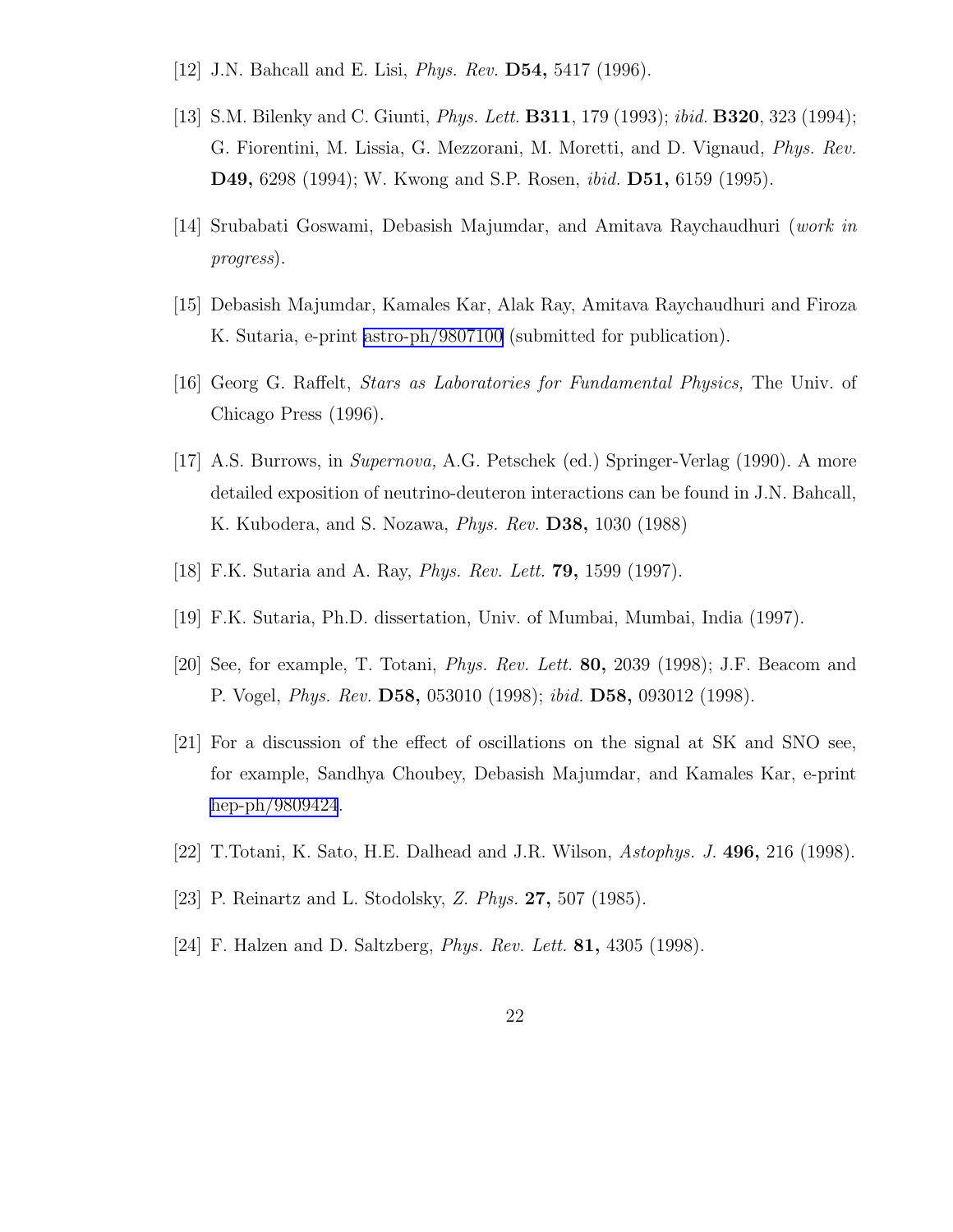Table 1:  $M_1$  and  $M_2$  for solar neutrinos for different values of the mass splitting  $\Delta$ for the SuperKamiokande and SNO detectors. For the former, results are presented for oscillation to sequential as well as sterile neutrinos. For SNO the two cases yield the same value of  $M_n$ . Two choices of the mixing angle  $\vartheta = 30^{\circ}$  and  $45^{\circ}$  have been considered.

| $\Delta$            | $M_1$     |                  |            |          |                                   |                     | $M_2$            |      |            |                    |                                   |            |
|---------------------|-----------|------------------|------------|----------|-----------------------------------|---------------------|------------------|------|------------|--------------------|-----------------------------------|------------|
| $\operatorname{in}$ |           | $\vartheta=30^0$ |            |          | $\vartheta=45^0$                  |                     | $\vartheta=30^0$ |      |            | $\vartheta = 45^0$ |                                   |            |
| $10^{-10}\,$        | <b>SK</b> |                  | <b>SNO</b> |          | $\ensuremath{\mathbf{SK}}\xspace$ | <b>SNO</b>          | <b>SK</b>        |      | <b>SNO</b> |                    | $\ensuremath{\mathbf{SK}}\xspace$ | <b>SNO</b> |
| $eV^2$              | seq.      | st.              |            | seq.     | st.                               |                     | seq.             | st.  |            | seq.               | $\operatorname{st.}$              |            |
| $\cdot 0$           | 8.49      | 8.49             | 9.35       | 8.49     | 8.49                              | $\boldsymbol{9.35}$ | 76.3             | 76.3 | 91.4       | 76.3               | 76.3                              | 91.4       |
| $.3\,$              | 8.76      | 8.83             | 9.62       | 8.89     | 9.03                              | 9.76                | 80.8             | 82.1 | 96.3       | 83.0               | 85.3                              | 98.8       |
| $.6\,$              | 8.73      | 8.87             | 9.81       | 9.01     | 9.77                              | 10.67               | 80.9             | 83.6 | 100.5      | 86.31              | 101.0                             | $117.5\,$  |
| $.9\,$              | 7.85      | 7.57             | 8.52       | 7.34     | 6.57                              | 7.09                | 65.7             | 61.2 | 77.4       | $57.4\,$           | 44.8                              | $53.1\,$   |
| $1.2\,$             | 8.13      | 8.02             | 8.67       | 7.94     | 7.74                              | 8.21                | 69.3             | 67.2 | 78.4       | 65.7               | 61.9                              | 69.4       |
| $1.5\,$             | 8.71      | 8.78             | $9.36\,$   | 8.82     | $8.93\,$                          | $\rm 9.37$          | 79.2             | 80.0 | 90.6       | 80.6               | 82.0                              | 90.1       |
| 1.8                 | 8.79      | 8.88             | 9.75       | 8.94     | 9.10                              | 9.95                | 81.8             | 83.5 | 98.6       | 84.6               | 87.5                              | 102.2      |
| 2.1                 | 8.66      | 8.71             | 9.76       | 8.75     | 8.85                              | 10.02               | 80.0             | 81.2 | 100.1      | 82.1               | 84.5                              | 105.5      |
| 2.4                 | 8.47      | 8.46             | 9.45       | 8.46     | 8.44                              | 9.52                | 76.3             | 76.3 | 94.4       | 76.3               | 76.4                              | 96.7       |
| 2.7                 | 8.26      | 8.18             | 9.02       | 8.12     | 7.95                              | 8.74                | 72.2             | 70.7 | 85.6       | 69.6               | 66.6                              | 80.8       |
| $3.0\,$             | 8.34      | 8.29             | 8.99       | $8.25\,$ | 8.15                              | $8.72\,$            | 73.1             | 72.0 | 84.1       | 71.3               | 69.1                              | 78.6       |
| $3.5\,$             | 8.54      | 8.56             | 9.37       | 8.57     | 8.59                              | 9.38                | 77.0             | 77.2 | 91.2       | 77.4               | 77.8                              | 91.1       |
| $4.0\,$             | 8.61      | 8.65             | 9.56       | 8.67     | 8.75                              | 9.69                | 78.6             | 79.3 | 95.8       | 79.9               | 81.3                              | $98.5\,$   |
| $4.5\,$             | 8.45      | 8.44             | 9.35       | 8.43     | 8.40                              | 9.36                | 75.8             | 75.6 | 92.1       | 75.4               | 75.1                              | $92.5\,$   |
| $5.0\,$             | 8.45      | 8.44             | 9.23       | 8.43     | 8.41                              | $9.14\,$            | 75.4             | 75.1 | 88.9       | 74.8               | 74.2                              | $87.1\,$   |
| $5.5\,$             | 8.48      | 8.47             | 9.29       | 8.47     | 8.46                              | $9.26\,$            | 75.9             | 75.8 | 90.1       | 75.7               | 75.4                              | $89.2\,$   |
| $6.0\,$             | 8.53      | 8.54             | 9.41       | 8.55     | 8.57                              | 9.46                | $77.0\,$         | 77.3 | 92.8       | 77.4               | 77.9                              | 93.7       |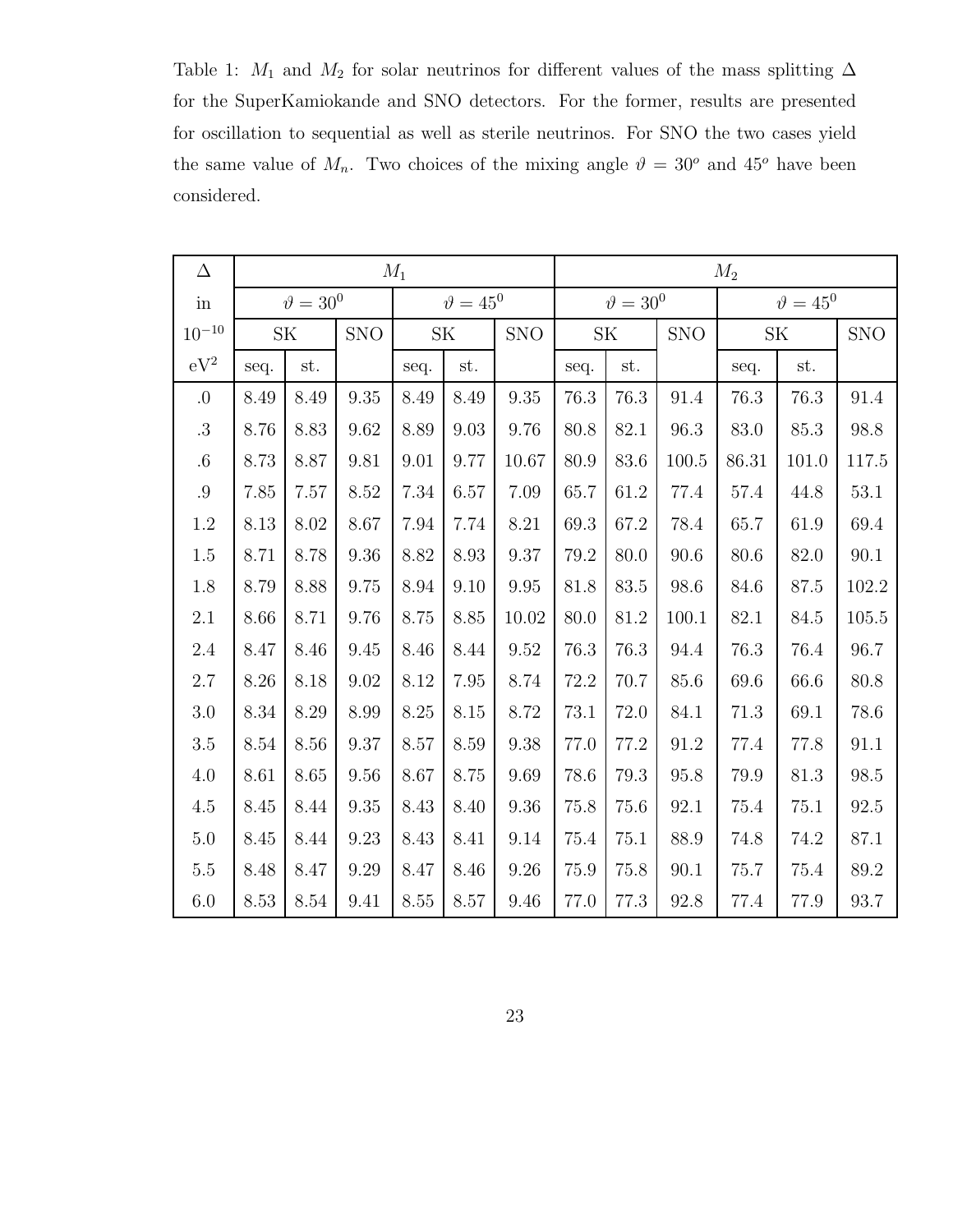| $\Delta$              | $R_{SNO}$          |         |                  |           |                    |         |  |  |
|-----------------------|--------------------|---------|------------------|-----------|--------------------|---------|--|--|
| in                    | $\vartheta = 15^0$ |         | $\vartheta=30^0$ |           | $\vartheta = 45^0$ |         |  |  |
| $10^{-10}~{\rm eV^2}$ | Sequential         | Sterile | Sequential       | Sterile   | Sequential         | Sterile |  |  |
| 0.0                   | $0.382\,$          | 0.382   | 0.382            | 0.382     | $0.382\,$          | 0.382   |  |  |
| $0.3\,$               | 0.422              | 0.384   | 0.532            | 0.389     | 0.613              | 0.392   |  |  |
| 0.6                   | 0.480              | 0.383   | 0.991            | 0.387     | 2.117              | 0.396   |  |  |
| 0.9                   | 0.467              | 0.378   | 0.848            | 0.362     | 1.428              | 0.337   |  |  |
| $1.2\,$               | 0.438              | 0.380   | 0.623            | 0.375     | 0.788              | 0.370   |  |  |
| 1.5                   | 0.422              | 0.383   | 0.537            | 0.387     | 0.620              | 0.390   |  |  |
| 1.8                   | 0.417              | 0.383   | 0.512            | 0.386     | 0.577              | 0.388   |  |  |
| 2.1                   | 0.431              | 0.383   | 0.582            | 0.387     | 0.706              | 0.390   |  |  |
| 2.4                   | 0.444              | 0.382   | 0.660            | 0.383     | 0.873              | 0.384   |  |  |
| 2.7                   | 0.444              | 0.380   | 0.658            | $0.375\,$ | 0.867              | 0.370   |  |  |
| 3.0                   | 0.444              | 0.381   | 0.659            | 0.379     | 0.869              | 0.377   |  |  |
| $3.5\,$               | 0.431              | 0.382   | 0.582            | 0.381     | 0.705              | 0.380   |  |  |
| 4.0                   | 0.434              | 0.383   | 0.597            | 0.386     | 0.735              | 0.388   |  |  |
| $4.5\,$               | 0.435              | 0.382   | 0.606            | 0.381     | 0.753              | 0.380   |  |  |
| 5.0                   | 0.440              | 0.382   | 0.634            | 0.381     | 0.813              | 0.381   |  |  |
| $5.5\,$               | 0.437              | 0.382   | 0.614            | 0.381     | 0.770              | 0.381   |  |  |
| 6.0                   | 0.434              | 0.382   | 0.597            | 0.382     | 0.735              | 0.382   |  |  |

Table 2:  $R_{SNO}$  for solar neutrinos for different values of the mixing angle,  $\vartheta$ , and the mass splitting, ∆. Results are presented for oscillation to sequential as well as sterile neutrinos.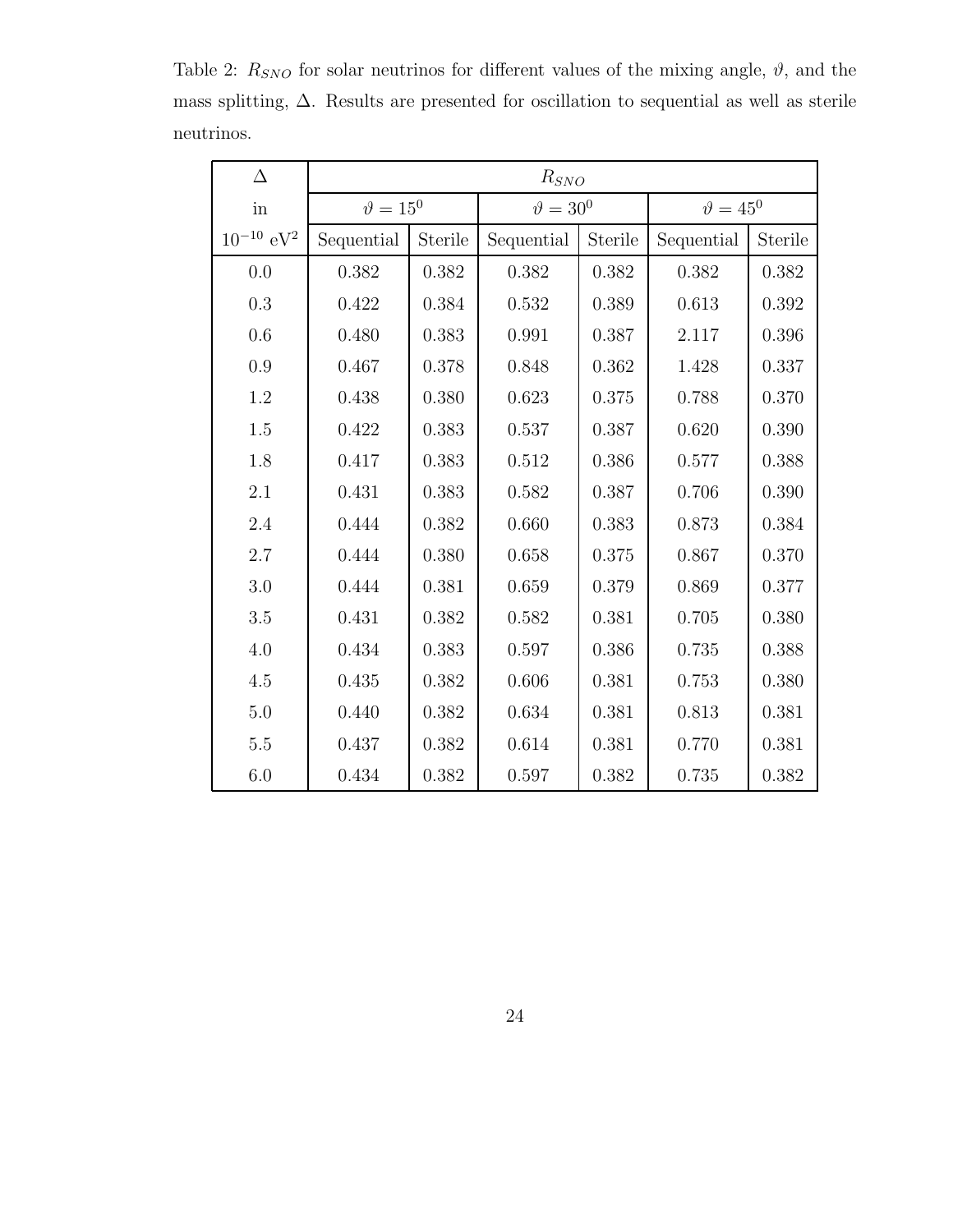Table 3:  $M_1$ , and  $M_2$  for collapse phase neutrinos for different values of the mass splitting  $\Delta$  for the SK and SNO detectors. For the former, results are presented for oscillation to sequential as well as sterile neutrinos. For SNO, the two cases yield the same value of  $M_n$ . The ratios  $r_1$  and  $r_2$  are also presented. The mixing angle  $\vartheta$  has been chosen to be  $45^o$ .

| $\Delta$ in |      | $M_1$     |            |      | $r_1$ | $M_2$ |           |            | r <sub>2</sub> |      |
|-------------|------|-----------|------------|------|-------|-------|-----------|------------|----------------|------|
| $10^{-18}$  |      | <b>SK</b> | <b>SNO</b> | seq. | st.   |       | <b>SK</b> | <b>SNO</b> | seq.           | st.  |
| $eV^2$      | seq. | st.       |            |      |       | seq.  | st.       |            |                |      |
| 0.          | 13.3 | 13.3      | 16.1       | 0.83 | 0.83  | 202.4 | 202.4     | 281.7      | 0.72           | 0.72 |
| $.6\,$      | 11.3 | 9.9       | 13.9       | 0.81 | 0.71  | 152.3 | 120.6     | 234.0      | 0.65           | 0.52 |
| 1.2         | 13.5 | 13.6      | 15.6       | 0.87 | 0.87  | 203.1 | 203.3     | 256.5      | 0.79           | 0.79 |
| 1.8         | 13.9 | 14.2      | 17.5       | 0.79 | 0.81  | 223.9 | 232.3     | 328.8      | 0.68           | 0.71 |
| 2.4         | 12.7 | 12.4      | 14.9       | 0.85 | 0.83  | 182.0 | 172.9     | 243.2      | 0.75           | 0.71 |
| 3.0         | 13.5 | 13.5      | 16.0       | 0.84 | 0.84  | 204.2 | 205.0     | 272.8      | 0.75           | 0.75 |
| 4.0         | 13.3 | 13.3      | 16.1       | 0.83 | 0.83  | 201.1 | 200.1     | 284.6      | 0.71           | 0.70 |
| 5.0         | 13.4 | 13.4      | 16.1       | 0.83 | 0.83  | 203.3 | 203.7     | 280.3      | 0.73           | 0.73 |
| 6.0         | 13.3 | 13.3      | 16.2       | 0.82 | 0.82  | 202.1 | 201.9     | 283.5      | 0.71           | 0.71 |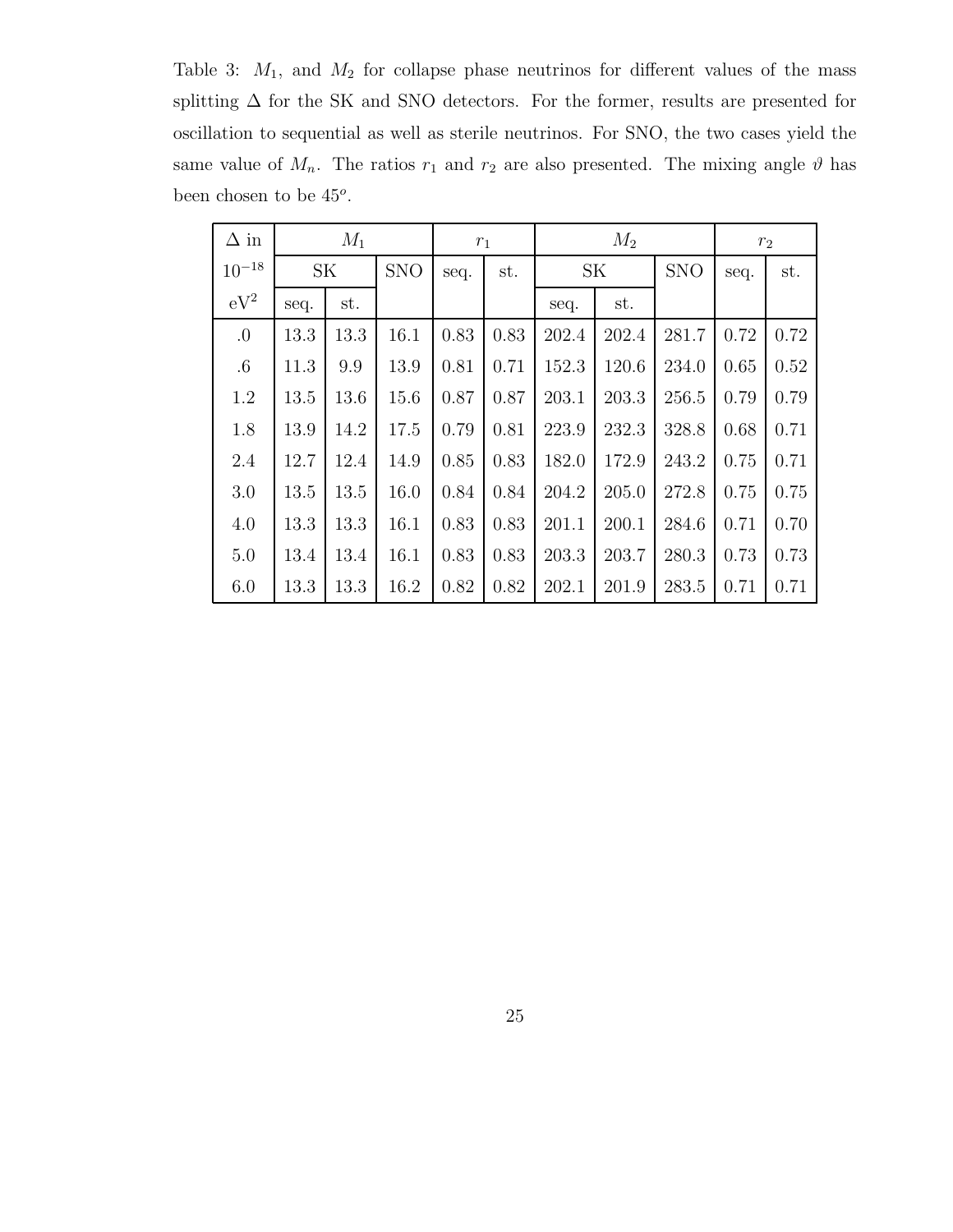Table 4:  $M_1$ ,  $M_2$ ,  $r_1$ , and  $r_2$  in the absence of oscillations for collapse phase neutrino spectra obtained by changing the parameters for the progenitor star.

| Progenitor |           | $15M_{\odot}$ |       |           |            |       |           | $25M_{\odot}$  |     |           |            |                |
|------------|-----------|---------------|-------|-----------|------------|-------|-----------|----------------|-----|-----------|------------|----------------|
| Spectrum   |           | $M_1$         | $r_1$ |           | $M_2$      | $r_2$ |           | $M_1$<br>$r_1$ |     |           | $M_2$      | r <sub>2</sub> |
|            | <b>SK</b> | <b>SNO</b>    |       | <b>SK</b> | <b>SNO</b> |       | <b>SK</b> | <b>SNO</b>     |     | <b>SK</b> | <b>SNO</b> |                |
| Combined   | 13.3      | 16.1          | .83   | 202       | 282        | .72   | 13.3      | 15.9           | .84 | 200       | 275        | .73            |
| Only       |           |               |       |           |            |       |           |                |     |           |            |                |
| Free       | 15.9      | 17.5          | .91   | 270       | 321        | .84   | 14.9      | 16.8           | .89 | 241       | 300        | .81            |
| protons    |           |               |       |           |            |       |           |                |     |           |            |                |
| Only       |           |               |       |           |            |       |           |                |     |           |            |                |
| Heavy      | 9.1       | 10.4          | .87   | 89        | 118        | .75   | 8.9       | 10.3           | .87 | 86        | 115        | .75            |
| nuclei     |           |               |       |           |            |       |           |                |     |           |            |                |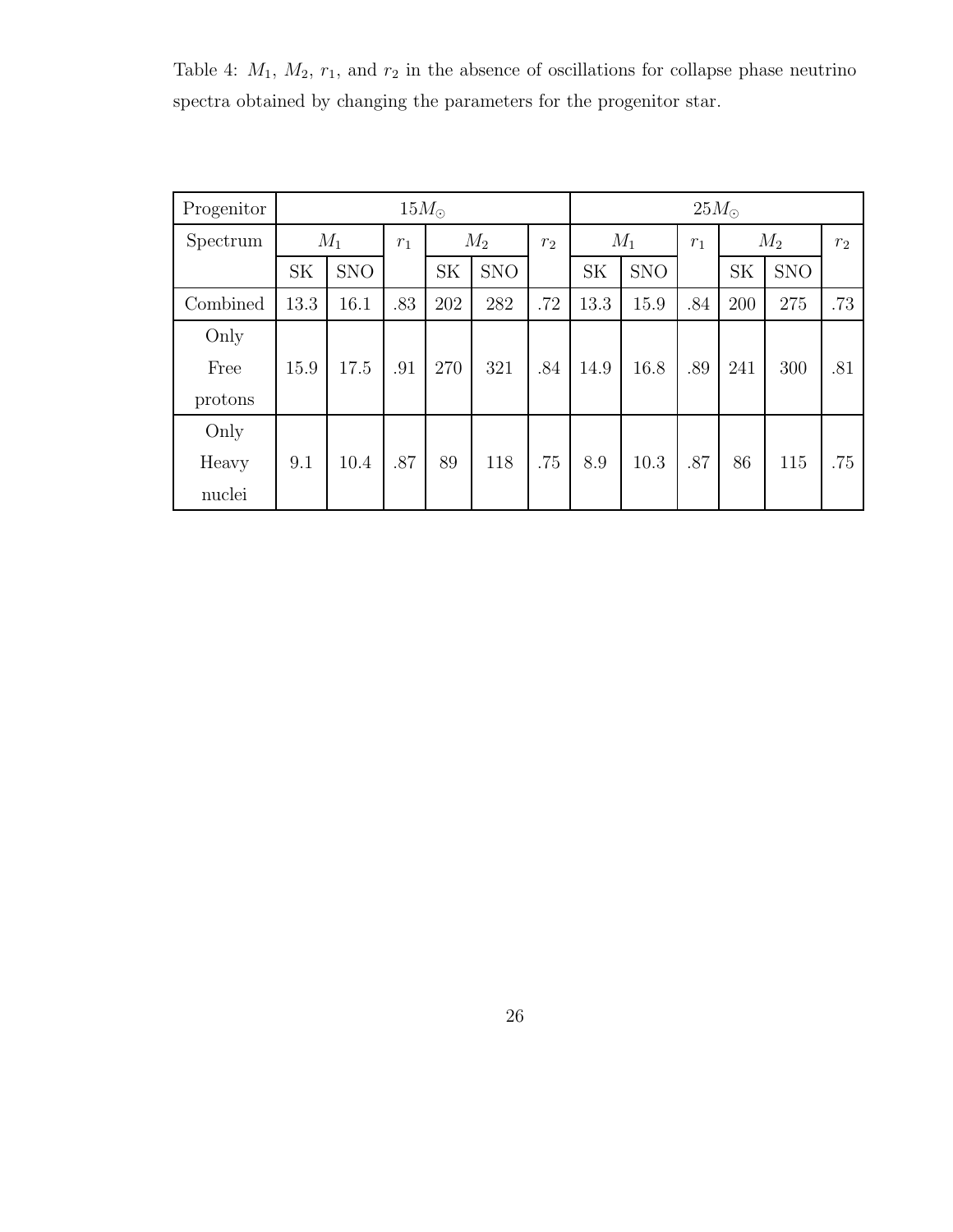| Δ                          | $R_{SNO}$  |         |
|----------------------------|------------|---------|
| in                         |            |         |
| $10^{-18}$ eV <sup>2</sup> | sequential | sterile |
| 0.0                        | .431       | .431    |
| 0.3                        | .844       | .441    |
| 0.6                        | 1.704      | .419    |
| 0.9                        | 1.356      | .419    |
| 1.2                        | .833       | .431    |
| 1.5                        | .661       | .434    |
| 1.8                        | .708       | .434    |
| 2.1                        | .890       | .433    |
| 2.4                        | 1.014      | .427    |
| 2.7                        | .990       | .427    |
| 3.0                        | .886       | .430    |
| 3.5                        | .797       | .433    |
| 4.0                        | .843       | .431    |
| 4.5                        | .901       | .430    |
| 5.0                        | .959       | .434    |
| 5.5                        | .950       | .435    |
| 6.0                        | .769       | .430    |
| 6.5                        | .903       | .432    |

Table 5:  $R_{SNO}$  for collapse phase neutrinos as a function of the mass splitting  $\Delta$  for  $\vartheta = 45^{\circ}$ . Results are presented for oscillation to sequential as well as sterile neutrinos.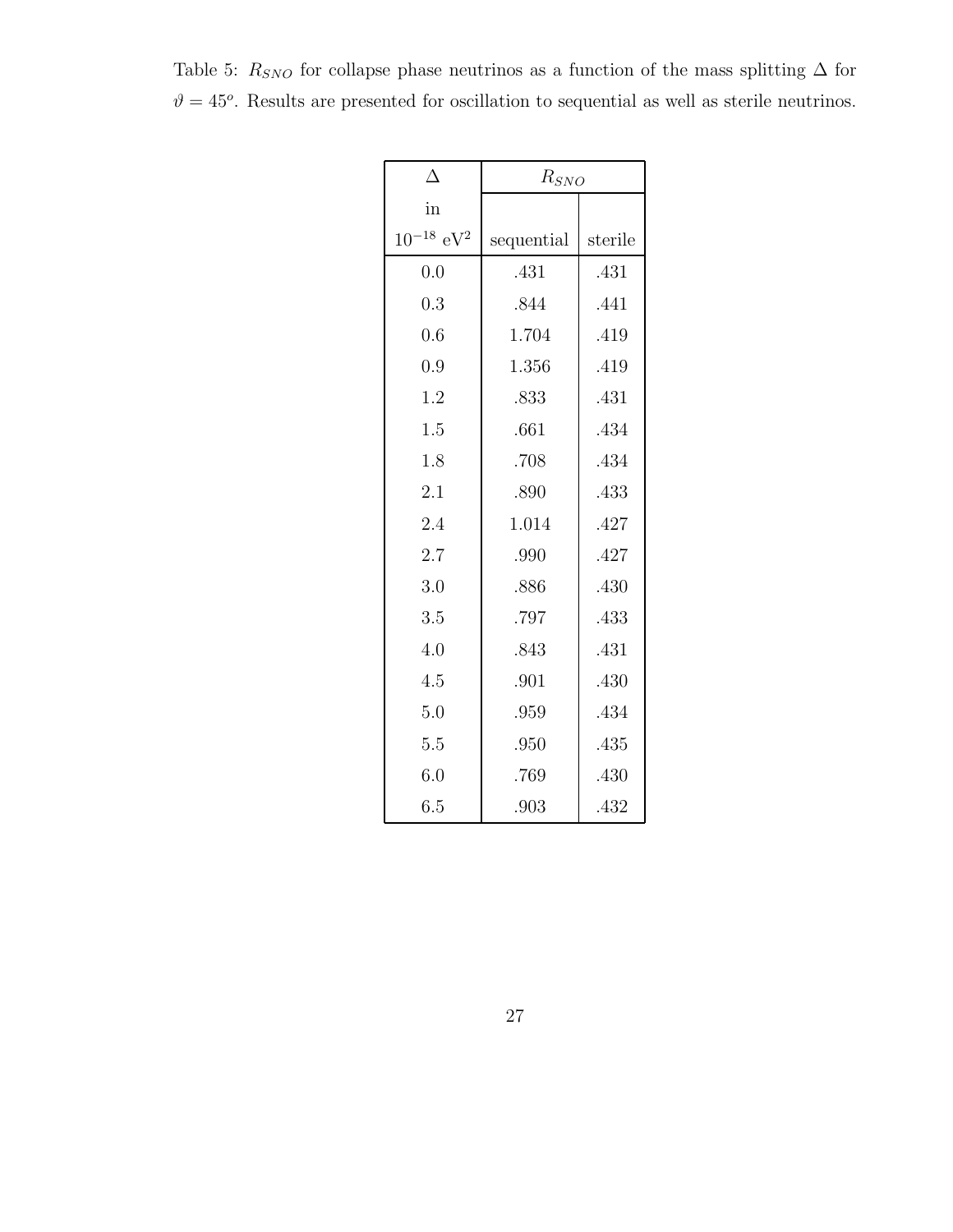Table 6:  $\mathcal{R}_{SNO}$  for collapse phase neutrinos in the absence of oscillations for different neutrino spectra obtained by changing the parameters of the progenitor star.

|               | Spectrum |                                                               |       |  |  |  |  |  |
|---------------|----------|---------------------------------------------------------------|-------|--|--|--|--|--|
|               |          | Progenitor   Combined   only free protons   only heavy nuclei |       |  |  |  |  |  |
| $15M_{\odot}$ | 0.431    | 0.445                                                         | 0.384 |  |  |  |  |  |
| $25M_{\odot}$ | 0.431    | 0.440                                                         | 0.382 |  |  |  |  |  |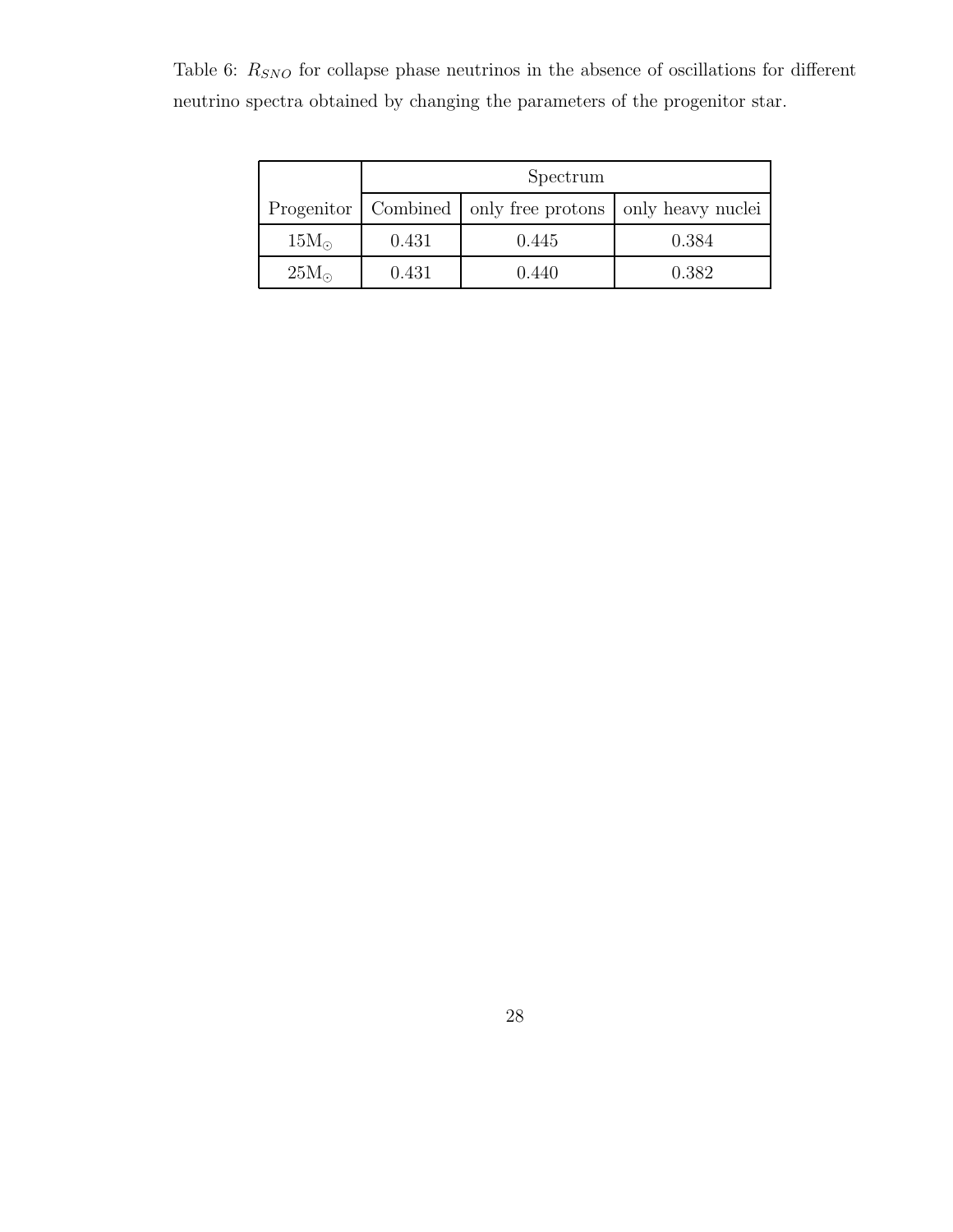Table 7:  $M_1$  and  $M_2$  for post-bounce epoch neutrinos for different values of the mass splitting  $\Delta$  for the SK and SNO detectors. Results are presented for oscillation to sequential as well as sterile neutrinos.  $r_1$  and  $r_2$  are also shown for both cases. The mixing angle  $\vartheta$  has been chosen to be 45<sup>o</sup>.

| $\Delta$ in  |      |           | $M_1$    |            |          | $r_1$    |       | $M_2$ |       | $r_{\rm 2}$ |          |          |
|--------------|------|-----------|----------|------------|----------|----------|-------|-------|-------|-------------|----------|----------|
| $10^{-19}\,$ |      | <b>SK</b> |          | <b>SNO</b> | seq.     | st.      |       | SK    |       | <b>SNO</b>  | seq.     | st.      |
| $eV^2$       | seq. | st.       | seq.     | st.        |          |          | seq.  | st.   | seq.  | st.         |          |          |
| $.0\,$       | 23.1 | 23.1      | 22.5     | 22.5       | $1.02\,$ | 1.02     | 599.3 | 599.3 | 573.0 | 573.0       | $1.05\,$ | $1.05\,$ |
| $.3\,$       | 24.3 | 25.4      | 24.3     | 24.9       | 1.00     | 1.02     | 650.1 | 696.6 | 649.7 | 673.1       | 1.00     | 1.03     |
| $.6\,$       | 25.0 | 26.7      | 25.5     | 26.2       | $.98\,$  | 1.02     | 688.8 | 792.8 | 712.8 | 767.7       | $.97\,$  | 1.03     |
| $.9\,$       | 25.0 | 20.0      | 25.9     | 19.1       | .97      | $1.05\,$ | 696.8 | 504.4 | 736.2 | 462.7       | .95      | 1.09     |
| $1.2\,$      | 25.3 | 17.2      | 26.4     | 16.9       | .96      | 1.02     | 708.8 | 328.2 | 764.5 | 315.1       | .93      | 1.04     |
| $1.5\,$      | 25.5 | 19.4      | 26.8     | 19.1       | .95      | 1.01     | 719.8 | 400.0 | 786.5 | $390.4\,$   | .92      | 1.02     |
| $1.8\,$      | 25.4 | 21.9      | 26.6     | 21.6       | .95      | 1.02     | 717.1 | 518.0 | 781.9 | 503.5       | .92      | 1.03     |
| $2.1\,$      | 25.0 | 23.8      | 25.8     | 23.4       | .97      | 1.02     | 696.6 | 619.2 | 742.1 | 598.7       | .94      | 1.03     |
| 2.4          | 24.5 | 24.9      | 24.7     | 24.3       | .99      | 1.02     | 666.8 | 685.1 | 682.4 | 658.3       | .98      | 1.04     |
| 2.7          | 24.1 | 25.1      | 24.0     | 24.4       | 1.00     | 1.03     | 643.6 | 708.1 | 637.9 | 676.0       | 1.01     | 1.05     |
| $3.0\,$      | 24.0 | 24.6      | 24.0     | 23.9       | 1.00     | 1.03     | 638.8 | 688.9 | 633.0 | 654.4       | 1.01     | 1.05     |
| $3.5\,$      | 24.6 | 22.8      | 25.1     | 22.2       | .98      | 1.03     | 666.8 | 596.8 | 690.7 | 567.2       | .97      | 1.05     |
| $4.0\,$      | 25.2 | 21.6      | 26.2     | 21.2       | .96      | 1.02     | 702.7 | 521.0 | 754.2 | 500.5       | .93      | 1.04     |
| $4.5\,$      | 25.4 | 22.0      | $26.5\,$ | 21.5       | .96      | 1.02     | 714.5 | 531.2 | 773.3 | 512.0       | .92      | $1.04\,$ |
| $5.0\,$      | 25.0 | 23.2      | 25.9     | 22.6       | .97      | 1.02     | 697.4 | 594.9 | 742.4 | 570.7       | .94      | 1.04     |
| $5.5\,$      | 24.6 | 24.0      | 25.0     | 23.4       | .98      | 1.03     | 669.6 | 647.8 | 691.3 | 619.2       | .97      | 1.05     |
| $6.0\,$      | 24.3 | 23.8      | 24.6     | 23.1       | $.99\,$  | $1.03\,$ | 653.3 | 642.9 | 664.3 | 612.4       | .98      | 1.05     |
| $6.5\,$      | 24.4 | 22.8      | 24.9     | 22.2       | .98      | 1.03     | 662.4 | 596.6 | 684.3 | 567.5       | .97      | 1.05     |
| $7.0\,$      | 25.1 | 23.0      | 26.0     | 22.6       | .97      | 1.02     | 696.1 | 587.8 | 739.8 | 564.6       | .94      | 1.04     |
| $7.5\,$      | 25.2 | 22.3      | 26.1     | 21.8       | .96      | 1.02     | 703.2 | 555.3 | 753.6 | 532.8       | $.93\,$  | 1.04     |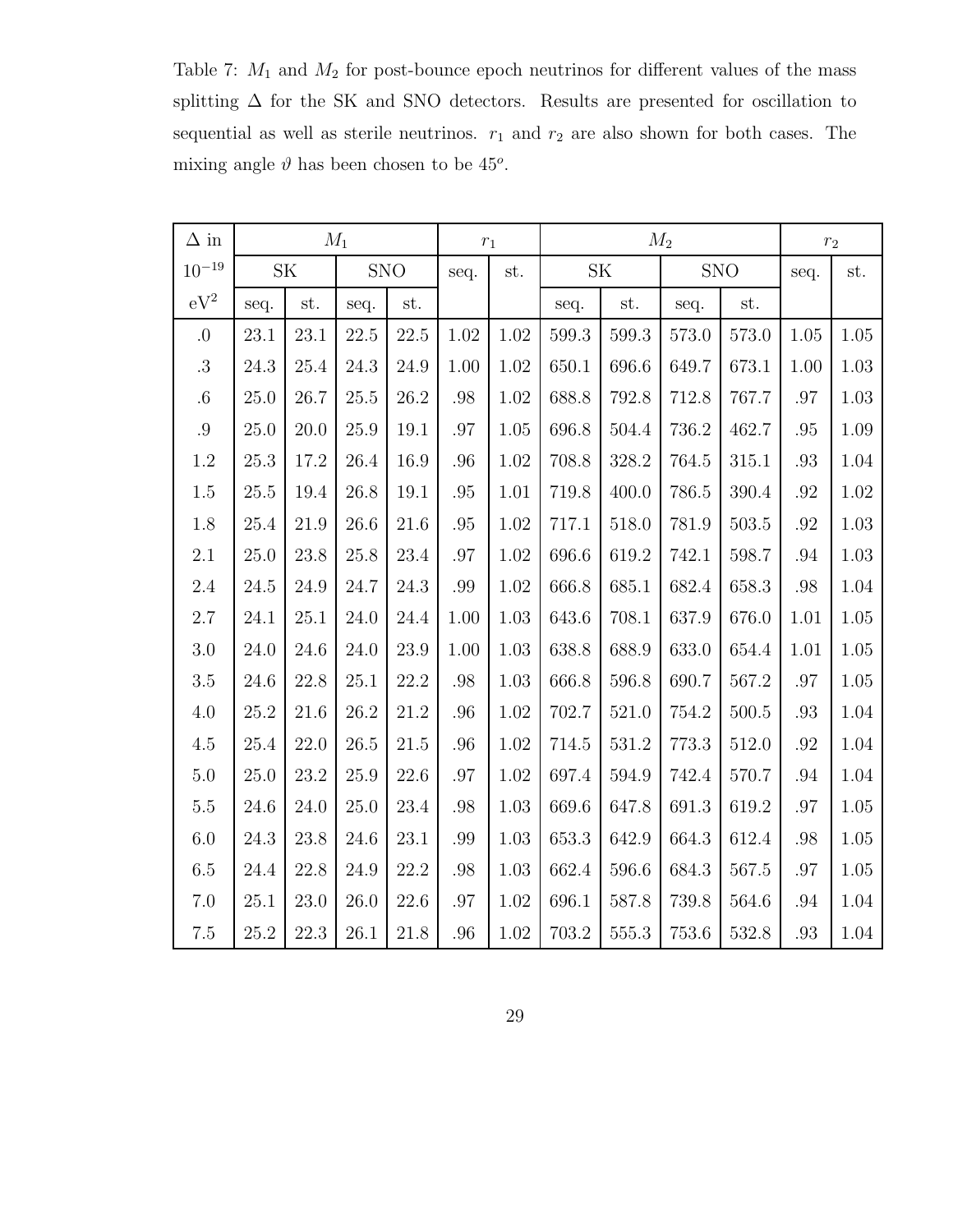Table 8: Range of variation of  $M_1$ ,  $M_2$ ,  $M_3$ ,  $r_1$ ,  $r_2$  and  $r_3$  for post-bounce epoch neutrinos in the absence of oscillations obtained by changing the input spectra  $f^e(E)$ ,  $\bar{f}^e(E)$ , and  $f^x(E)$ . The symbol + (-) indicates an increase (decrease) of the corresponding spectrum by 30% while 0 signifies the unchanged spectrum.

| $f^e(E)$       | $\bar{f}^e(E)$ | $f^x(E)$       | $M_1$     |            | $r_1$ | $M_2$     |            | $r_2$ |
|----------------|----------------|----------------|-----------|------------|-------|-----------|------------|-------|
|                |                |                | <b>SK</b> | <b>SNO</b> |       | <b>SK</b> | <b>SNO</b> |       |
| $\theta$       | $\overline{0}$ | $\overline{0}$ | 23.09     | 22.53      | 1.02  | 599.26    | 572.97     | 1.05  |
| $\! + \!$      |                |                | 23.09     | 22.53      | 1.02  | 599.26    | 572.97     | 1.05  |
| $\overline{+}$ |                |                | 23.05     | 21.70      | 1.06  | 597.57    | 534.95     | 1.12  |
| $\overline{+}$ |                | $^{+}$         | 23.05     | 21.70      | 1.06  | 597.57    | 534.95     | 1.12  |
|                | $^{+}$         | $^{+}$         | 23.12     | 23.37      | 0.99  | 600.18    | 610.98     | 0.98  |
|                | $^{+}$         |                | 23.12     | 23.37      | 0.99  | 600.18    | 610.98     | 0.98  |
|                |                | $\overline{+}$ | 23.09     | 22.53      | 1.02  | 599.26    | 572.97     | 1.05  |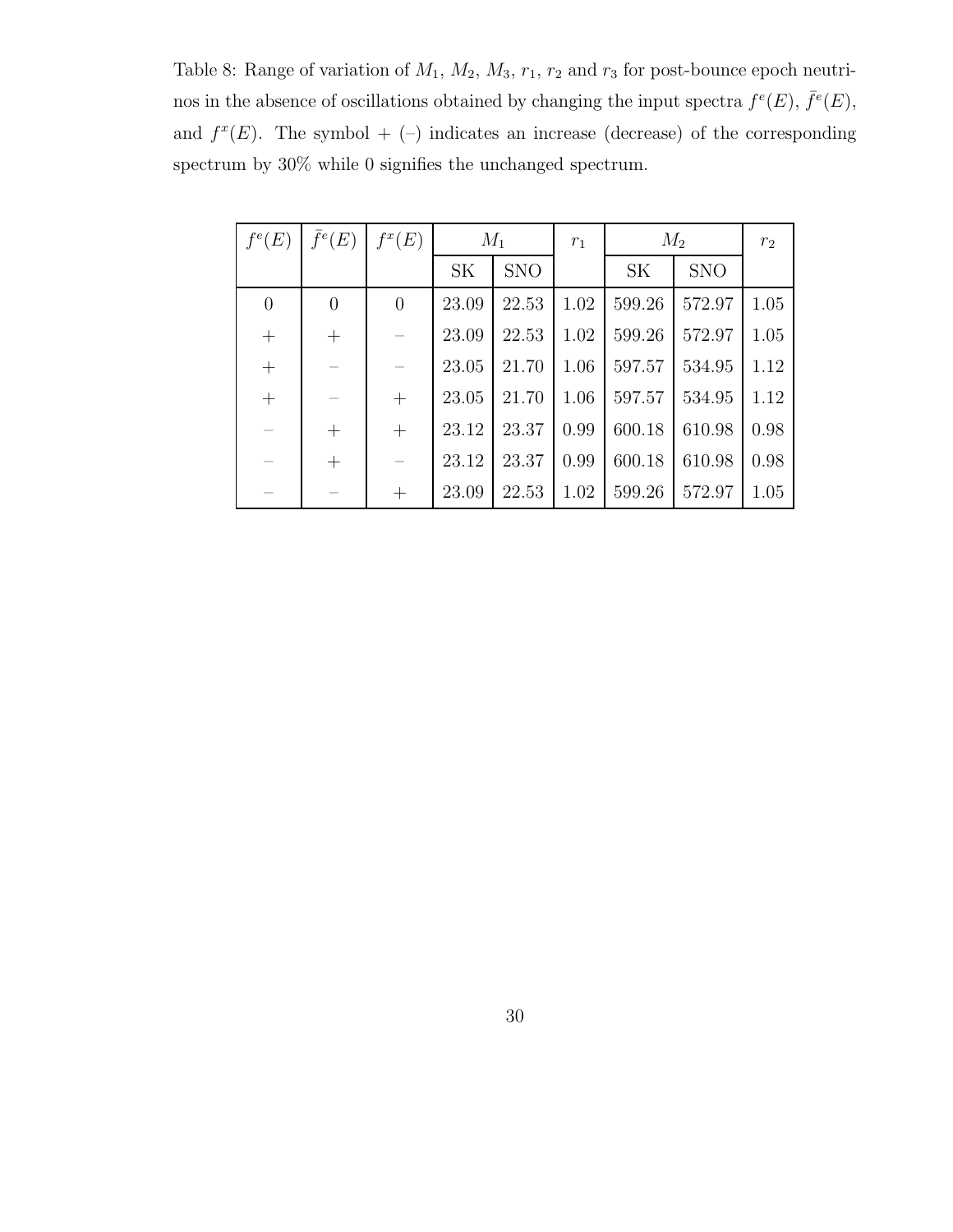Table 9: $R_{SNO}$  for post-bounce epoch neutrinos as a function of the mass splitting  $\Delta$ for  $\vartheta = 15^{\circ}$  and 45<sup>o</sup>. Results are presented for oscillation to sequential as well as sterile neutrinos.

| Δ                          | $R_{SNO}$        |         |                    |         |  |  |  |
|----------------------------|------------------|---------|--------------------|---------|--|--|--|
| in                         | $\vartheta=15^0$ |         | $\vartheta = 45^0$ |         |  |  |  |
| $10^{-19}$ eV <sup>2</sup> | sequential       | sterile | sequential         | sterile |  |  |  |
| $\Omega$ .                 | 1.929            | 1.929   | 1.929              | 1.929   |  |  |  |
| .3                         | 1.952            | 2.050   | 2.024              | 2.584   |  |  |  |
| $.6\,$                     | 1.894            | 2.212   | 1.796              | 4.837   |  |  |  |
| .9                         | 1.796            | 2.247   | 1.488              | 6.007   |  |  |  |
| 1.2                        | 1.749            | 2.201   | 1.368              | 4.565   |  |  |  |
| 1.5                        | 1.765            | 2.145   | 1.406              | 3.552   |  |  |  |
| 1.8                        | 1.817            | 2.108   | 1.549              | 3.101   |  |  |  |
| 2.1                        | 1.876            | 2.093   | 1.733              | 2.945   |  |  |  |
| 2.4                        | 1.915            | 2.094   | 1.876              | 2.951   |  |  |  |
| 2.7                        | 1.923            | 2.104   | 1.908              | 3.055   |  |  |  |
| 3.0                        | 1.905            | 2.118   | 1.836              | 3.211   |  |  |  |
| 3.5                        | 1.850            | 2.139   | 1.647              | 3.469   |  |  |  |
| 4.0                        | 1.814            | 2.145   | 1.539              | 3.555   |  |  |  |
| 4.5                        | 1.818            | 2.137   | 1.552              | 3.444   |  |  |  |
| 5.0                        | 1.851            | 2.125   | 1.652              | 3.292   |  |  |  |
| 5.5                        | 1.882            | 2.119   | 1.753              | 3.219   |  |  |  |
| 6.0                        | 1.881            | 2.116   | 1.751              | 3.186   |  |  |  |
| 6.5                        | 1.856            | 2.118   | 1.667              | 3.210   |  |  |  |
| 7.0                        | 1.844            | 2.143   | 1.628              | 3.523   |  |  |  |
| 7.5                        | 1.830            | 2.136   | 1.585              | 3.430   |  |  |  |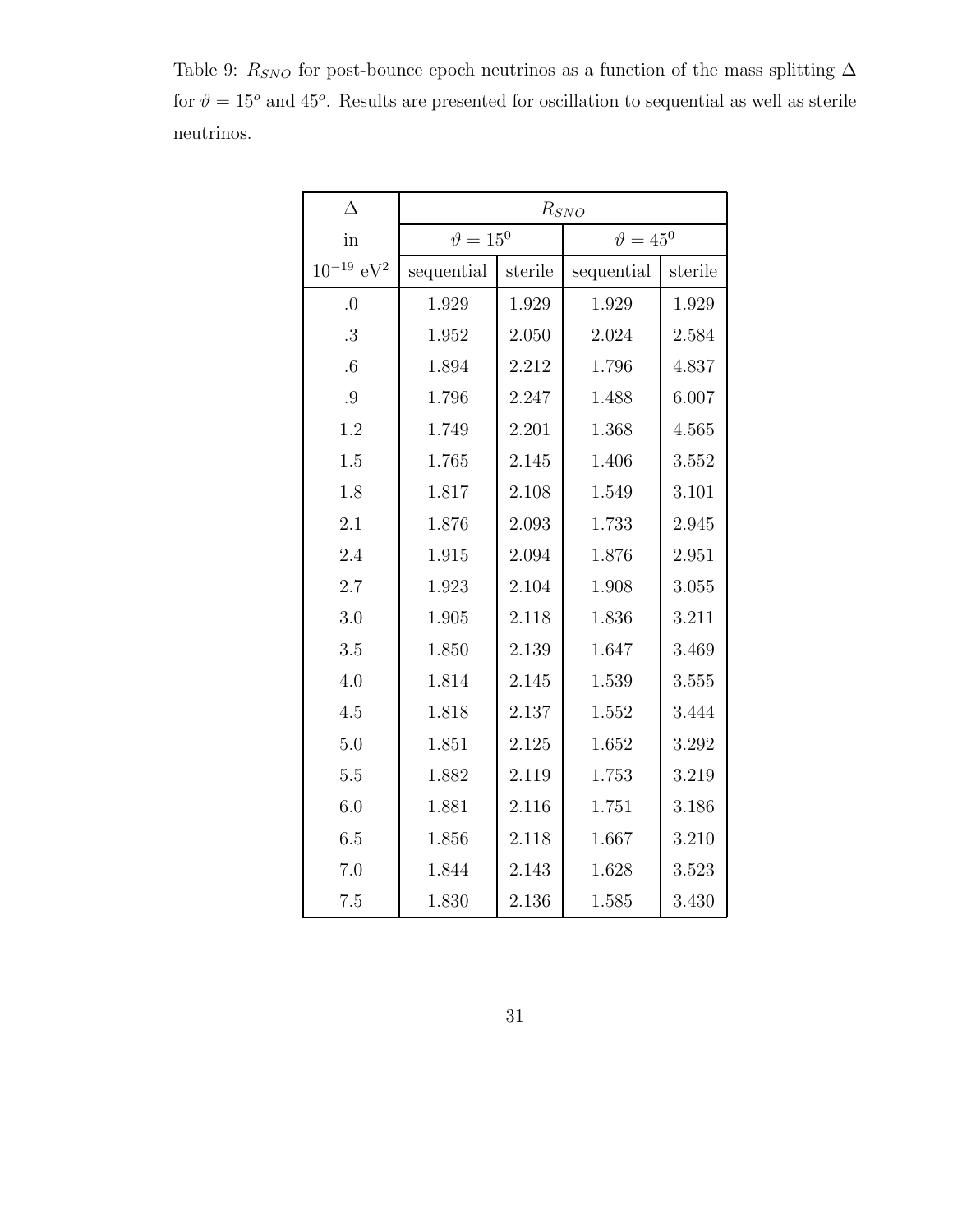Table 10: Range of variation of  $R_{SNO}$  for post-bounce epoch neutrinos in the absence of oscillations obtained by changing the input spectra  $f^e(E)$ ,  $\bar{f}^e(E)$ , and  $f^x(E)$ . The symbol  $+$  (–) indicates an increase (decrease) of the corresponding spectrum by  $30\%$ for case (a) and 10% for case (b) while 0 signifies the unchanged spectrum.

|                |                |                    | $R_{SNO}$  |            |  |  |
|----------------|----------------|--------------------|------------|------------|--|--|
| $f^e(E)$       | $\bar{f}^e(E)$ | $f^x(E)$           | Case $(a)$ | Case (b)   |  |  |
|                |                |                    | $\pm 30\%$ | $\pm 10\%$ |  |  |
| $\overline{0}$ | $\Omega$       | $\theta$           | 1.93       | 1.93       |  |  |
| $^{+}$         | $^{+}$         |                    | 1.29       | 1.68       |  |  |
| $+$            |                |                    | 1.48       | 1.78       |  |  |
| $+$            |                | $\hspace{0.1mm} +$ | 2.32       | 2.06       |  |  |
|                | $^+$           | $^{+}$             | 2.37       | 2.08       |  |  |
|                | $^{+}$         |                    | 1.54       | 1.80       |  |  |
|                |                |                    | 3.12       | 2.24       |  |  |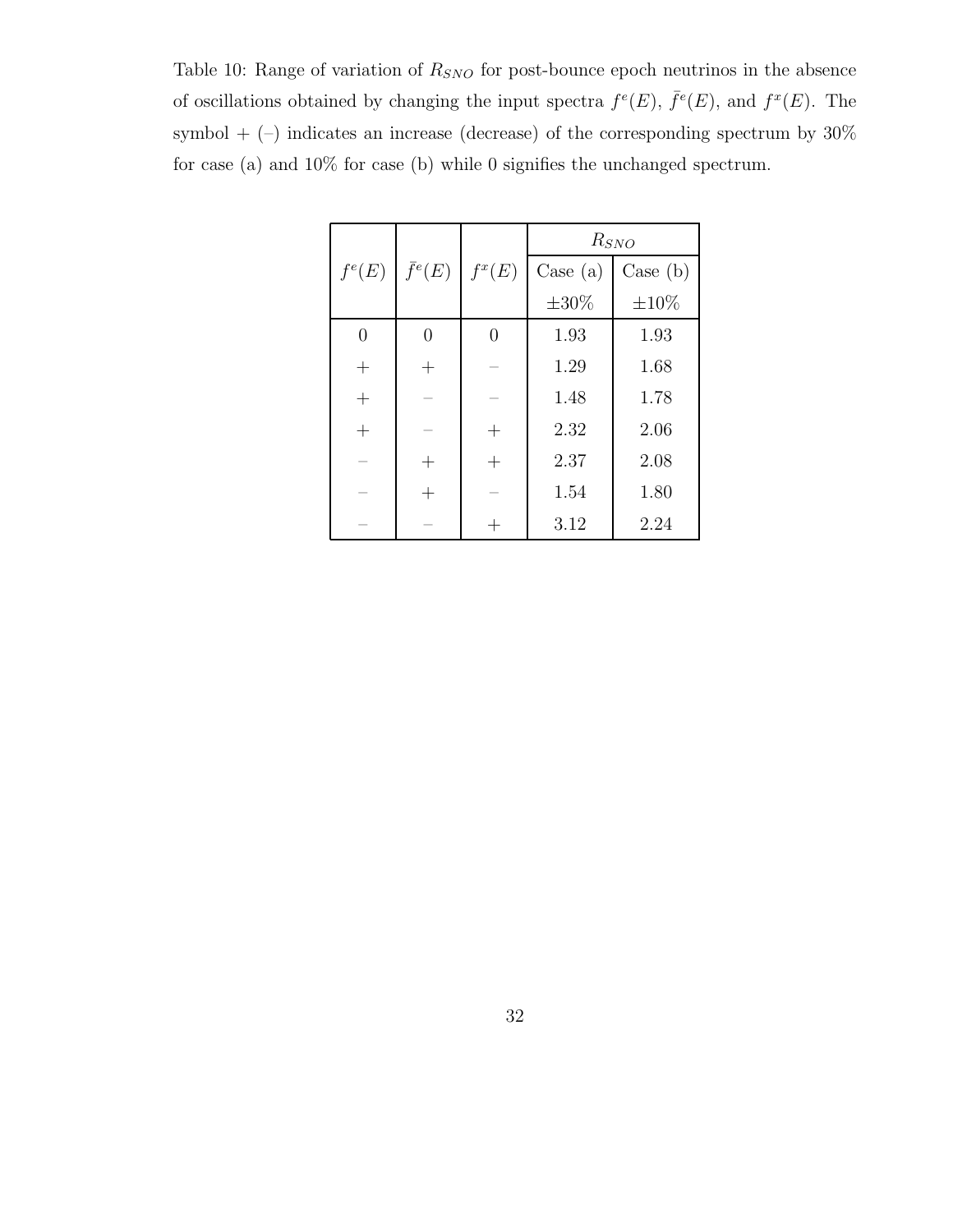## Figure Captions

Fig. 1: Contours of constant  $M_1$  for solar neutrinos in the  $\Delta \neg \vartheta$  plane. (a) and (b) correspond to oscillation to sequential and sterile neutrinos respectively at SK while (c) corresponds to SNO where the two scenarios give identical results.

Fig. 2: The variables (a)  $r_1$ , (b)  $r_2$ , and (c)  $r_3$  for solar neutrinos as a function of the mass splitting  $\Delta$  for two values of the mixing angle  $\vartheta = 45^{\circ}$  and 15<sup>o</sup>. The solid (broken) curves correspond to oscillation to sequential (sterile) neutrinos.

Fig. 3: Contours of constant  $r_2$  for solar neutrinos in the  $\Delta \neg \vartheta$  plane. (a) and (b) correspond to oscillation to sequential and sterile neutrinos respectively. In the absence of oscillation  $r_2 = 0.83$ .

Fig. 4: Contours of constant  $r_3$  for solar neutrinos in the  $\Delta \neg \vartheta$  plane. (a) and (b) correspond to oscillation to sequential and sterile neutrinos respectively. In the absence of oscillation  $r_3 = 0.78$ .

Fig. 5: Contours of constant  $R_{SNO}$  in the  $\Delta - \vartheta$  plane for oscillation of solar neutrinos to sequential neutrinos. In the absence of oscillation  $R_{SNO} = 0.38$ .

Fig. 6: The variables (a)  $r_1$ , (b)  $r_2$ , and (c)  $r_3$  for collapse phase neutrinos as a function of the mass splitting  $\Delta$  for two values of the mixing angle  $\vartheta = 45^{\circ}$  and 15°. The solid (broken) curves correspond to oscillation to sequential (sterile) neutrinos.

Fig. 7: Contours of constant  $R_{SNO}$  in the  $\Delta - \vartheta$  plane for oscillation of collapse phase neutrinos to sequential neutrinos. In the absence of oscillation  $R_{SNO} = 0.43$ .

Fig. 8: The variables (a)  $r_1$ , (b)  $r_2$ , and (c)  $r_3$  for post-bounce epoch neutrinos as a function of the mass splitting  $\Delta$  for two values of the mixing angle  $\vartheta = 45^{\circ}$  and 15<sup>o</sup>. The solid (broken) curves correspond to oscillation to sequential (sterile) neutrinos.

Fig. 9: Contours of constant  $r_2$  for post-bounce epoch neutrinos in the  $\Delta-\vartheta$  plane. (a) and (b) correspond to oscillation to sequential and sterile neutrinos respectively. In the absence of oscillation  $r_2 = 1.05$ .

Fig. 10: Contours of constant  $R_{SNO}$  in the  $\Delta - \vartheta$  plane for oscillation of post-bounce epoch neutrinos to sterile neutrinos. In the absence of oscillation  $R_{SNO} = 1.93$ .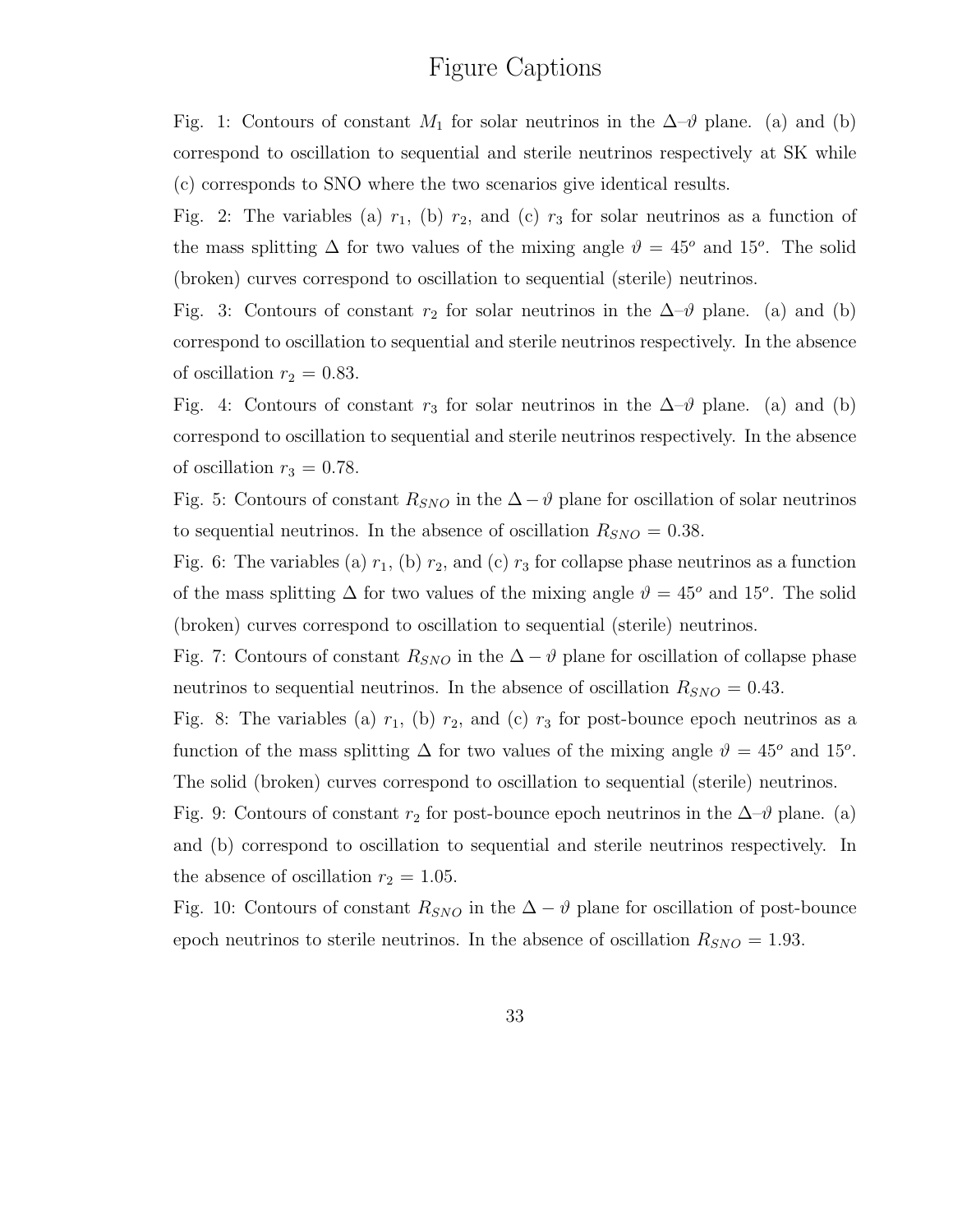

 $\vartheta$  (in degrees)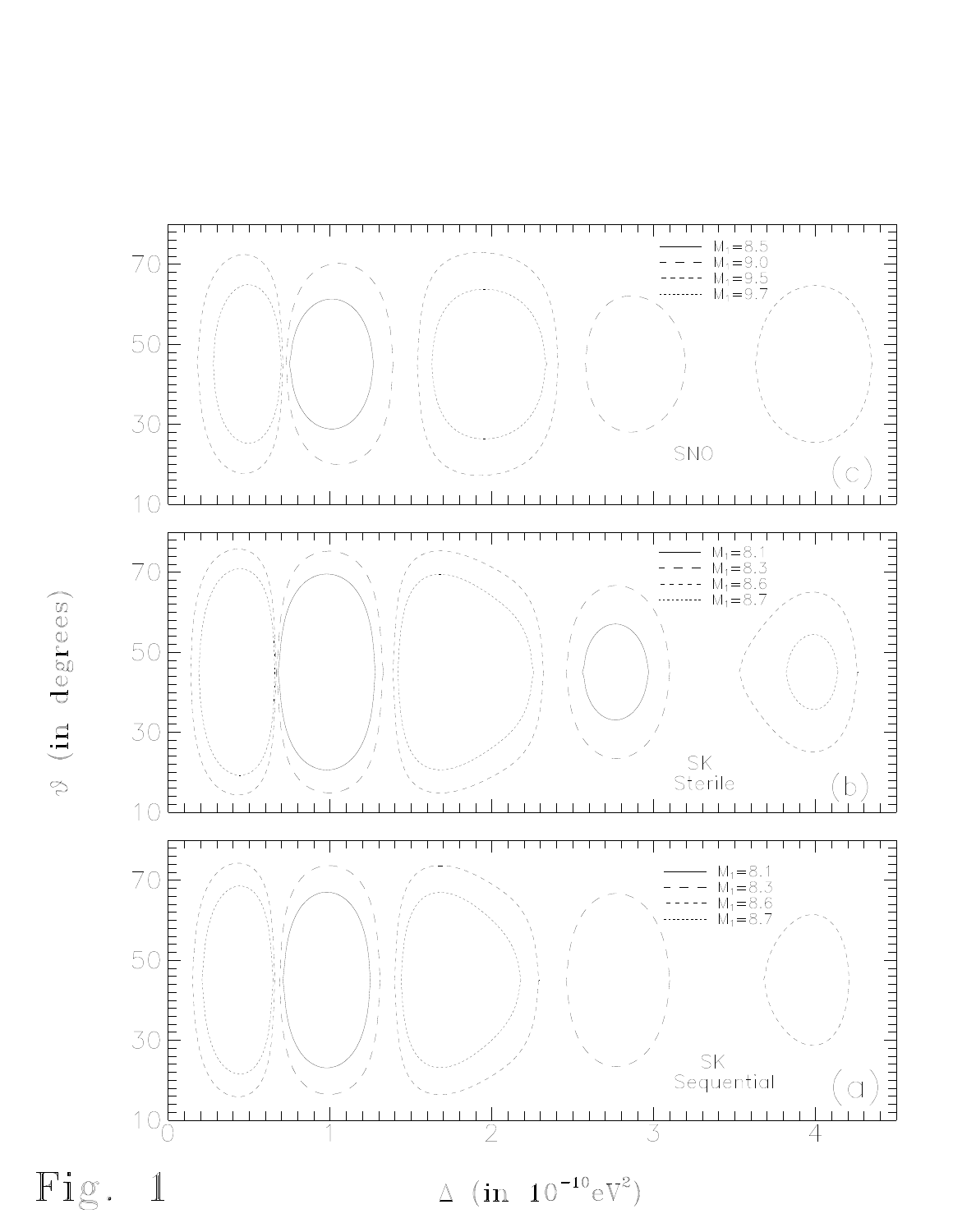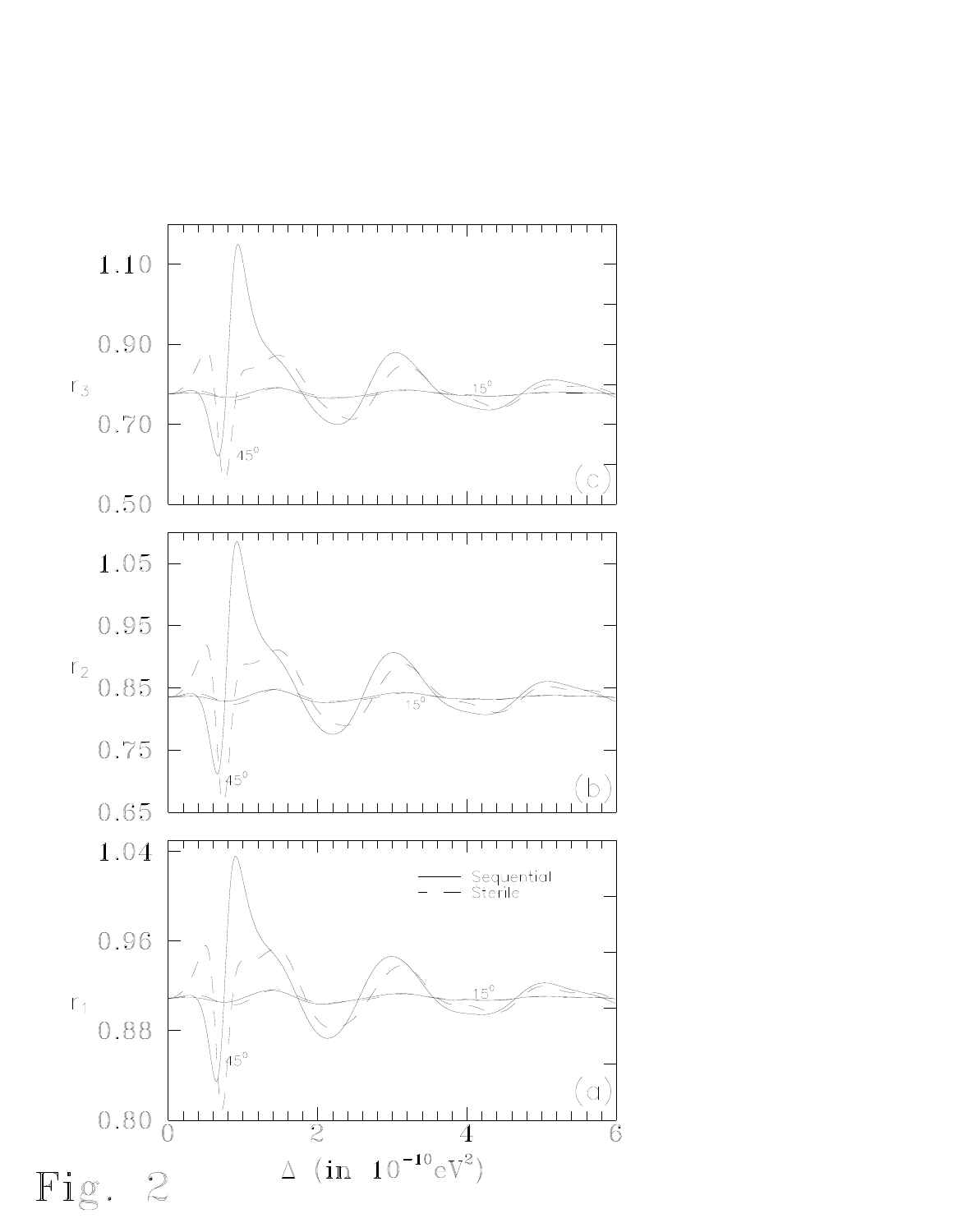

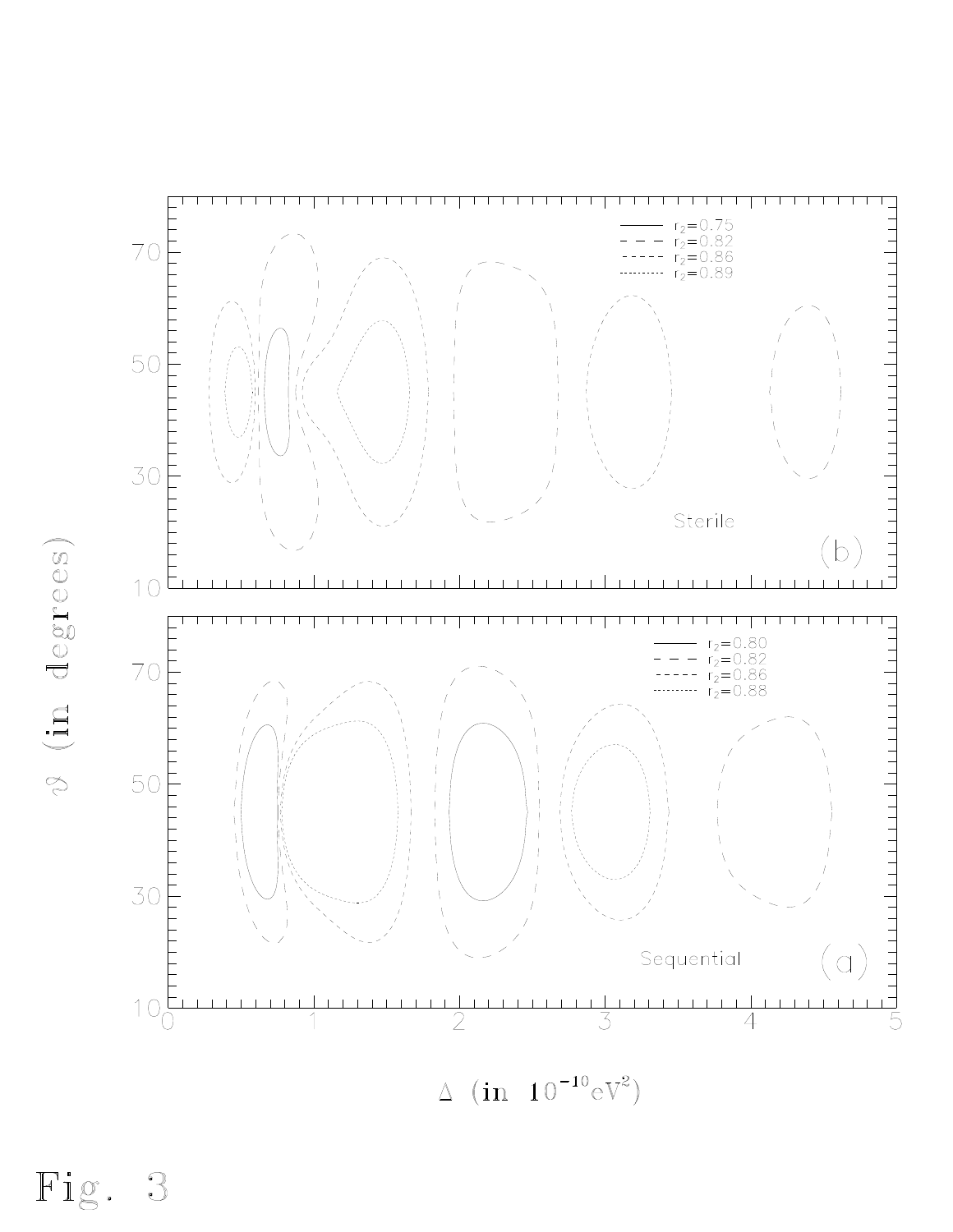

 $\vartheta$  (in degrees)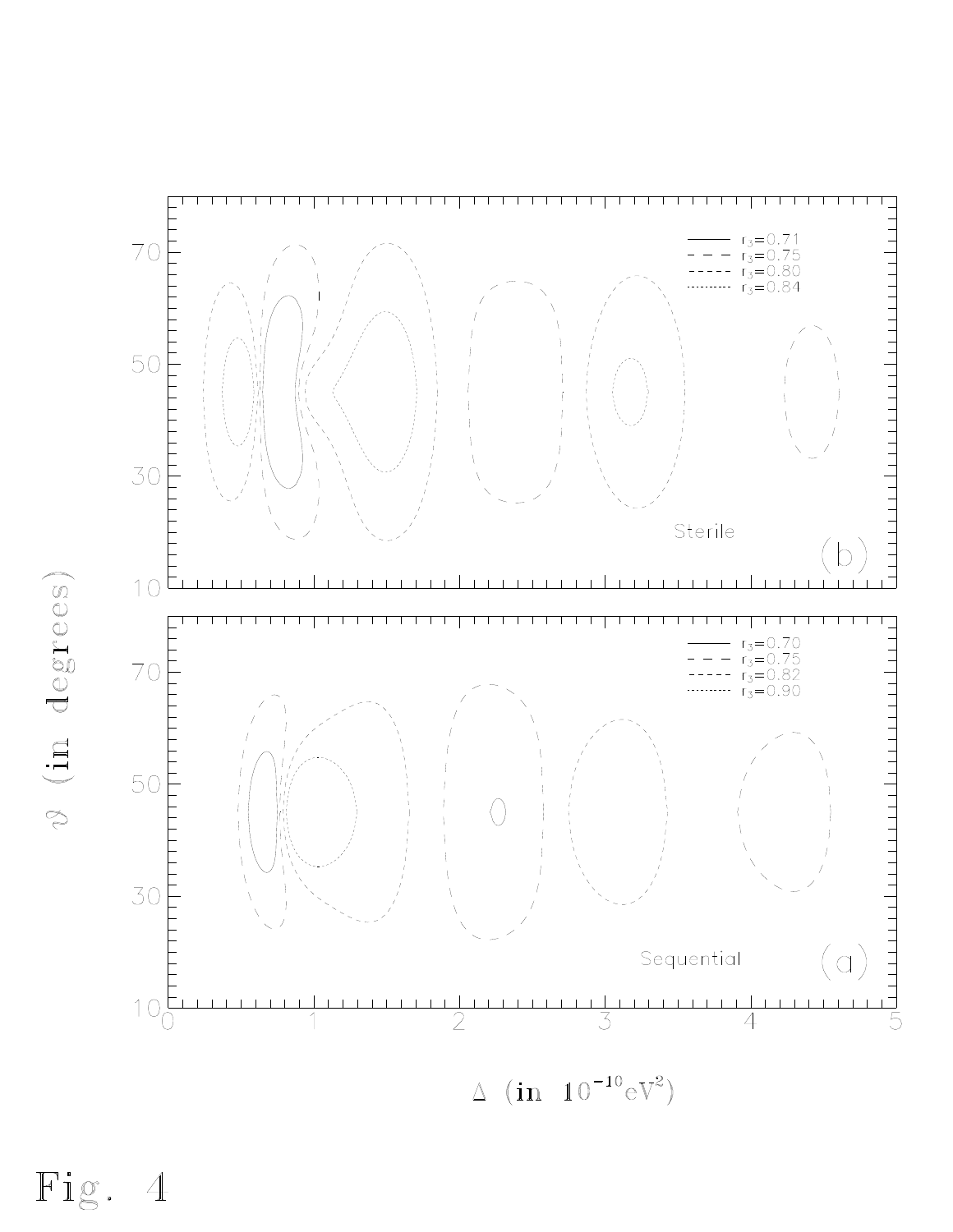80  $R_{\rm SNO}\!=\!0.55\\ R_{\rm SNO}\!=\!0.66\\ R_{\rm SNO}\!=\!0.77\\ R_{\rm SNO}\!=\!0.88\\ R_{\rm SNO}\!=\!0.99$  $70\,$ 60 50 40 30 20  $10\,$  $\overline{2}$  $\overline{0}$  $\overline{6}$  $\overline{4}$  $\Delta$  (in  $10^{-10}$ eV<sup>2</sup>)

Fig. 5

 $\vartheta$  (in degrees)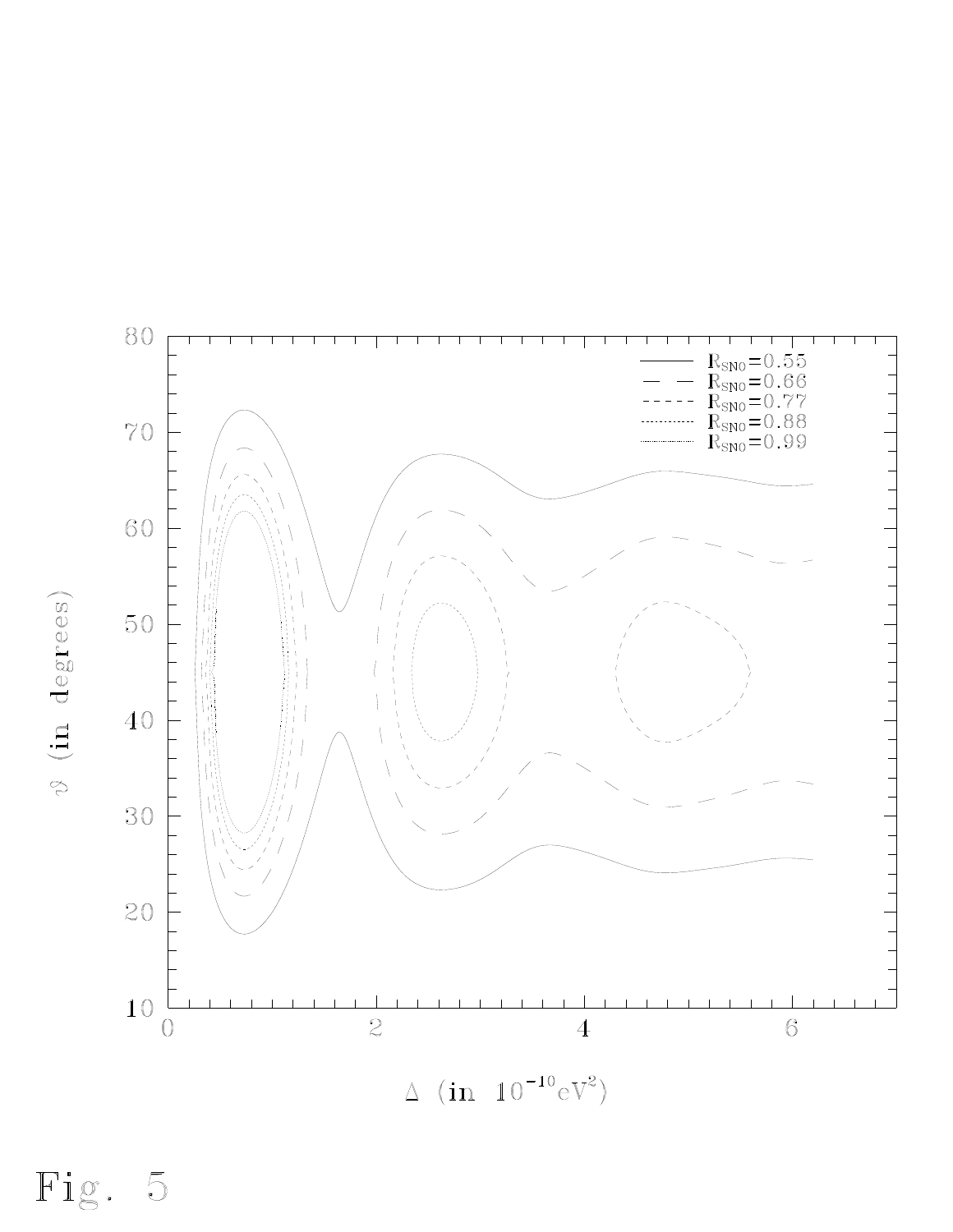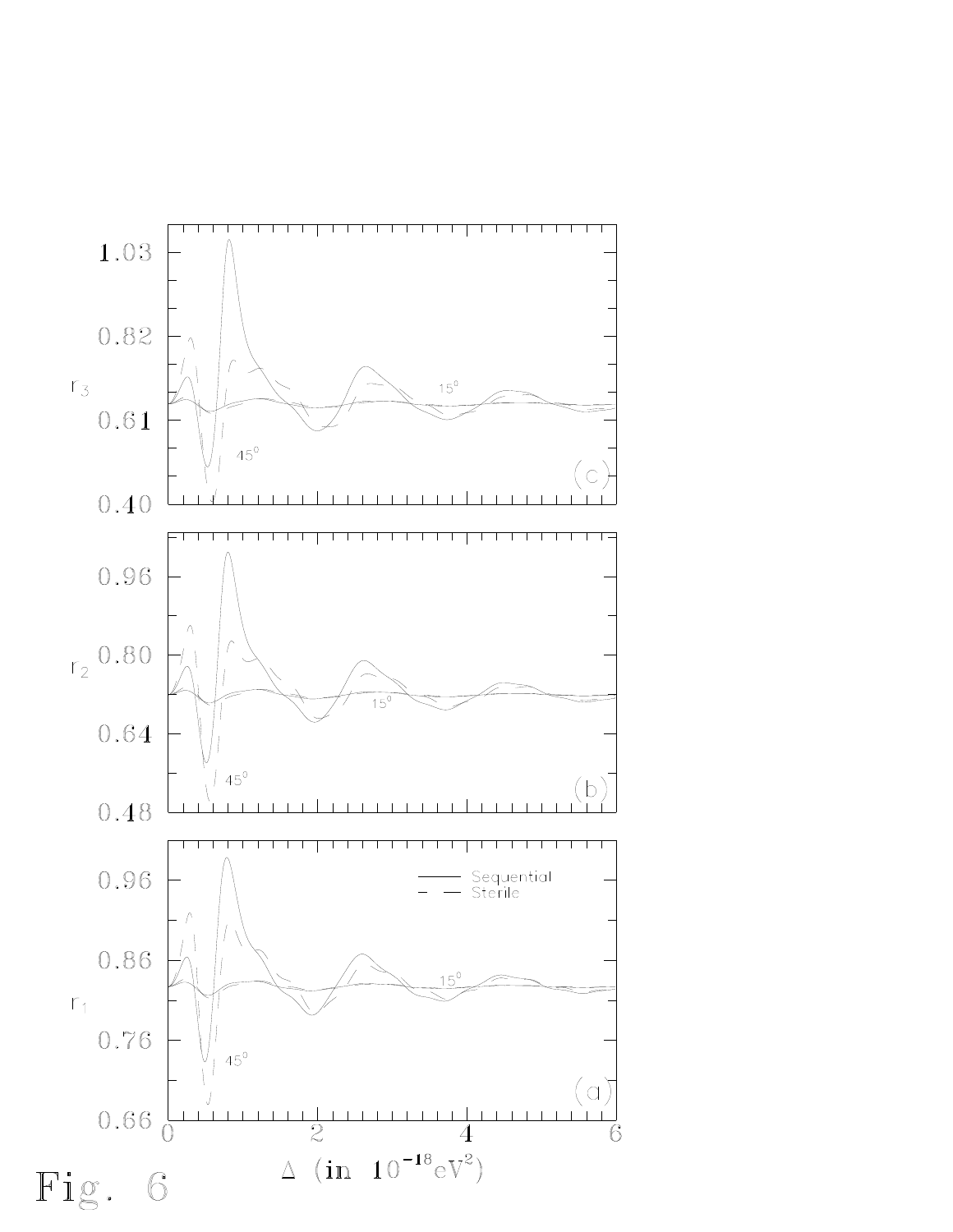

 $\vartheta$  (in degrees)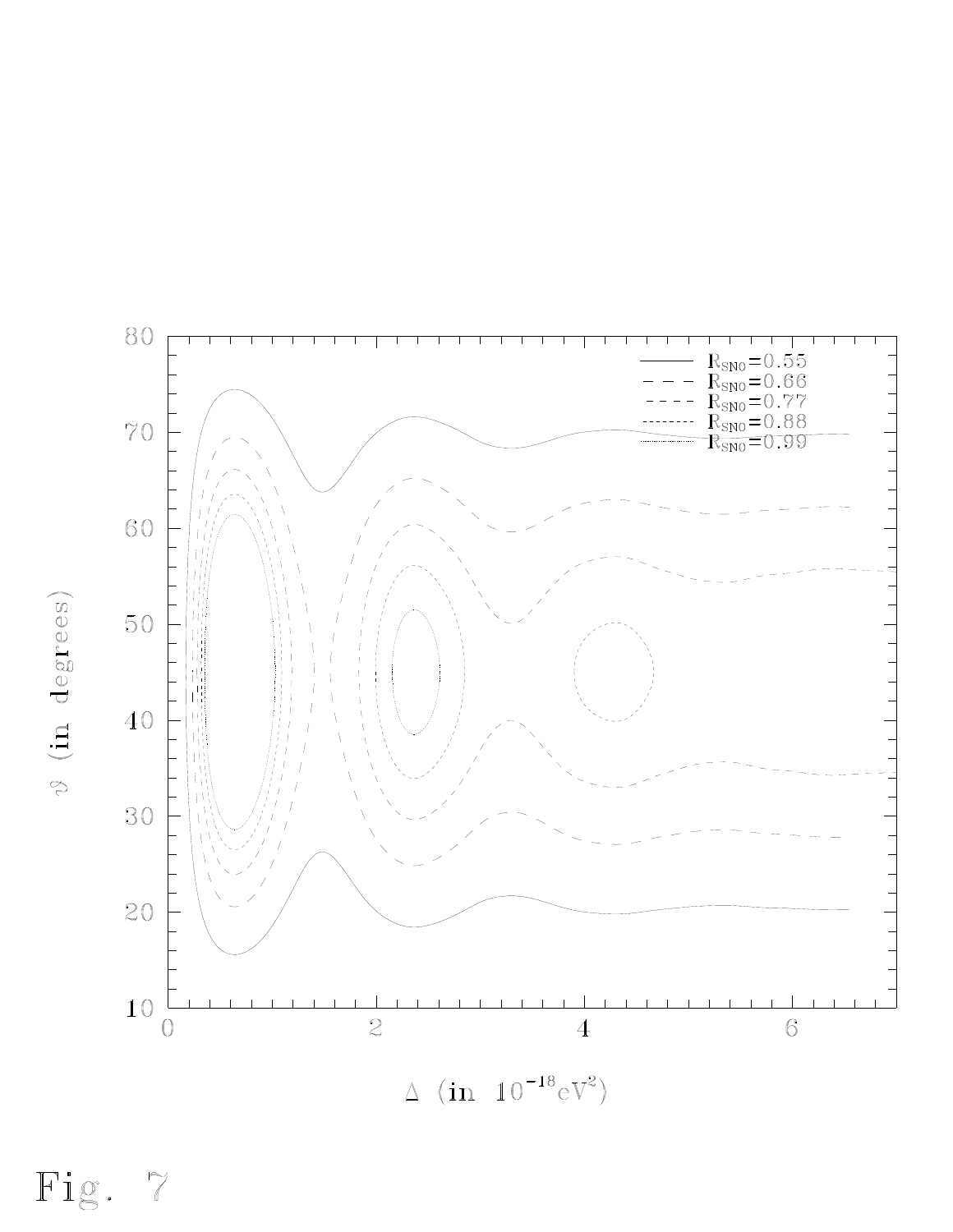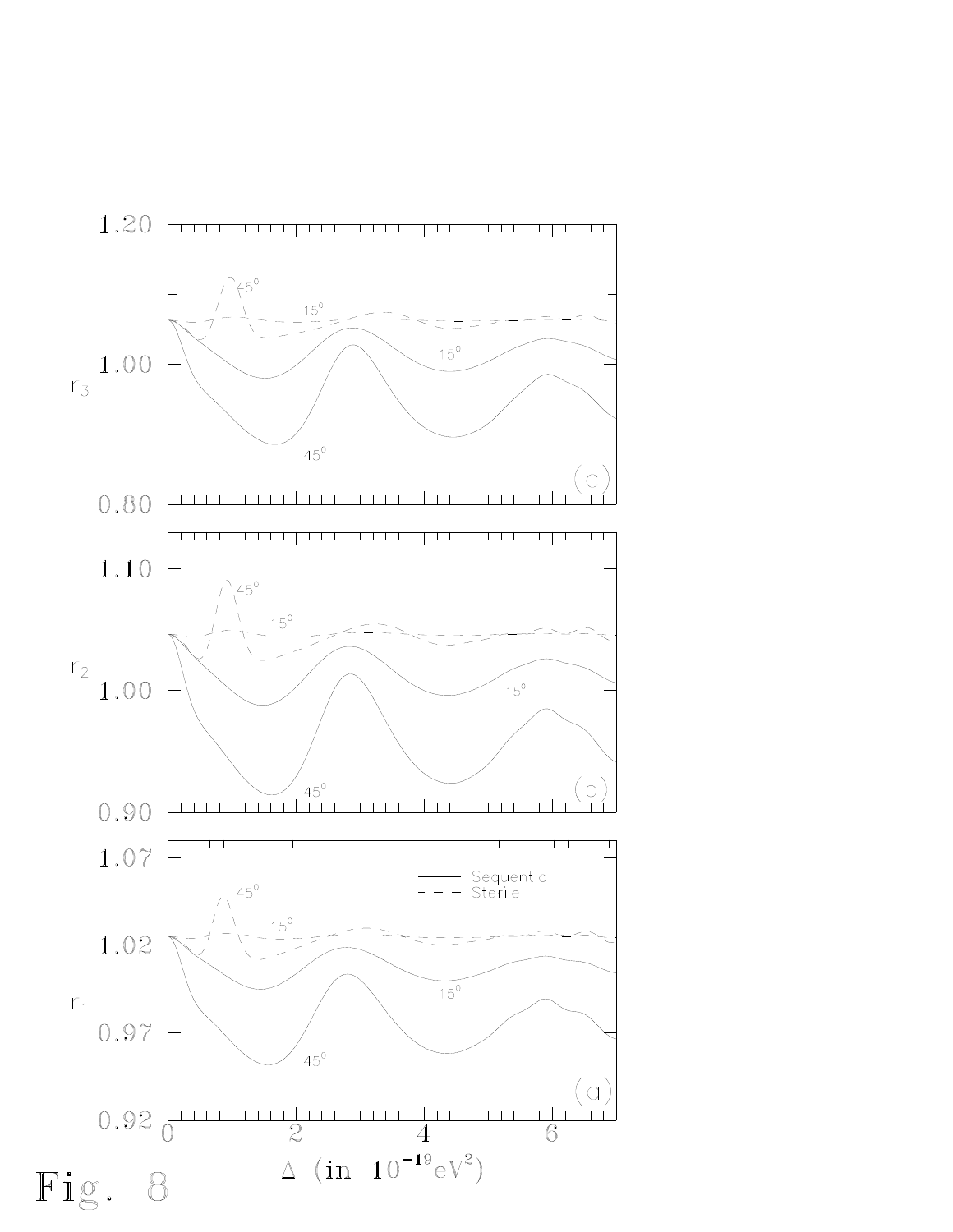

 $\Delta$  (in  $10^{-19} \text{eV}^2$ )

Fig.  $\bigcirc$ 

V (in degrees)